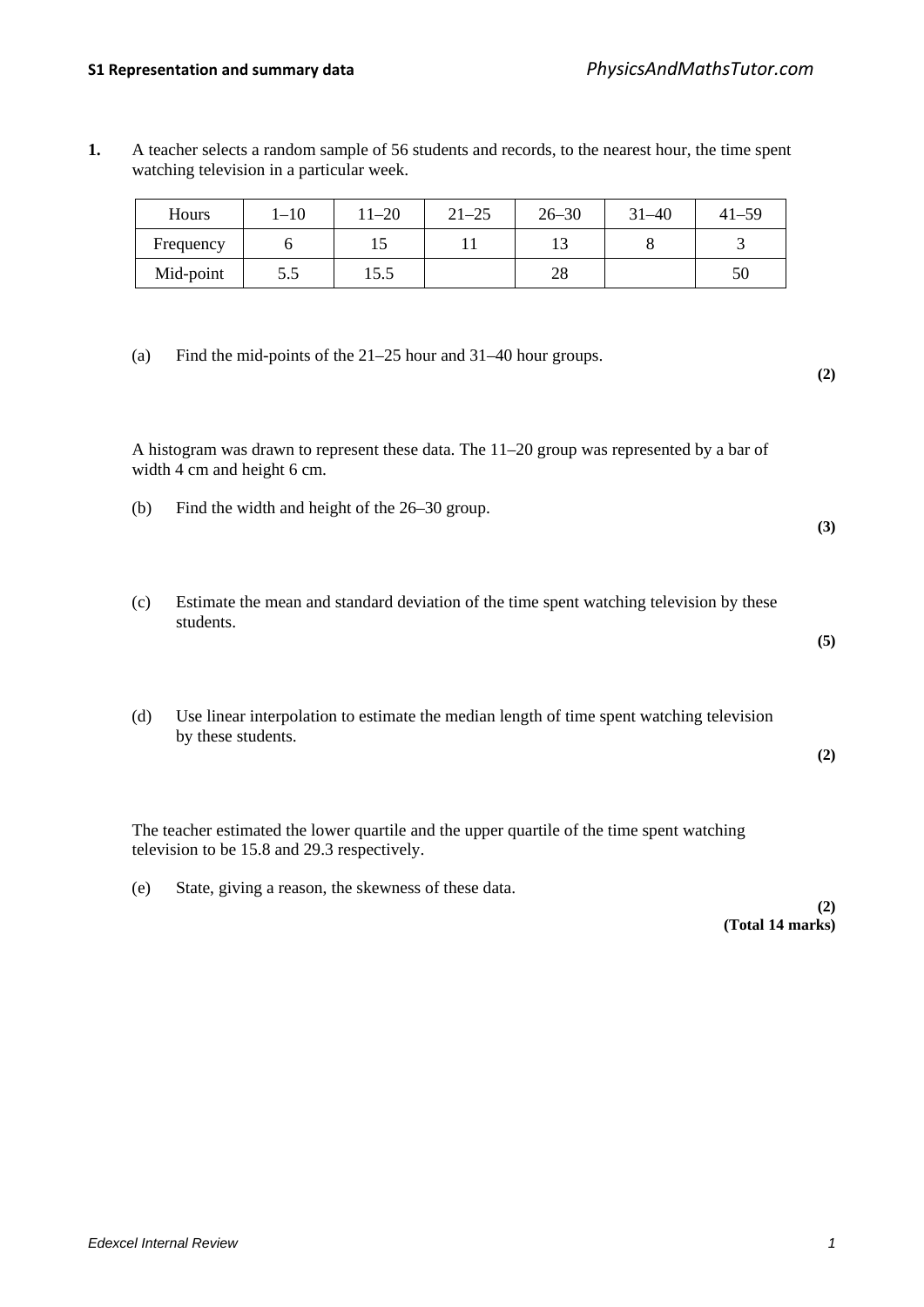|   | $2 6$ means a score of 26 |         |
|---|---------------------------|---------|
|   |                           | (1)     |
|   | 88                        | (2)     |
| 2 | 4468                      | (4)     |
| 3 | 2333459                   | (7)     |
|   | 00000                     | $\circ$ |

**2.** The 19 employees of a company take an aptitude test. The scores out of 40 are illustrated in the stem and leaf diagram below.

#### Find

|     | (a) the median score,    |  |
|-----|--------------------------|--|
|     |                          |  |
| (b) | the interquartile range. |  |

**(3)**

The company director decides that any employees whose scores are so low that they are outliers will undergo retraining.

An outlier is an observation whose value is less than the lower quartile minus 1.0 times the interquartile range.

(c) Explain why there is only one employee who will undergo retraining.

**(2)**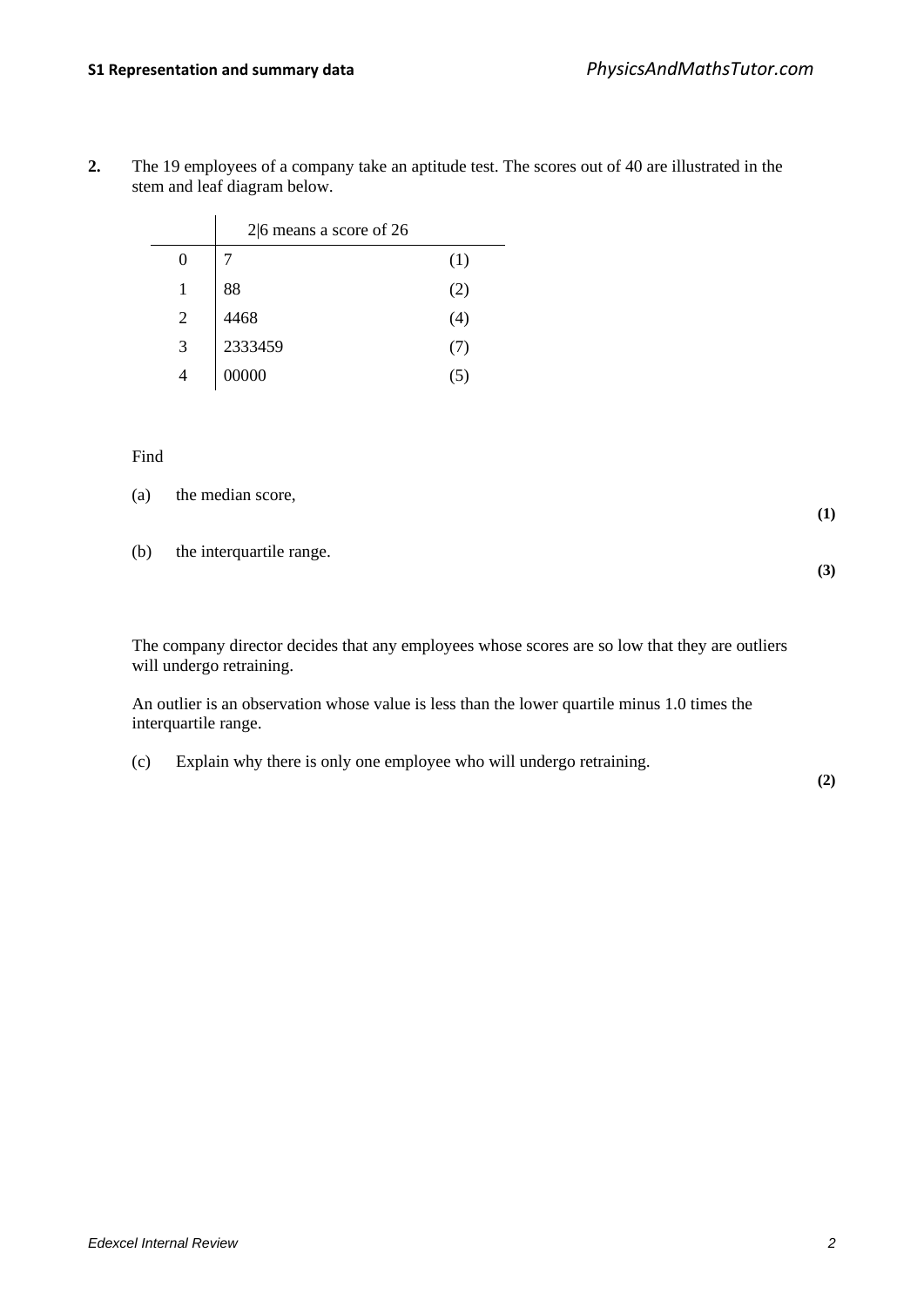(d) On the graph paper below, draw a box plot to illustrate the employees' scores.





| Weight (kg) | Midpoint, $x$ kg | Frequency, f |  |
|-------------|------------------|--------------|--|
| $0.0 - 1.0$ | 0.50             |              |  |
| $1.0 - 2.0$ | 1.50             | 6            |  |
| $2.0 - 2.5$ | 2.25             | 60           |  |
| $2.5 - 3.0$ |                  | 280          |  |
| $3.0 - 3.5$ | 3.25             | 820          |  |
| $3.5 - 4.0$ | 3.75             | 320          |  |
| $4.0 - 5.0$ | 4.50             | 10           |  |
| $5.0 - 6.0$ |                  | 3            |  |

**3.** The birth weights, in kg, of 1500 babies are summarised in the table below.

[You may use 
$$
\sum fx = 4841
$$
 and  $\sum fx^2 = 15889.5$ ]

(a) Write down the missing midpoints in the table above.

**(2)**

**(2)**

(b) Calculate an estimate of the mean birth weight.

*Edexcel Internal Review 3*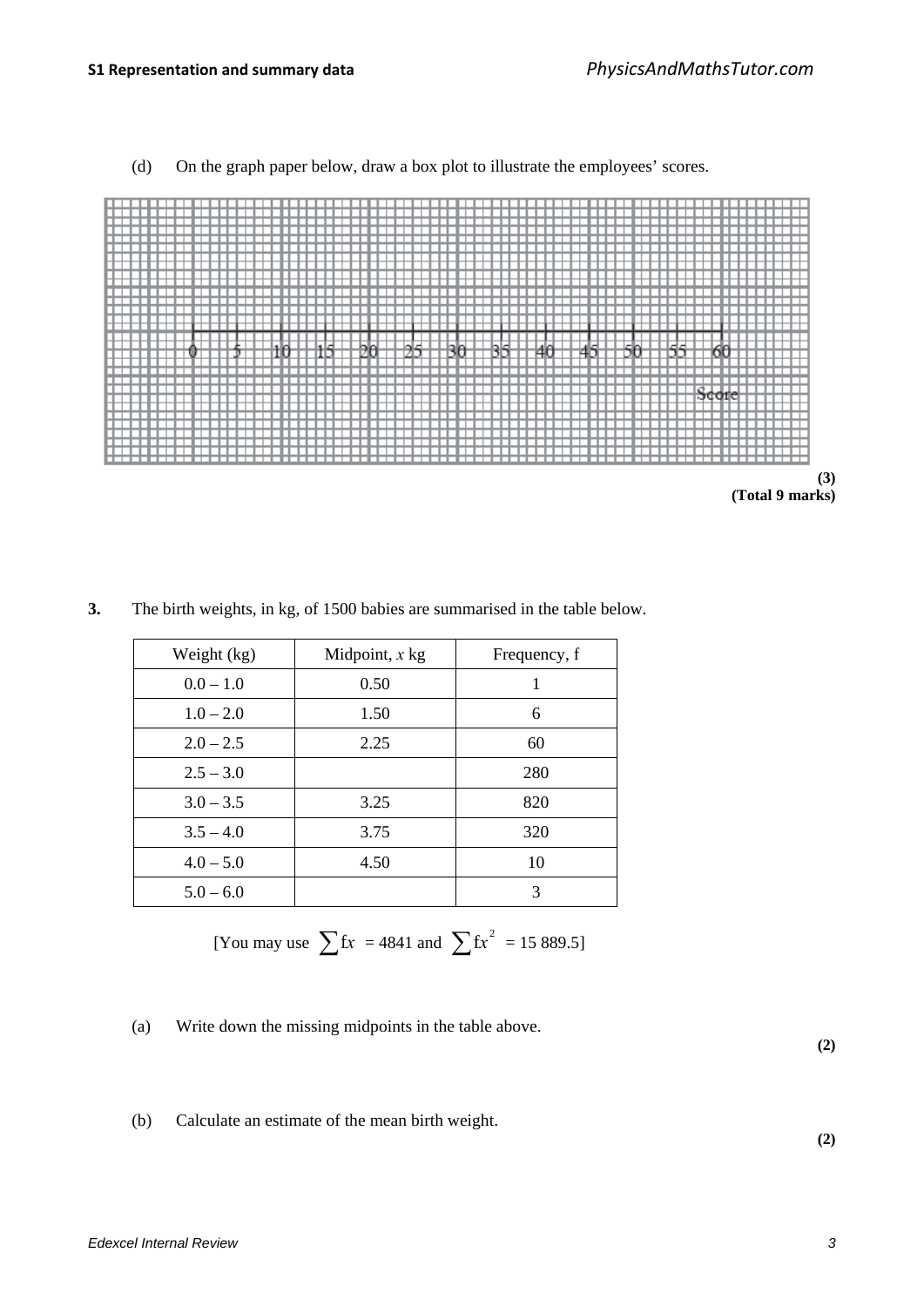| (3)                     | Calculate an estimate of the standard deviation of the birth weight.<br>(c)                                                                                                                                                                                                                                                                                                                                                      |
|-------------------------|----------------------------------------------------------------------------------------------------------------------------------------------------------------------------------------------------------------------------------------------------------------------------------------------------------------------------------------------------------------------------------------------------------------------------------|
| (2)                     | (d)<br>Use interpolation to estimate the median birth weight.                                                                                                                                                                                                                                                                                                                                                                    |
| (2)<br>(Total 11 marks) | (e)<br>Describe the skewness of the distribution. Give a reason for your answer.                                                                                                                                                                                                                                                                                                                                                 |
|                         | There are 180 students at a college following a general course in computing. Students on this<br>4.<br>course can choose to take up to three extra options.<br>112 take systems support,<br>70 take developing software,<br>81 take networking,<br>35 take developing software and systems support,<br>28 take networking and developing software,<br>40 take systems support and networking,<br>4 take all three extra options. |
| (5)                     | Draw a Venn diagram to represent this information.<br>(a)                                                                                                                                                                                                                                                                                                                                                                        |
|                         | A student from the course is chosen at random.<br>Find the probability that this student takes<br>none of the three extra options,<br>(b)                                                                                                                                                                                                                                                                                        |
| (1)<br>(1)              | networking only.<br>(c)                                                                                                                                                                                                                                                                                                                                                                                                          |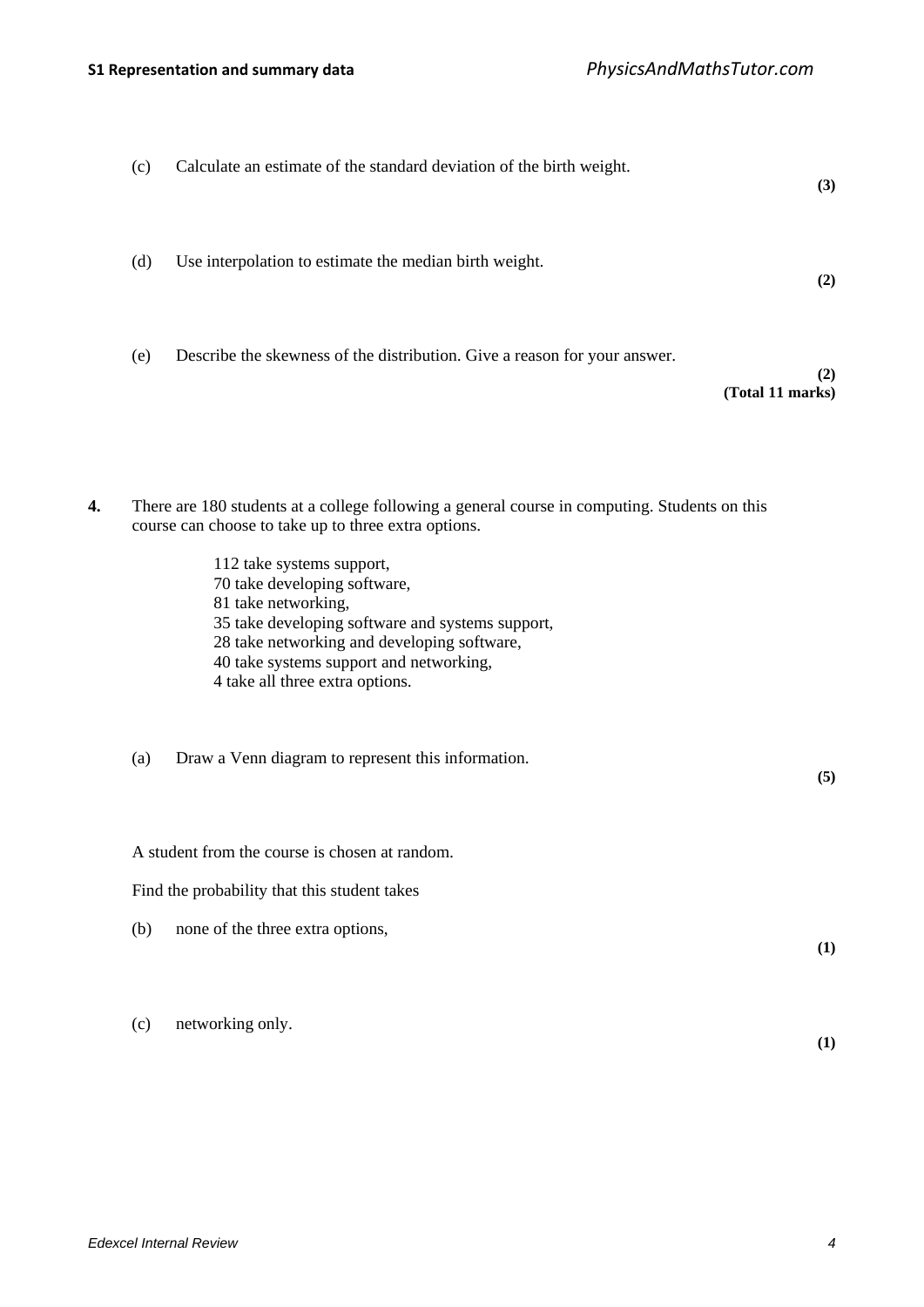Students who want to become technicians take systems support and networking. Given that a randomly chosen student wants to become a technician,

(d) find the probability that this student takes all three extra options.

**(2) (Total 9 marks)**

**5.** The variable *x* was measured to the nearest whole number. Forty observations are given in the table below.

|           | 1 J | 18 |   |
|-----------|-----|----|---|
| Frequency | - ~ |    | ◡ |

A histogram was drawn and the bar representing the  $10 - 15$  class has a width of 2 cm and a height of 5 cm. For the  $16 - 18$  class find

| (a) | the width, | $\bf(1)$ |
|-----|------------|----------|
| (b) | the height | (2)      |

of the bar representing this class.

**(Total 3 marks)**

**6.** A researcher measured the foot lengths of a random sample of 120 ten-year-old children. The lengths are summarised in the table below.

| Foot length, $l$ , (cm) | Number of children |
|-------------------------|--------------------|
| $10 \le l < 12$         | 5                  |
| $12 \le l < 17$         | 53                 |
| $17 \le l < 19$         | 29                 |
| $19 \le l < 21$         | 15                 |
| $21 \le l < 23$         |                    |
| $23 \le l < 25$         |                    |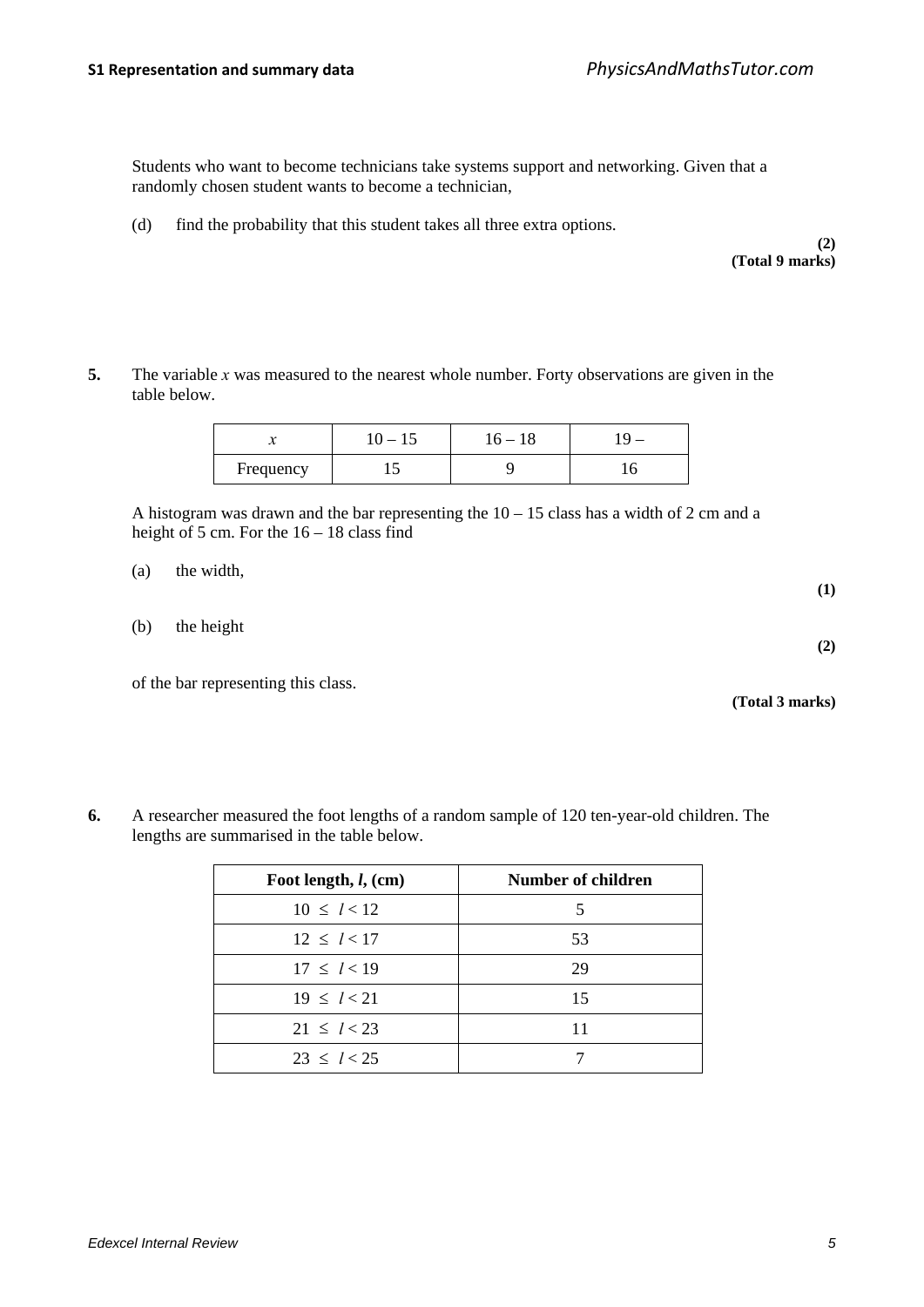- (a) Use interpolation to estimate the median of this distribution. **(2)** (b) Calculate estimates for the mean and the standard deviation of these data. **(6)** One measure of skewness is given by  $Coefficient of skewness =$ standard deviation 3(mean – median) (c) Evaluate this coefficient and comment on the skewness of these data. **(3)** Greg suggests that a normal distribution is a suitable model for the foot lengths of ten-year-old children.
	- (d) Using the value found in part (c), comment on Greg's suggestion, giving a reason for your answer.

**(2) (Total 13 marks)**

**7.** In a study of how students use their mobile telephones, the phone usage of a random sample of 11 students was examined for a particular week.

The total length of calls, *y* minutes, for the 11 students were

17, 23, 35, 36, 51, 53, 54, 55, 60, 77, 110

(a) Find the median and quartiles for these data.

**(3)**

A value that is greater than  $Q_3 + 1.5 \times (Q_3 - Q_1)$  or smaller than  $Q_1 - 1.5 \times (Q_3 - Q_1)$  is defined as an outlier.

(b) Show that 110 is the only outlier.

**(2)**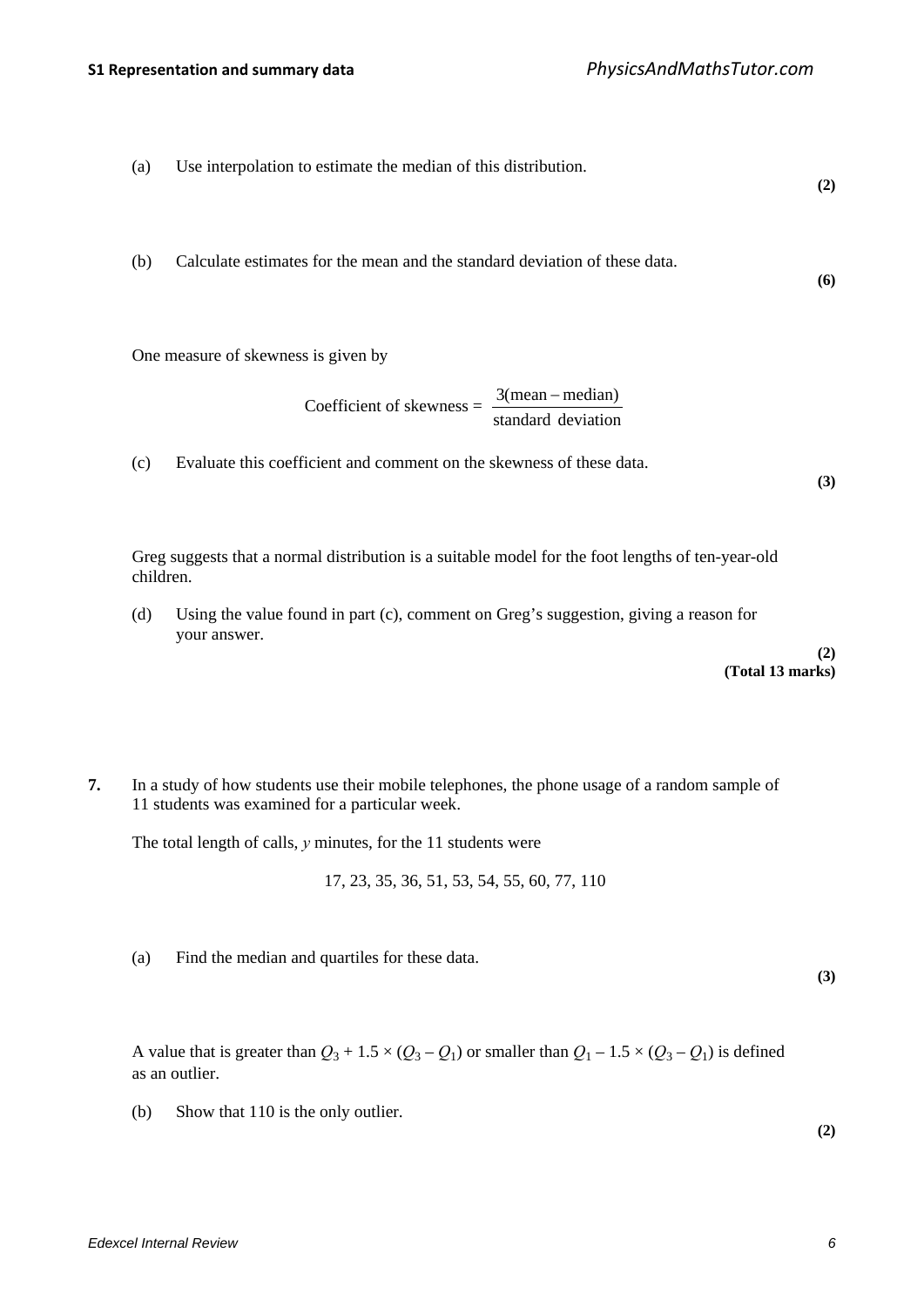(c) Using the graph below draw a box plot for these data indicating clearly the position of the outlier.



The value of 110 is omitted.

(d) Show that  $S_{yy}$  for the remaining 10 students is 2966.9

These 10 students were each asked how many text messages, *x*, they sent in the same week.

The values of  $S_{xx}$  and  $S_{xy}$  for these 10 students are  $S_{xx} = 3463.6$  and  $S_{xy} = -18.3$ .

(e) Calculate the product moment correlation coefficient between the number of text messages sent and the total length of calls for these 10 students.

**(2)**

**(3)**

A parent believes that a student who sends a large number of text messages will spend fewer minutes on calls.

(f) Comment on this belief in the light of your calculation in part (e).

**(1) (Total 14 marks)**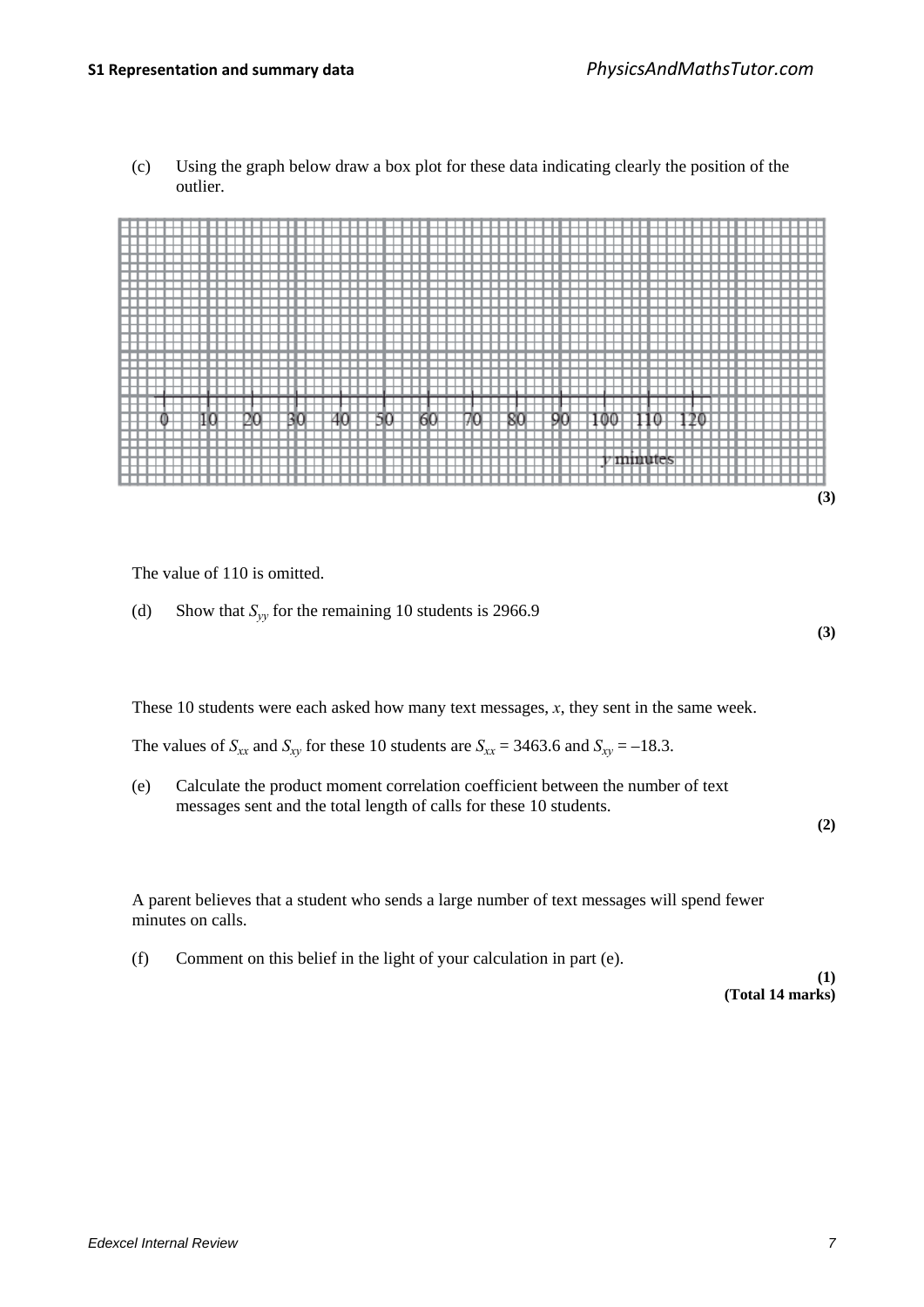**8.** In a shopping survey a random sample of 104 teenagers were asked how many hours, to the nearest hour, they spent shopping in the last month. The results are summarised in the table below.

| Number of hours | Mid-point | Frequency |  |
|-----------------|-----------|-----------|--|
| $0 - 5$         | 2.75      | 20        |  |
| $6 - 7$         | 6.5       | 16        |  |
| $8 - 10$        |           | 18        |  |
| $11 - 15$       | 13        | 25        |  |
| $16 - 25$       | 20.5      | 15        |  |
| $26 - 50$       | 38        | 10        |  |

A histogram was drawn and the group  $(8 - 10)$  hours was represented by a rectangle that was 1.5 cm wide and 3 cm high.

(a) Calculate the width and height of the rectangle representing the group  $(16 - 25)$  hours. **(3)** (b) Use linear interpolation to estimate the median and interquartile range. **(5)** (c) Estimate the mean and standard deviation of the number of hours spent shopping. **(4)** (d) State, giving a reason, the skewness of these data. **(2)** (e) State, giving a reason, which average and measure of dispersion you would recommend to use to summarise these data. **(2) (Total 16 marks)**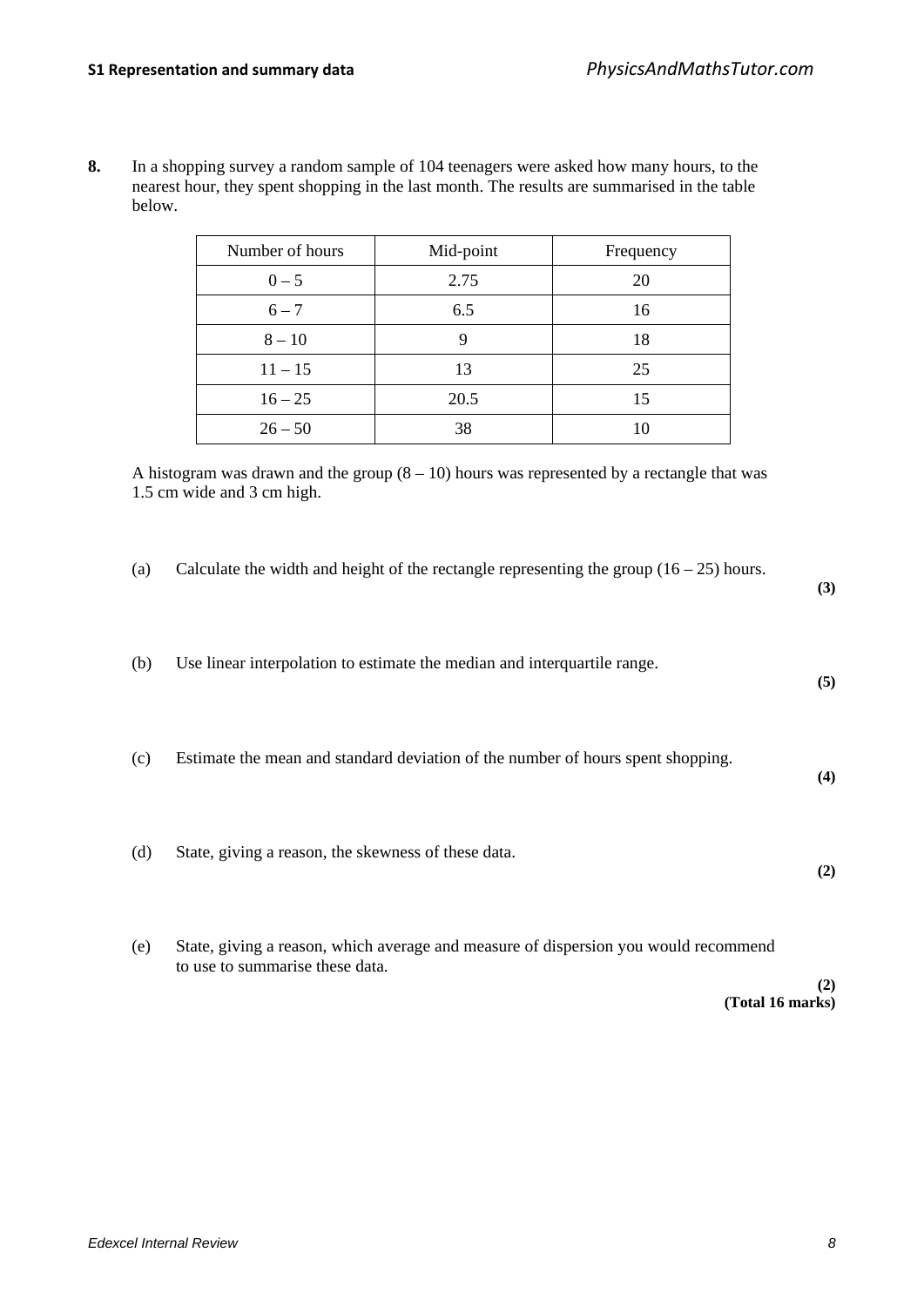| 9. | A disease is known to be present in 2% of a population. A test is developed to help determine<br>whether or not someone has the disease. |     |
|----|------------------------------------------------------------------------------------------------------------------------------------------|-----|
|    | Given that a person has the disease, the test is positive with probability 0.95                                                          |     |
|    | Given that a person does not have the disease, the test is positive with probability 0.03                                                |     |
|    | Draw a tree diagram to represent this information.<br>(a)                                                                                | (3) |
|    | A person is selected at random from the population and tested for this disease.                                                          |     |
|    | Find the probability that the test is positive.<br>(b)                                                                                   | (3) |
|    | A doctor randomly selects a person from the population and tests him for the disease.<br>Given that the test is positive,                |     |
|    | find the probability that he does not have the disease.<br>(c)                                                                           | (2) |
|    | Comment on the usefulness of this test.<br>(d)                                                                                           | (1) |

**(Total 9 marks)**

|      | Abbey Hotel 8/5/0 means 58 years in Abbey hotel and 50 years in Balmoral hotel Balmoral Hotel |                  |           |     |
|------|-----------------------------------------------------------------------------------------------|------------------|-----------|-----|
| (1)  | 2                                                                                             | $\boldsymbol{0}$ |           |     |
| (4)  | 9751                                                                                          | 1                |           |     |
| (4)  | 9831                                                                                          | $\overline{2}$   | 6         | (1) |
| (11) | 99997665332                                                                                   | 3                | 447       | (3) |
| (6)  | 987750                                                                                        | $\overline{4}$   | 005569    | (6) |
| (1)  | $\boldsymbol{0}$                                                                              | 5                | 000013667 | (9) |
|      |                                                                                               | 6                | 233457    | (6) |
|      |                                                                                               | $\overline{7}$   | 015       | (3) |

**10.** The age in years of the residents of two hotels are shown in the back to back stem and leaf diagram below.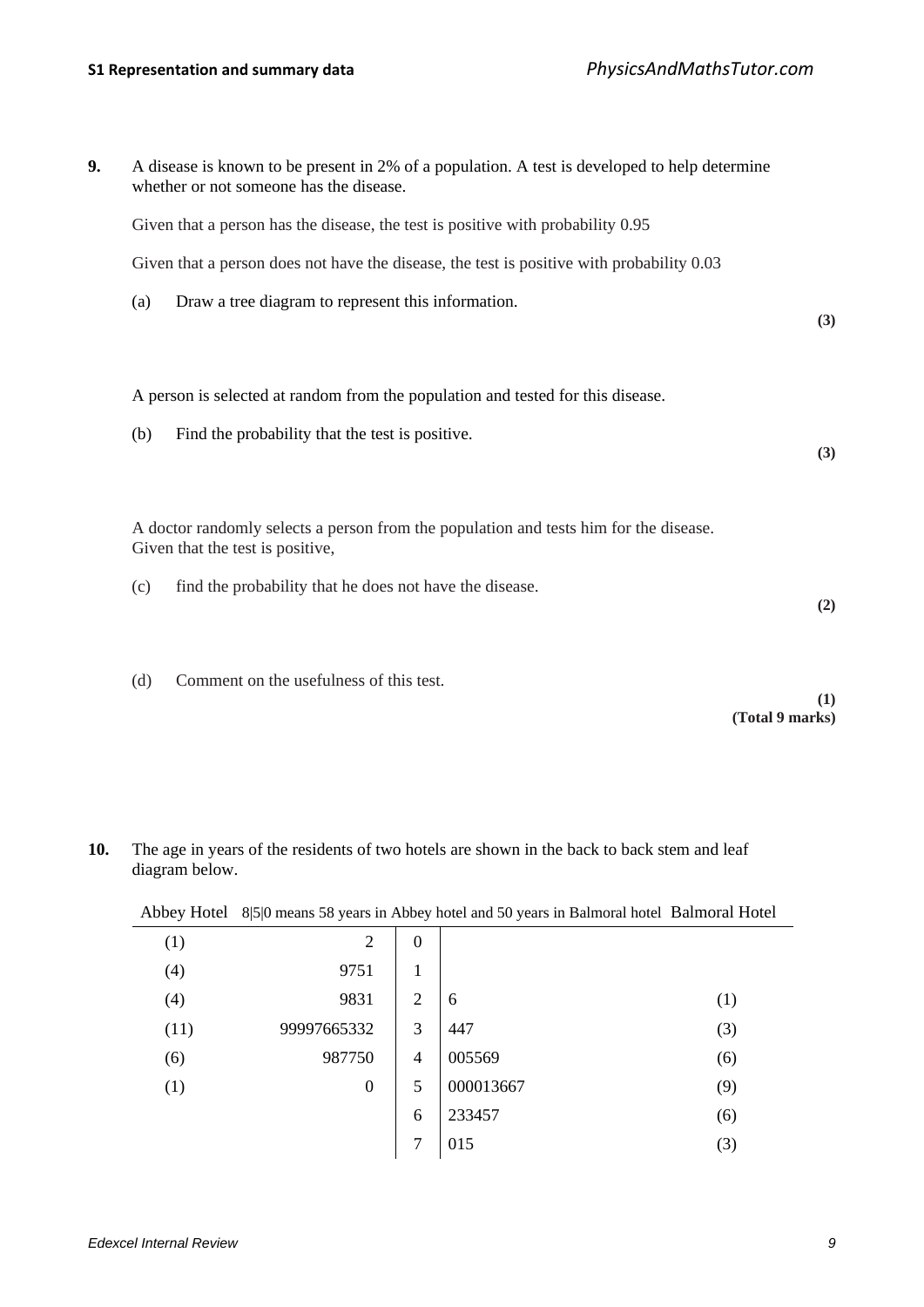For the Balmoral Hotel,

\n- (a) write down the mode of the age of the residents,
\n- (b) find the values of the lower quartile, the median and the upper quartile.
\n- (c) (i) Find the mean, 
$$
\bar{x}
$$
, of the age of the residents.
\n- (ii) Given that  $\sum x^2 = 81213$  find the standard deviation of the age of the residents.
\n- (4)
\n

One measure of skewness is found using

$$
\frac{mean - mode}{standard deviation}
$$

(d) Evaluate this measure for the Balmoral Hotel.

For the Abbey Hotel, the mode is 39, the mean is 33.2, the standard deviation is 12.7 and the measure of skewness is – 0.454

(e) Compare the two age distributions of the residents of each hotel.

**(3) (Total 13 marks)**

**(2)**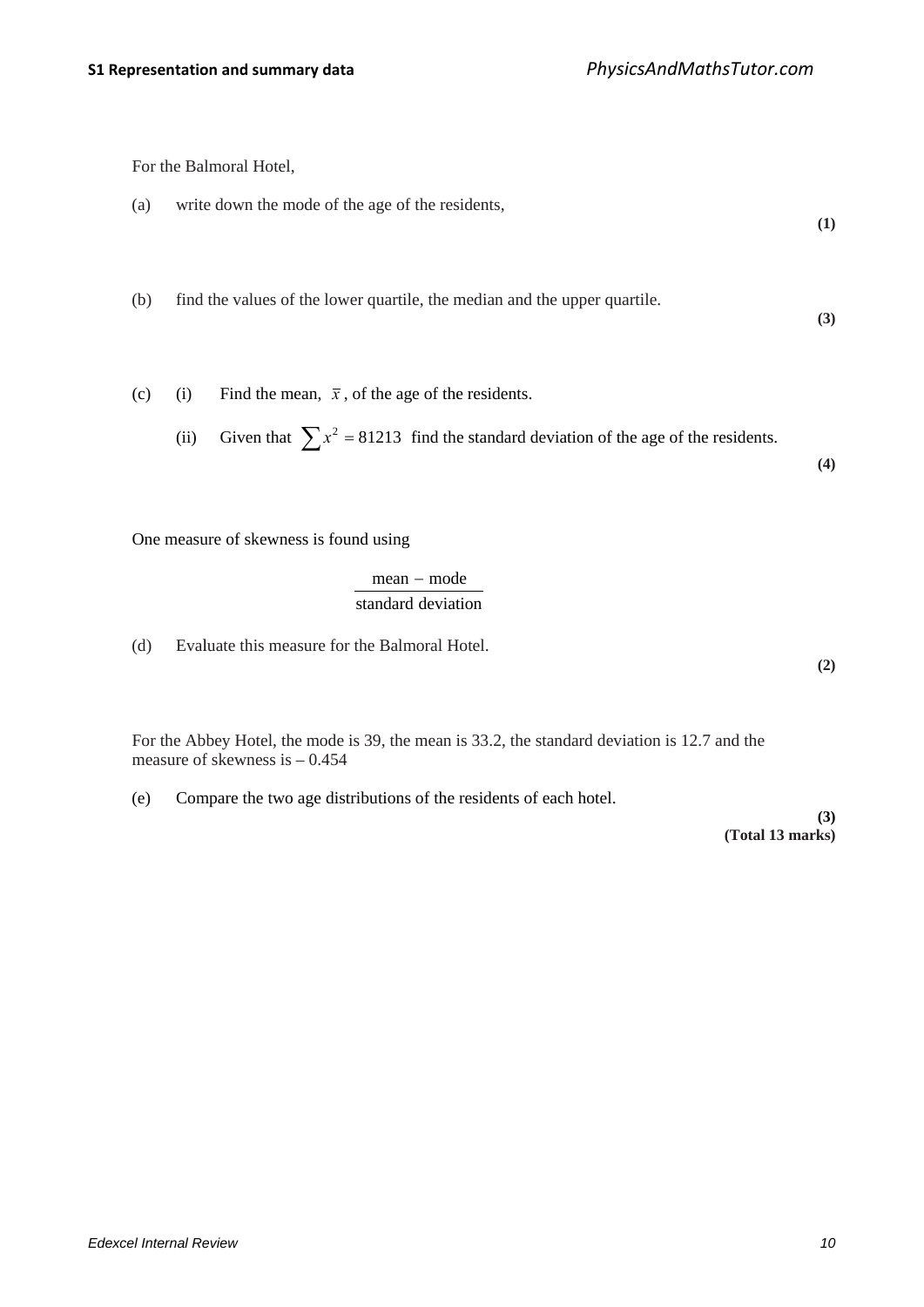**11.** A person's blood group is determined by whether or not it contains any of 3 substances *A*, *B* and *C*.

| <b>Blood Contains</b> | <b>No. of Patients</b> |
|-----------------------|------------------------|
| only $C$              | 100                    |
| A and C but not B     | 100                    |
| only $A$              | 30                     |
| B and C but not A     | 25                     |
| only $B$              | 12                     |
| $A, B$ and $C$        | 10                     |
| A and B but not $C$   | 3                      |

A doctor surveyed 300 patients' blood and produced the table below

(a) Draw a Venn diagram to represent this information.

| (b) | Find the probability that a randomly chosen patient's blood contains substance $C$ . |  |
|-----|--------------------------------------------------------------------------------------|--|
|-----|--------------------------------------------------------------------------------------|--|

Harry is one of the patients. Given that his blood contains substance *A*,

| (c) find the probability that his blood contains all 3 substances. |  |
|--------------------------------------------------------------------|--|
|                                                                    |  |

Patients whose blood contains none of these substances are called universal blood donors.

(d) Find the probability that a randomly chosen patient is a universal blood donor.

**(2) (Total 10 marks)**

**(4)**

**(2)**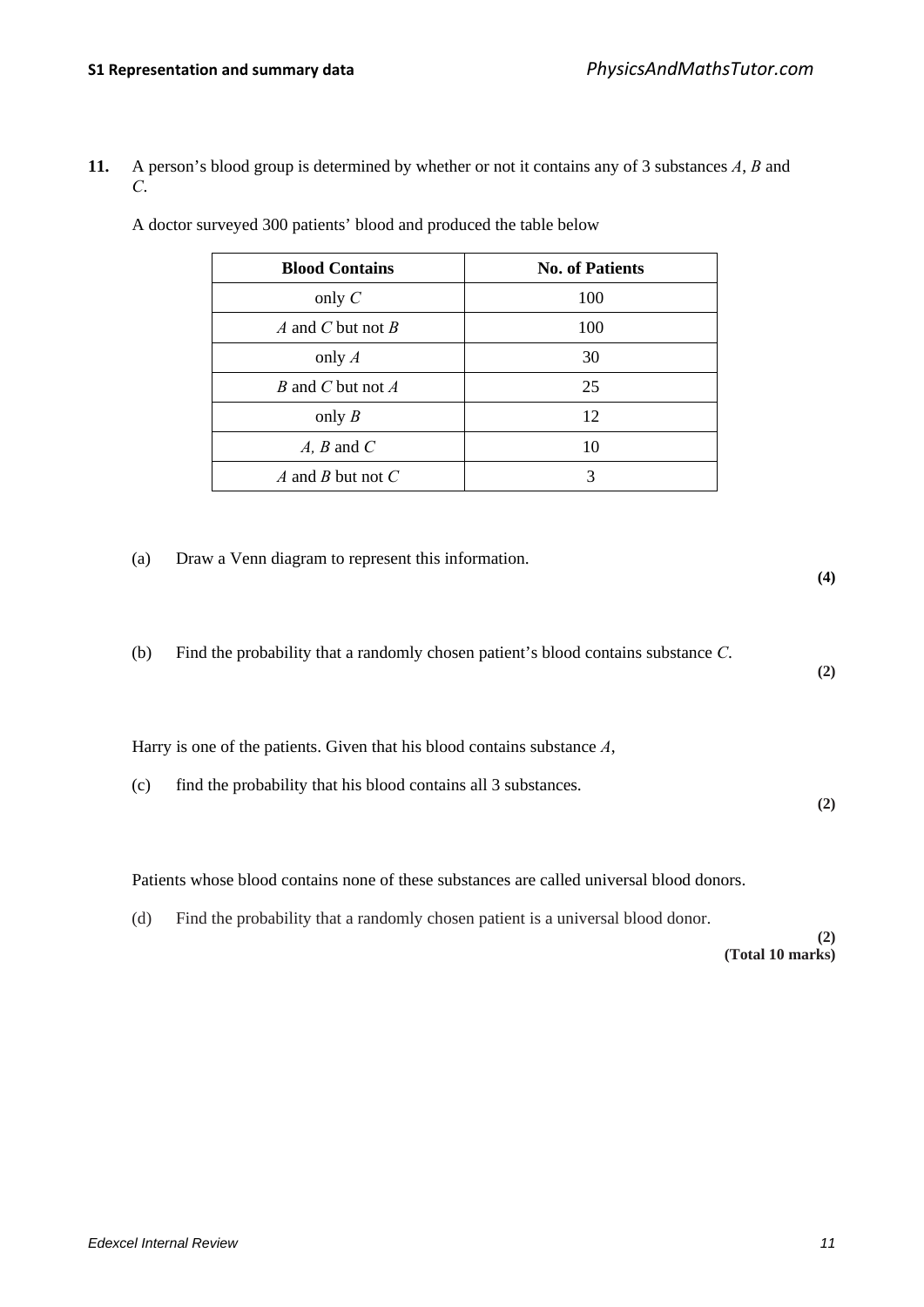**12.** Cotinine is a chemical that is made by the body from nicotine which is found in cigarette smoke. A doctor tested the blood of 12 patients, who claimed to smoke a packet of cigarettes a day, for cotinine. The results, in appropriate units, are shown below.

| Patient              |     | B   | ◡   |     | $\mathbf{r}$<br>Ľ | $\Gamma$ |     | $\overline{I}$<br>п |     |     | <b>T</b><br>v |     |
|----------------------|-----|-----|-----|-----|-------------------|----------|-----|---------------------|-----|-----|---------------|-----|
| Cotinine<br>level, x | 160 | 390 | 169 | 175 | 125               | 420      | 171 | 250                 | 210 | 258 | 186           | 243 |

[You may use  $\sum x^2 = 724961$ ]

(a) Find the mean and standard deviation of the level of cotinine in a patient's blood.

**(4)**

**(3)**

(b) Find the median, upper and lower quartiles of these data.

A doctor suspects that some of his patients have been smoking more than a packet of cigarettes per day. He decides to use  $Q_3 + 1.5(Q_3 - Q_1)$  to determine if any of the cotinine results are far enough away from the upper quartile to be outliers.

(c) Identify which patient(s) may have been smoking more than a packet of cigarettes a day. Show your working clearly.

**(4)**

Research suggests that cotinine levels in the blood form a skewed distribution.

One measure of skewness is found using 3  $\mathsf{Q}_1$ )  $3^{1-2}$ 2 $2+23$  $(Q_3 - Q)$  $(Q_1 - 2Q_2 + Q_3)$ −  $-2Q_2 +$ 

(d) Evaluate this measure and describe the skewness of these data.

**(3) (Total 14 marks)**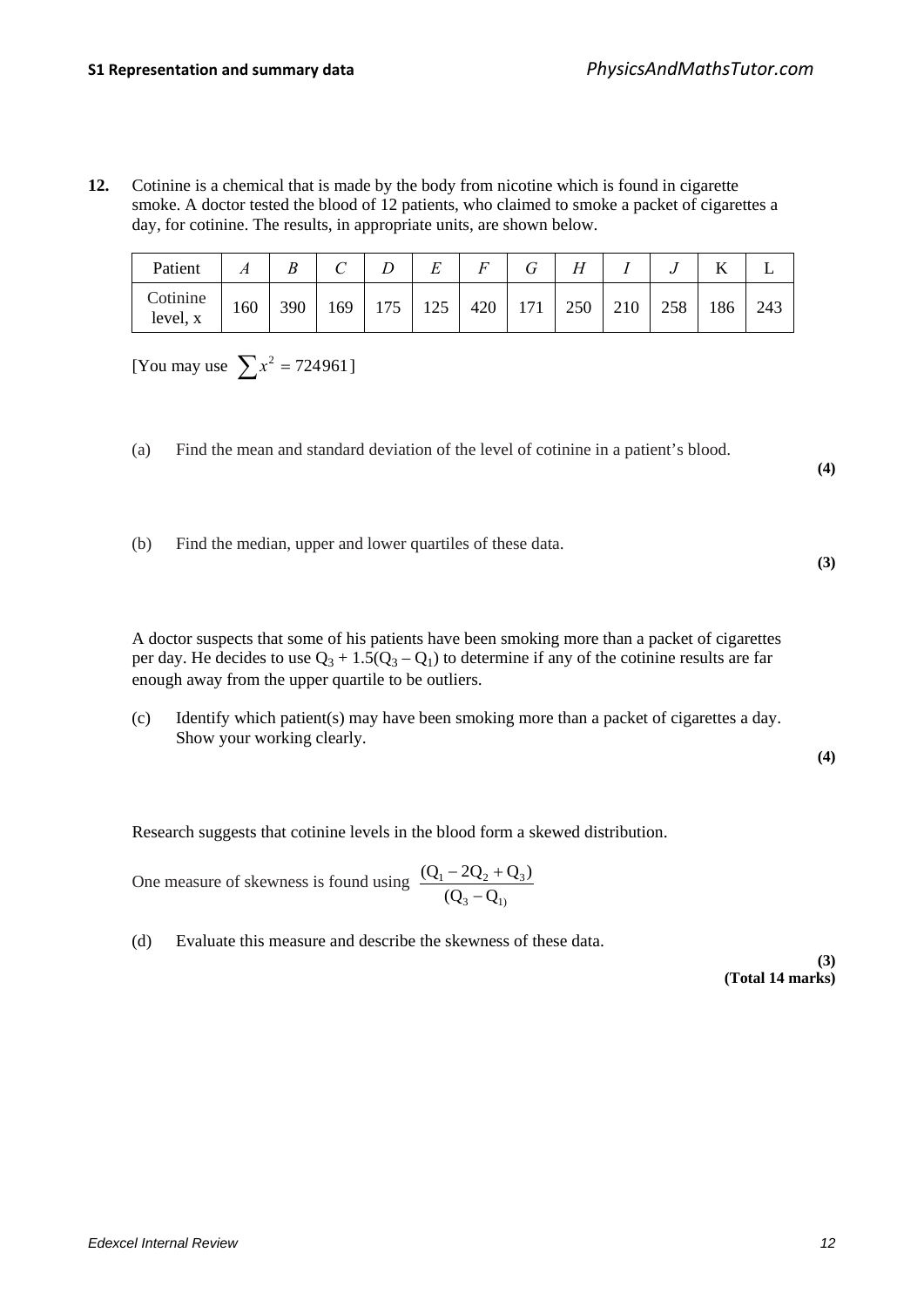**13.** The histogram below shows the time taken, to the nearest minute, for 140 runners to complete a fun run.



Use the histogram to calculate the number of runners who took between 78.5 and 90.5 minutes to complete the fun run.

**(Total 5 marks)**

**14.** The box plot shown below shows a summary of the weights of the luggage, in kg, for each musician in an orchestra on an overseas tour.



The airline's recommended weight limit for each musician's luggage was 45 kg. Given that none of the musicians' luggage weighed exactly 45 kg,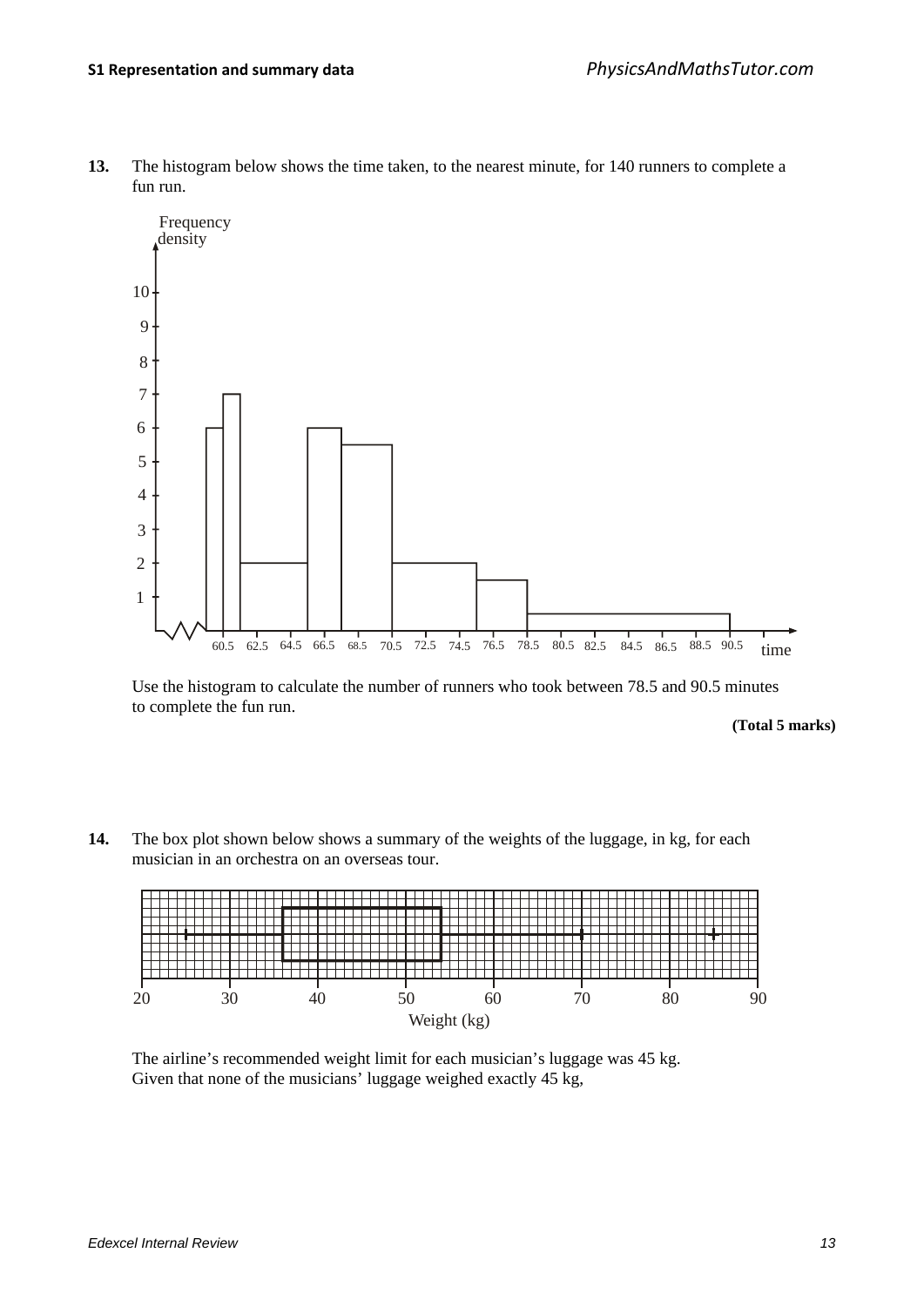| (a)                                                                                                                                                                  | state the proportion of the musicians whose luggage was below the recommended weight<br>limit.                                                       | (1) |  |  |  |
|----------------------------------------------------------------------------------------------------------------------------------------------------------------------|------------------------------------------------------------------------------------------------------------------------------------------------------|-----|--|--|--|
|                                                                                                                                                                      | A quarter of the musicians had to pay a charge for taking heavy luggage.                                                                             |     |  |  |  |
| (b)                                                                                                                                                                  | State the smallest weight for which the charge was made.                                                                                             | (1) |  |  |  |
| (c)                                                                                                                                                                  | Explain what you understand by the $+$ on the box plot in the diagram above, and suggest<br>an instrument that the owner of this luggage might play. | (2) |  |  |  |
| (d)                                                                                                                                                                  | Describe the skewness of this distribution. Give a reason for your answer.                                                                           | (2) |  |  |  |
| One musician of the orchestra suggests that the weights of luggage, in kg, can be modelled by a<br>normal distribution with quartiles as given in the diagram above. |                                                                                                                                                      |     |  |  |  |

(e) Find the standard deviation of this normal distribution.

**(4) (Total 10 marks)**

**15.** A student is investigating the relationship between the price ( *y* pence) of 100g of chocolate and the percentage  $(x\%)$  of cocoa solids in the chocolate. The following data is obtained

Chocolate brand

| Chocolate brand             |    |    |    |     |    |    |     |                          |
|-----------------------------|----|----|----|-----|----|----|-----|--------------------------|
| $x \left( \%\right) \csc a$ | 10 | 20 | 30 | JJ  | 40 | 50 | 60  | $\overline{\phantom{a}}$ |
| $y$ (pence)                 | СC | DС | 40 | 100 | 60 | 90 | 110 | 130                      |

(You may use:  $\sum x = 315$ ,  $\sum x^2 = 15225$ ,  $\sum y = 620$ ,  $\sum y^2 = 56550$ ,  $\sum xy = 28750$ )

(a) On the graph paper below draw a scatter diagram to represent these data.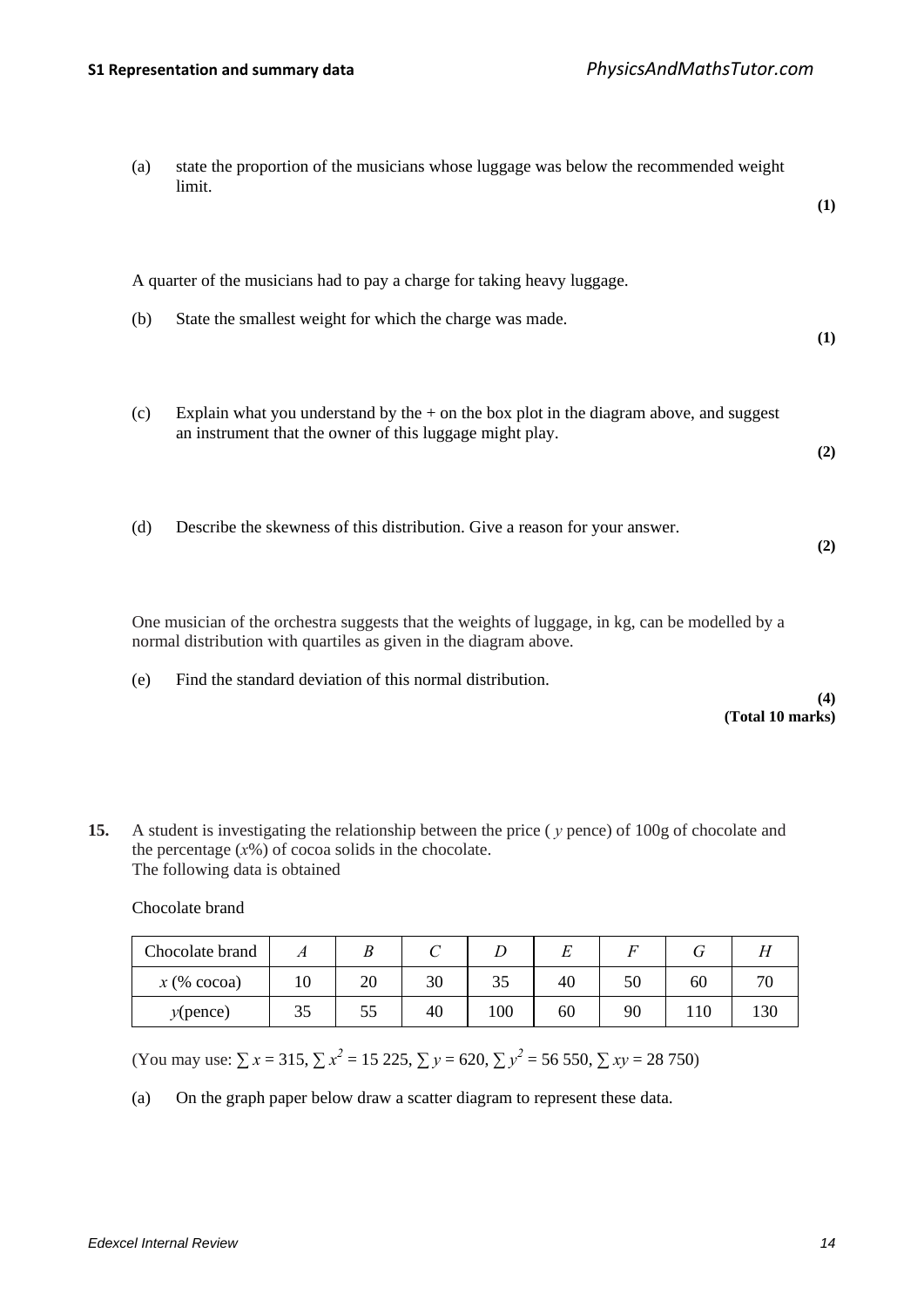

**(2)**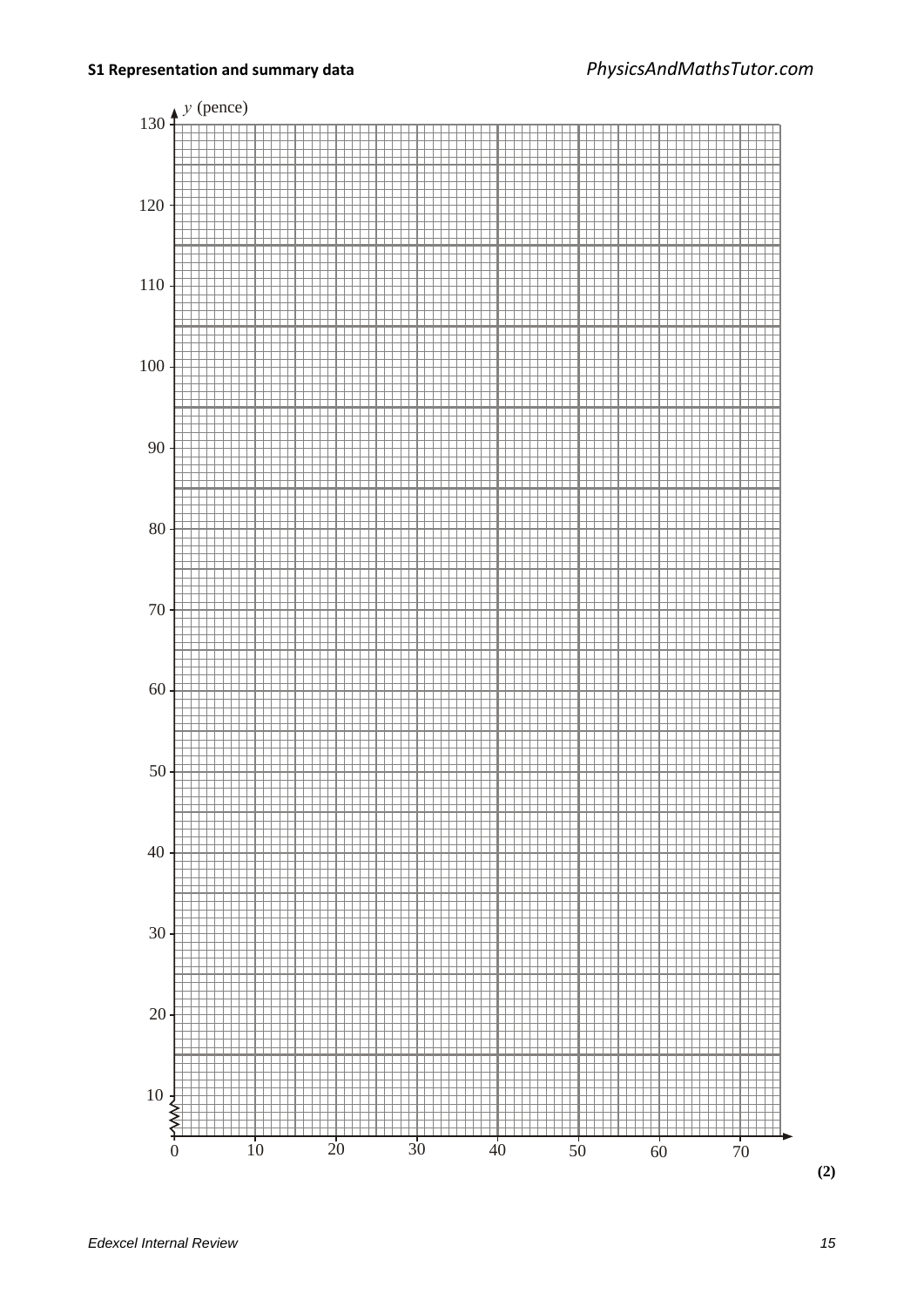(b) Show that  $S_{xy} = 4337.5$  and find  $S_{xx}$ . **(3)** The student believes that a linear relationship of the form  $y = a + bx$  could be used to describe these data. (c) Use linear regression to find the value of *a* and the value of *b*, giving your answers to 1 decimal place. **(4)** (d) Draw the regression line on your scatter diagram. **(2)** The student believes that one brand of chocolate is overpriced. (e) Use the scatter diagram to (i) state which brand is overpriced, (ii) suggest a fair price for this brand. Give reasons for both your answers. **(4) (Total 15 marks)**





The diagram above shows a histogram for the variable *t* which represents the time taken, in minutes, by a group of people to swim 500m.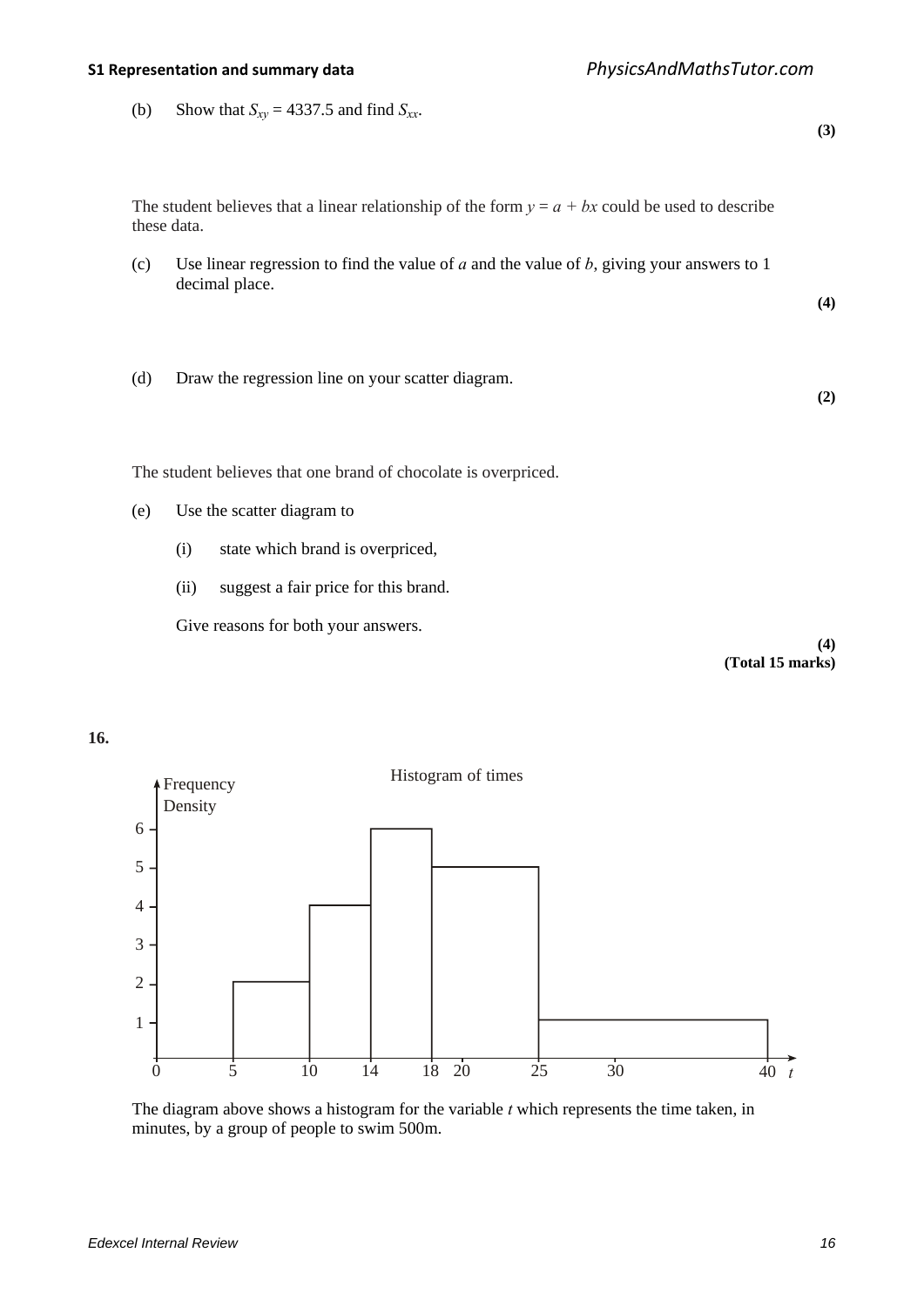(a) Complete the frequency table for *t*.

|           | $5 - 10$ | $10 - 14$ | $14 - 18$ | $18 - 25$ | 5–40 |
|-----------|----------|-----------|-----------|-----------|------|
| Frequency | 10       | 10        |           |           |      |

**(2)**

**(2)**

**(4)**

**(3)**

**(4)**

- (b) Estimate the number of people who took longer than 20 minutes to swim 500m.
- (c) Find an estimate of the mean time taken.
- (d) Find an estimate for the standard deviation of *t.*
- (e) Find the median and quartiles for *t*.

One measure of skewness is found using  $\frac{3(\text{mean}-\text{median})}{\text{standard deviation}}$ .

(f) Evaluate this measure and describe the skewness of these data.

**(2) (Total 17 marks)**

**17.** Summarised below are the distances, to the nearest mile, travelled to work by a random sample of 120 commuters.

| <b>Distance</b><br>(to the nearest mile) | Number of commuters |
|------------------------------------------|---------------------|
| $0 - 9$                                  | 10                  |
| $10 - 19$                                | 19                  |
| $20 - 29$                                | 43                  |
| $30 - 39$                                | 25                  |
| $40 - 49$                                | 8                   |
| $50 - 59$                                | 6                   |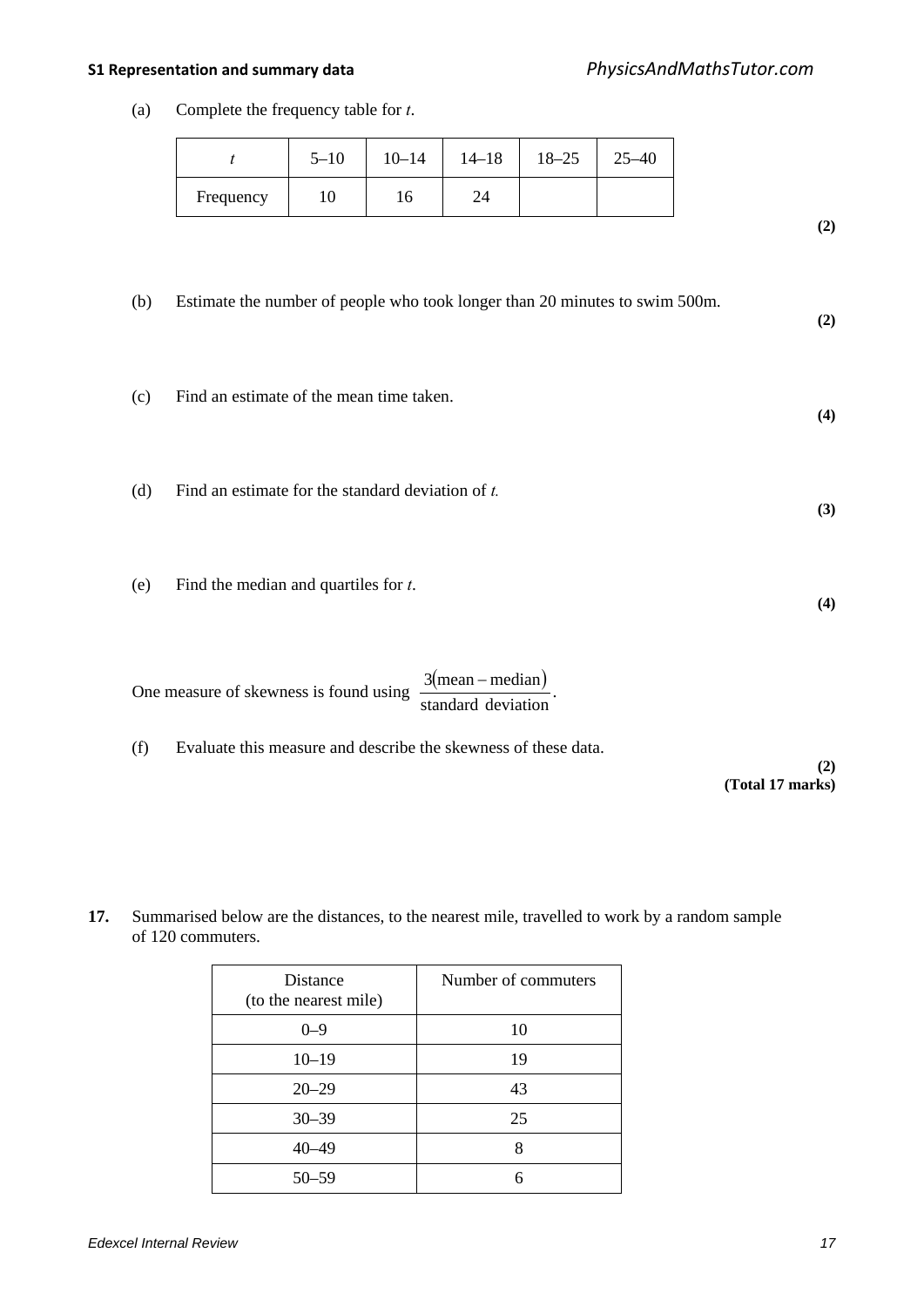**(1)**

**(2)**

**(3)**

**(3)**

**(2)**

**(2)**

| $60 - 69$ |  |
|-----------|--|
| $70 - 79$ |  |
| $80 - 89$ |  |

For this distribution,

(a) describe its shape,

(b) use linear interpolation to estimate its median.

The mid-point of each class was represented by *x* and its corresponding frequency by *f* giving

$$
\Sigma f x = 3550
$$
 and  $\Sigma f x^2 = 138020$ 

(c) Estimate the mean and the standard deviation of this distribution.

One coefficient of skewness is given by

$$
\frac{3(\text{mean}-\text{median})}{\text{standard deviation}}.
$$

(d) Evaluate this coefficient for this distribution.

- (e) State whether or not the value of your coefficient is consistent with your description in part (a). Justify your answer.
- (f) State, with a reason, whether you should use the mean or the median to represent the data in this distribution.
- (g) State the circumstance under which it would not matter whether you used the mean or the median to represent a set of data.

**(1) (Total 14 marks)**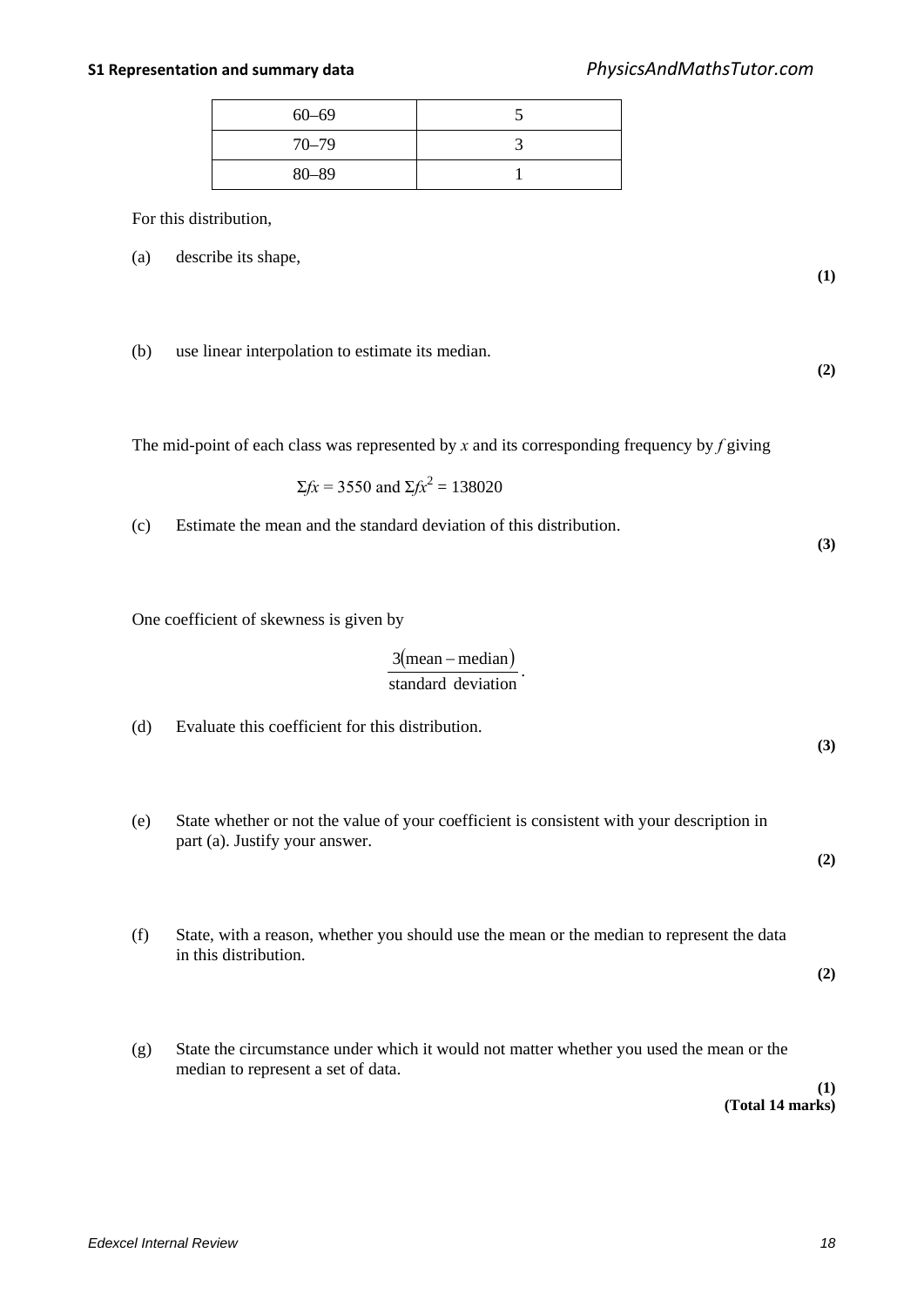**18.** A teacher recorded, to the nearest hour, the time spent watching television during a particular week by each child in a random sample. The times were summarised in a grouped frequency table and represented by a histogram.

One of the classes in the grouped frequency distribution was 20–29 and its associated frequency was 9. On the histogram the height of the rectangle representing that class was 3.6 cm and the width was 2 cm.

| (a) | Give a reason to support the use of a histogram to represent these data.           | (1) |
|-----|------------------------------------------------------------------------------------|-----|
| (b) | Write down the underlying feature associated with each of the bars in a histogram. | (1) |
| (c) | Show that on this histogram each child was represented by $0.8 \text{ cm}^2$ .     | (3) |

The total area under the histogram was  $24 \text{ cm}^2$ .

(d) Find the total number of children in the group.

**(2) (Total 7 marks)**

| 19. | (a) Describe the main features and uses of a box plot. |  |
|-----|--------------------------------------------------------|--|
|     |                                                        |  |
|     |                                                        |  |
|     |                                                        |  |
|     |                                                        |  |
|     |                                                        |  |
|     |                                                        |  |

Children from school *A* and *B* took part in a fun run for charity. The times to the nearest minute, taken by the children from school  $\vec{A}$  are summarised in the figure below.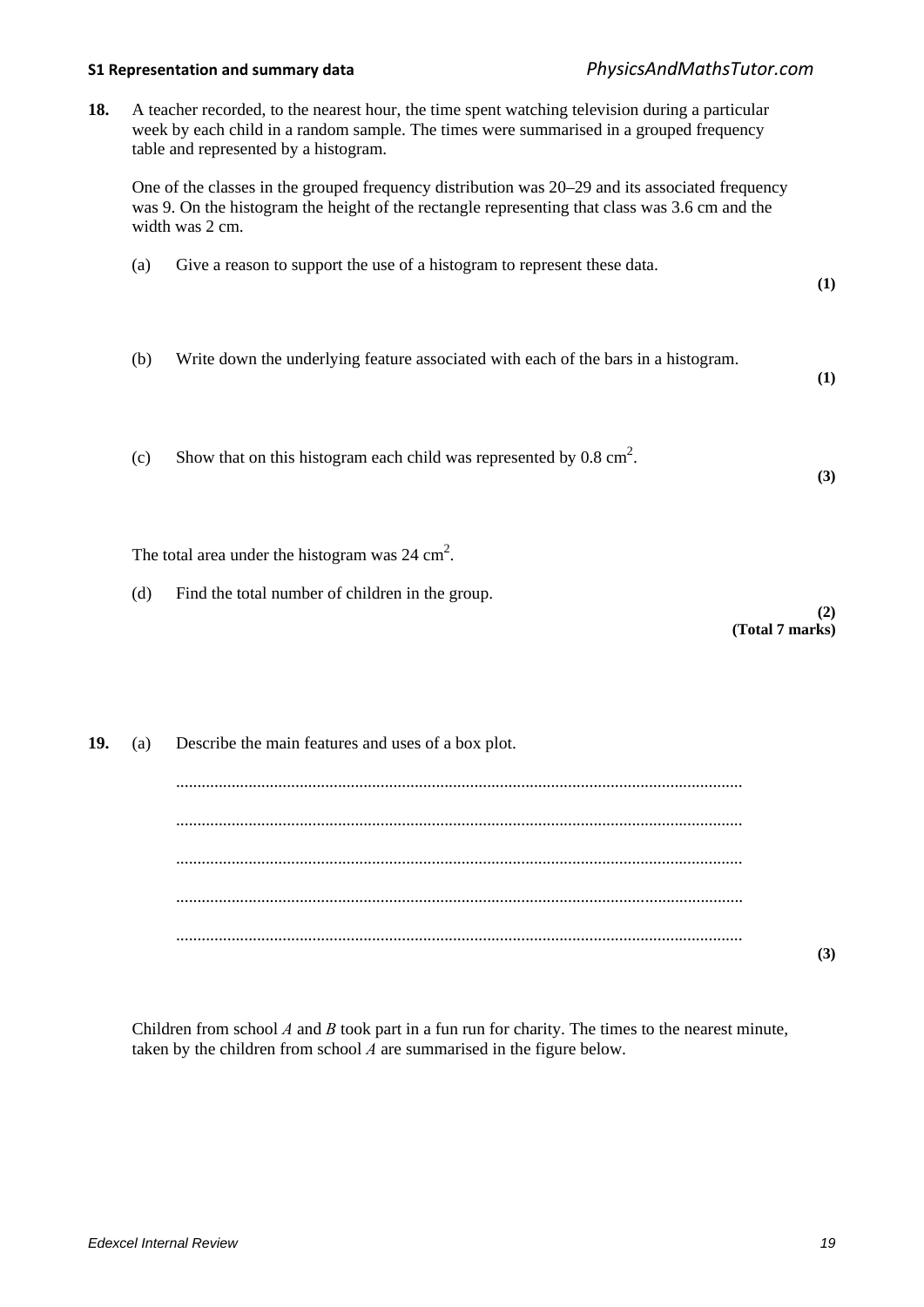

For school *B* the least time taken by any of the children was 25 minutes and the longest time was 55 minutes. The three quartiles were 30, 37 and 50 respectively.

(d) Draw a box plot to represent the data from school *B*.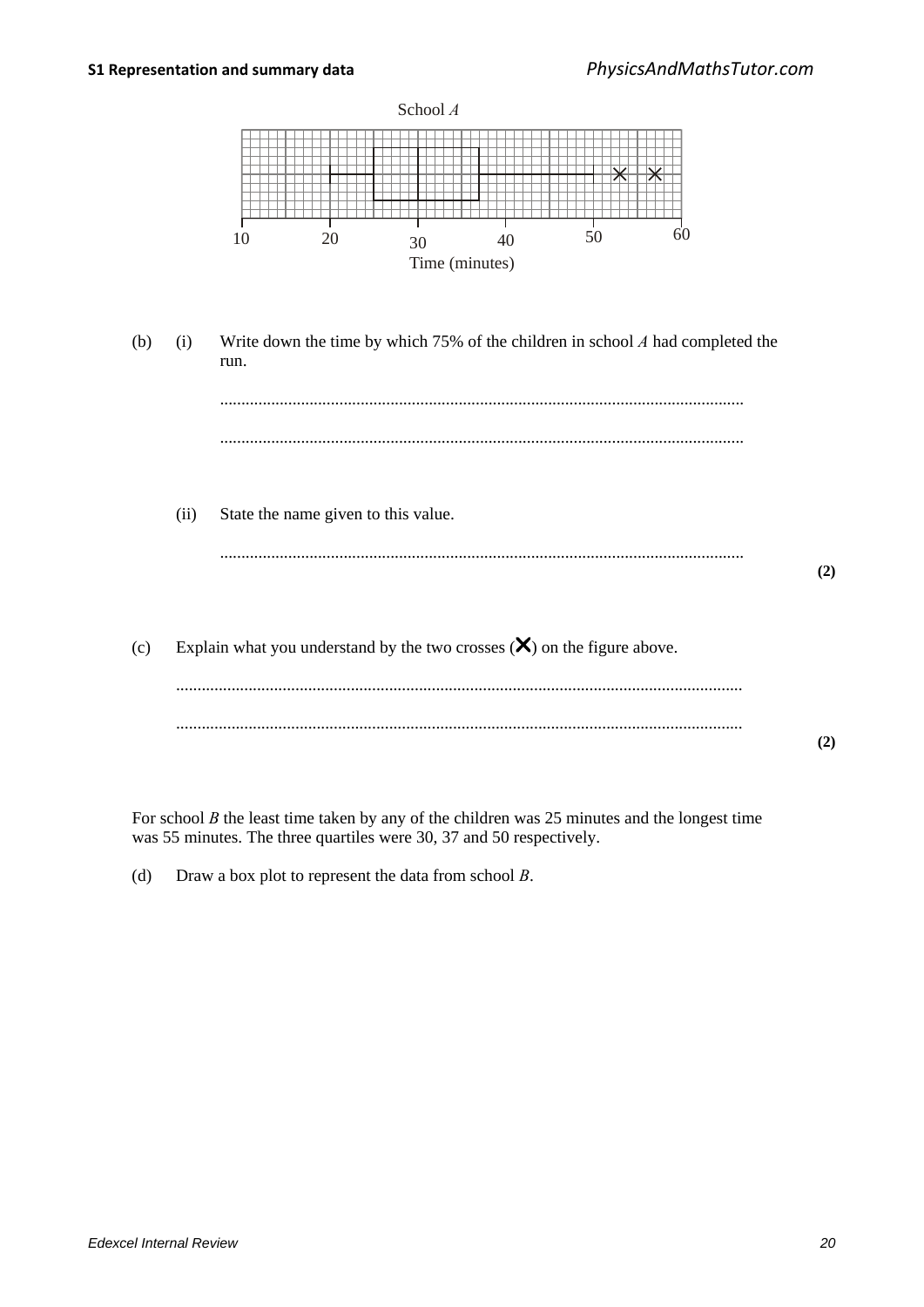

**(4)**

### (e) Compare and contrast these two box plots.

| $(4)$<br>(Total 15 marks) |
|---------------------------|

**20.** Sunita and Shelley talk to one another once a week on the telephone. Over many weeks they recorded, to the nearest minute, the number of minutes spent in conversation on each occasion. The following table summarises their results.

| Time<br>(to the nearest minute) | Number of<br>Conversations |
|---------------------------------|----------------------------|
| $5 - 9$                         | 2                          |
| $10 - 14$                       | 9                          |
| $15 - 19$                       | 20                         |
| $20 - 24$                       | 13                         |
| $25 - 29$                       | 8                          |
| $30 - 34$                       | 3                          |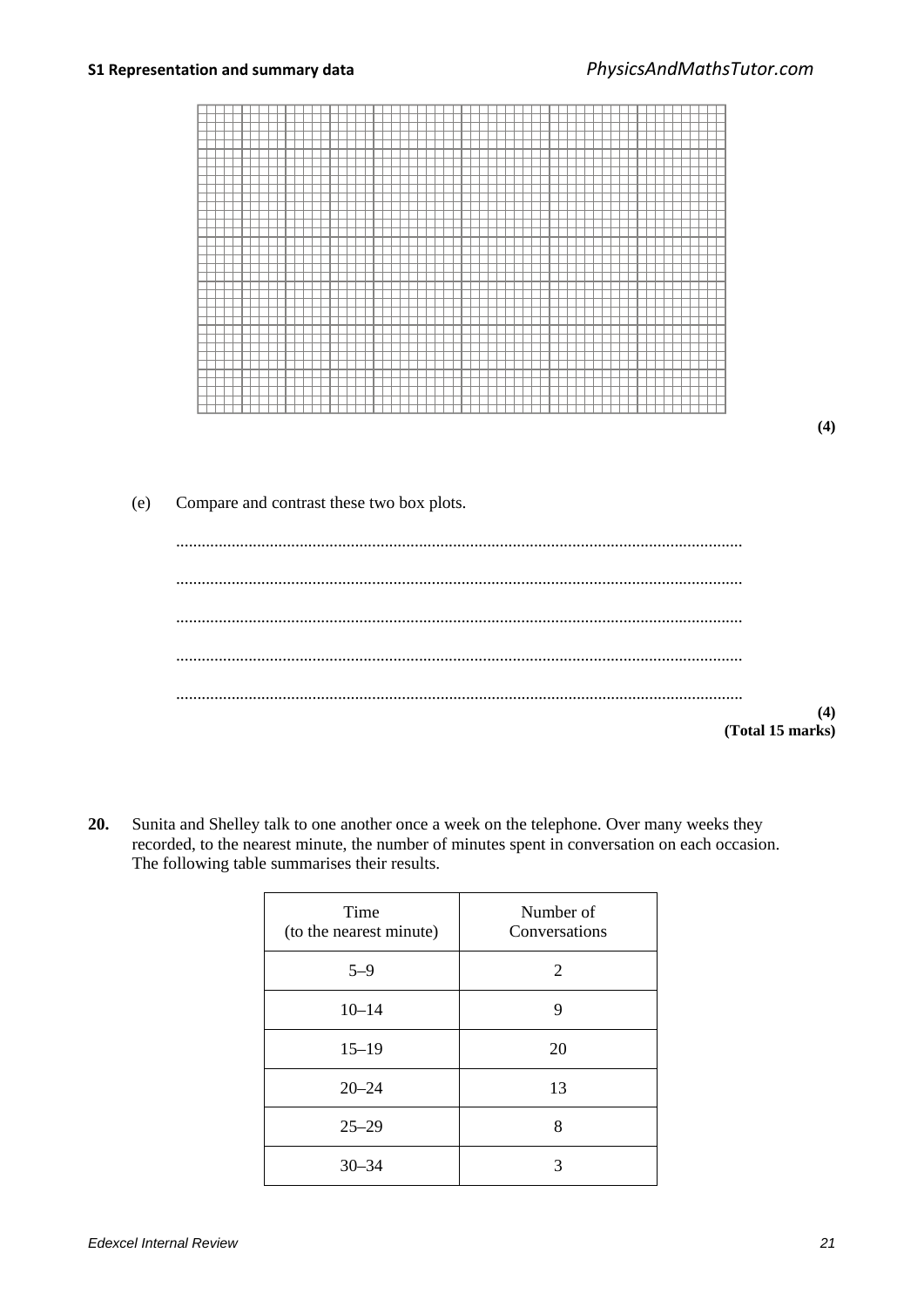| Two of the conversations were chosen at random.                                                                                                                                |     |
|--------------------------------------------------------------------------------------------------------------------------------------------------------------------------------|-----|
| Find the probability that both of them were longer than 24.5 minutes.<br>(a)                                                                                                   | (2) |
| The mid-point of each class was represented by x and its corresponding frequency by $f$ , giving<br>$\Sigma f x = 1060.$                                                       |     |
| Calculate an estimate of the mean time spent on their conversations.<br>(b)                                                                                                    | (2) |
| During the following 25 weeks they monitored their weekly conversations and found that at the<br>end of the 80 weeks their overall mean length of conversation was 21 minutes. |     |
| Find the mean time spent in conversation during these 25 weeks.<br>(c)                                                                                                         | (4) |

(d) Comment on these two mean values.

**(2) (Total 10 marks)**

**21.** Over a period of time, the number of people *x* leaving a hotel each morning was recorded. These data are summarised in the stem and leaf diagram below.

| Number leaving<br>$\begin{array}{c cccc}\n3 & 2 & 2 & 3 & 5 & 6 \\ 4 & 0 & 1 & 4 & 8 & 9 \\ 2 & 3 & 3 & 6 & 6 & 6 & 8 \\ \hline\n0 & 1 & 4 & 5 & & & \\ \end{array}$ |           |  |  |  |  | 2 means 32 | Totals |
|----------------------------------------------------------------------------------------------------------------------------------------------------------------------|-----------|--|--|--|--|------------|--------|
|                                                                                                                                                                      |           |  |  |  |  |            | (3)    |
|                                                                                                                                                                      |           |  |  |  |  |            | (5)    |
|                                                                                                                                                                      |           |  |  |  |  |            | (5)    |
|                                                                                                                                                                      |           |  |  |  |  |            |        |
|                                                                                                                                                                      |           |  |  |  |  |            | (4)    |
| $7 \mid 2 \mid 3$                                                                                                                                                    |           |  |  |  |  |            | (2)    |
| 8                                                                                                                                                                    | $\vert 1$ |  |  |  |  |            |        |

For these data,

- (a) write down the mode,
- (b) find the values of the three quartiles.

**(3)**

**(1)**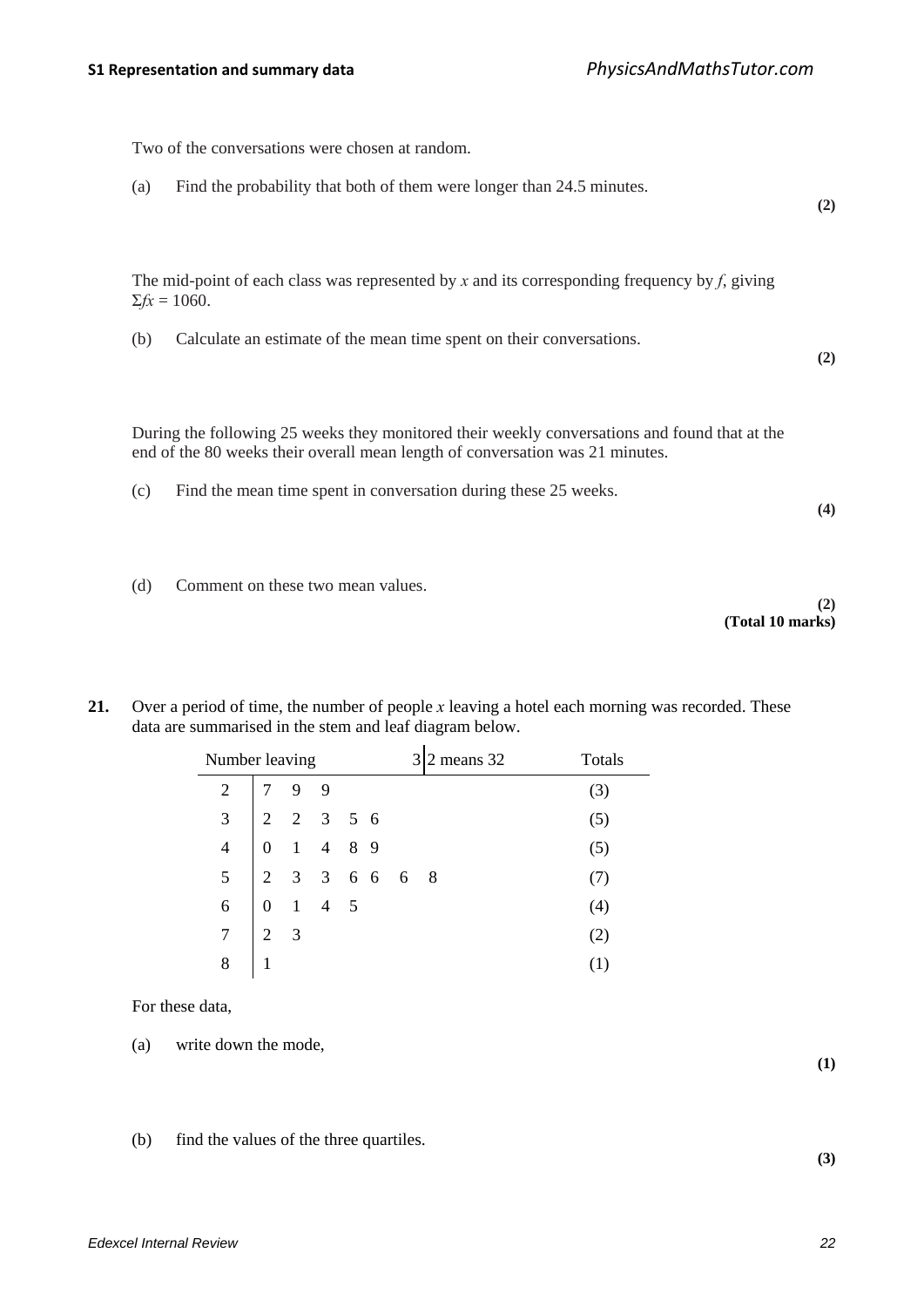Given that  $\Sigma x = 1335$  and  $\Sigma x^2 = 71801$  find

(c) the mean and the standard deviation of these data.

One measure of skewness is found using

## . standard deviation mean – mode

- (d) Evaluate this measure to show that these data are negatively skewed. **(2)**
- (e) Give two other reasons why these data are negatively skewed.
- **(4) (Total 14 marks)**

**(4)**

**22.** The following table summarises the distances, to the nearest km, that 134 examiners travelled to attend a meeting in London.

| Distance (km) | <b>Number of examiners</b> |
|---------------|----------------------------|
| $41 - 45$     |                            |
| $46 - 50$     | 19                         |
| $51 - 60$     | 53                         |
| $61 - 70$     | 37                         |
| $71 - 90$     | 15                         |
| $91 - 150$    |                            |

(a) Give a reason to justify the use of a histogram to represent these data.

**(1)**

(b) Calculate the frequency densities needed to draw a histogram for these data. **(DO NOT DRAW THE HISTOGRAM)**

**(2)**

(c) Use interpolation to estimate the median  $Q_2$ , the lower quartile  $Q_1$ , and the upper quartile *Q*<sup>3</sup> of these data.

**(4)**

The mid-point of each class is represented by *x* and the corresponding frequency by *f*. Calculations then give the following values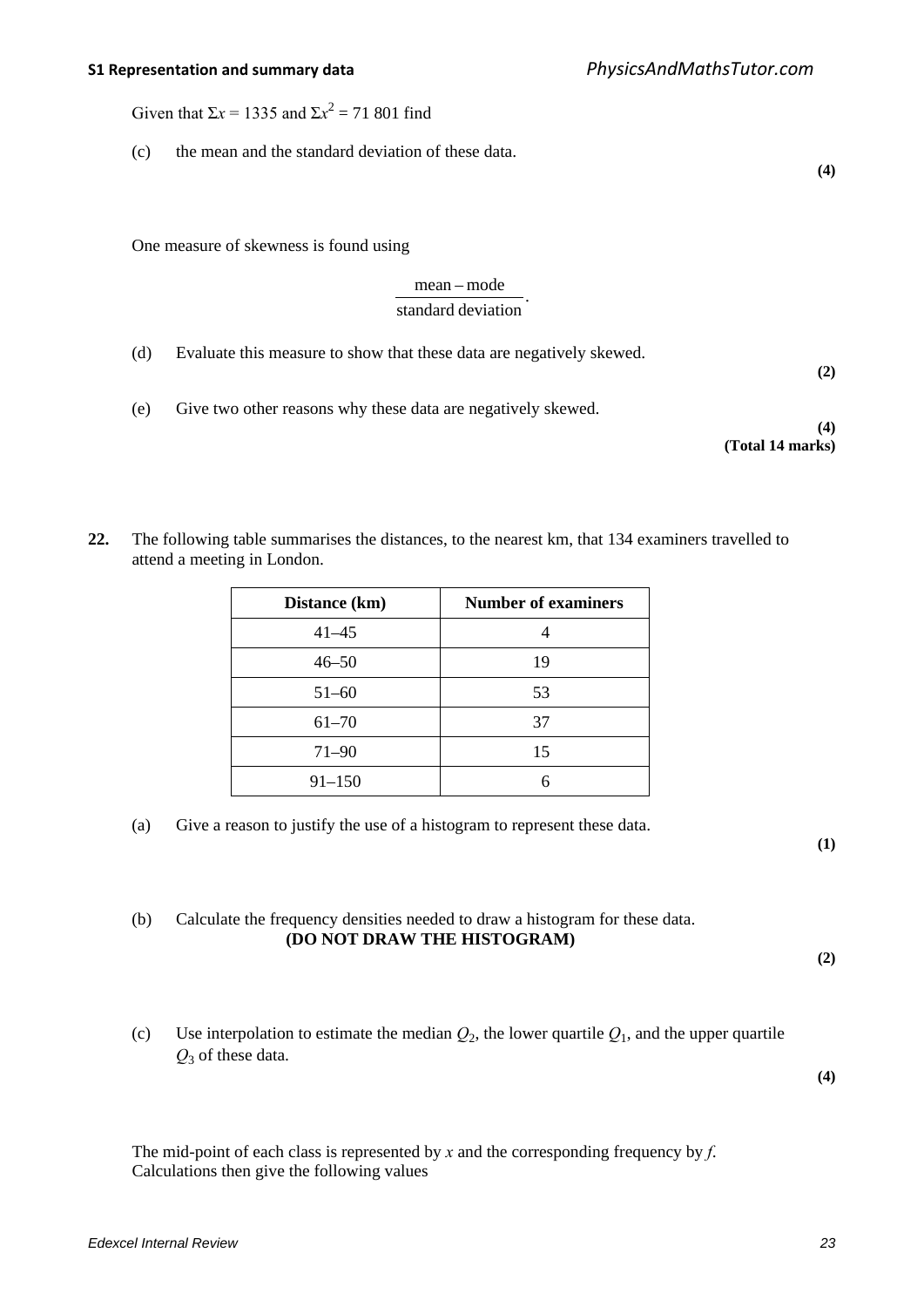$$
\Sigma fx = 8379.5
$$
 and  $\Sigma fx^2 = 557489.75$ 

(d) Calculate an estimate of the mean and an estimate of the standard deviation for these data.

**(4)**

One coefficient of skewness is given by

$$
\frac{Q_3-2Q_2+Q_1}{Q_3-Q_1}.
$$

(e) Evaluate this coefficient and comment on the skewness of these data.

**(4)**

(f) Give another justification of your comment in part (e).

**(1) (Total 16 marks)**

**23.** Aeroplanes fly from City *A* to City *B*. Over a long period of time the number of minutes delay in take-off from City *A* was recorded. The minimum delay was 5 minutes and the maximum delay was 63 minutes. A quarter of all delays were at most 12 minutes, half were at most 17 minutes and 75% were at most 28 minutes. Only one of the delays was longer than 45 minutes.

An outlier is an observation that falls either  $1.5 \times$  (interquartile range) above the upper quartile or  $1.5 \times$  (interquartile range) below the lower quartile.

(a) On graph paper, draw a box plot to represent these data.

**(7)**

**(2)**

(b) Comment on the distribution of delays. Justify your answer.

*Edexcel Internal Review 24*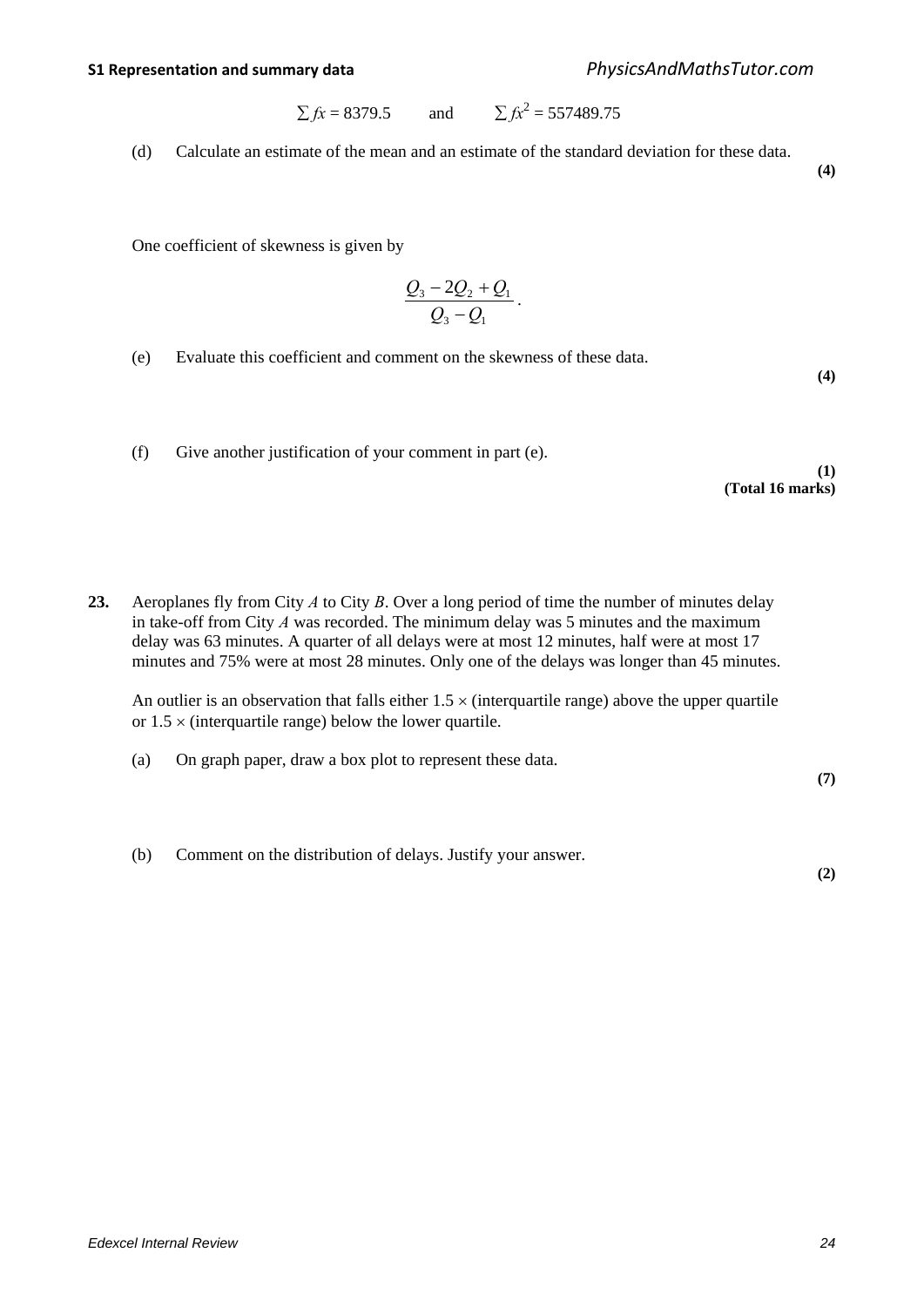**(1)**



(c) Suggest how the distribution might be interpreted by a passenger who frequently flies from City *A* to City *B*.

**(Total 10 marks)**

**24.** The number of caravans on Seaview caravan site on each night in August last year is summarised in the following stem and leaf diagram.

|                |   |   |              | Caravans                    |                             |               |        |    |     |   | $1/0$ means 10 |     |
|----------------|---|---|--------------|-----------------------------|-----------------------------|---------------|--------|----|-----|---|----------------|-----|
|                |   |   |              |                             |                             |               | Totals |    |     |   |                |     |
|                |   |   |              |                             | 0                           | -5            |        |    |     |   |                |     |
| $\overline{2}$ |   |   |              | 1                           |                             | 2 4           |        | -8 |     |   |                | (4) |
| $\overline{3}$ |   | 0 |              | 3 3 3 4 7 8                 |                             |               |        |    | - 8 |   |                | (8) |
| $\overline{4}$ | 1 |   | $\mathbf{1}$ | $3 \quad 5 \quad 8 \quad 8$ |                             |               |        | 8  | 9   | 9 |                | 9)  |
| 5              |   |   |              | 2                           | 3 6 6                       |               |        | 7  |     |   |                | (5) |
| 6              |   |   |              |                             | $\mathcal{D}_{\mathcal{L}}$ | $\mathcal{R}$ |        |    |     |   |                |     |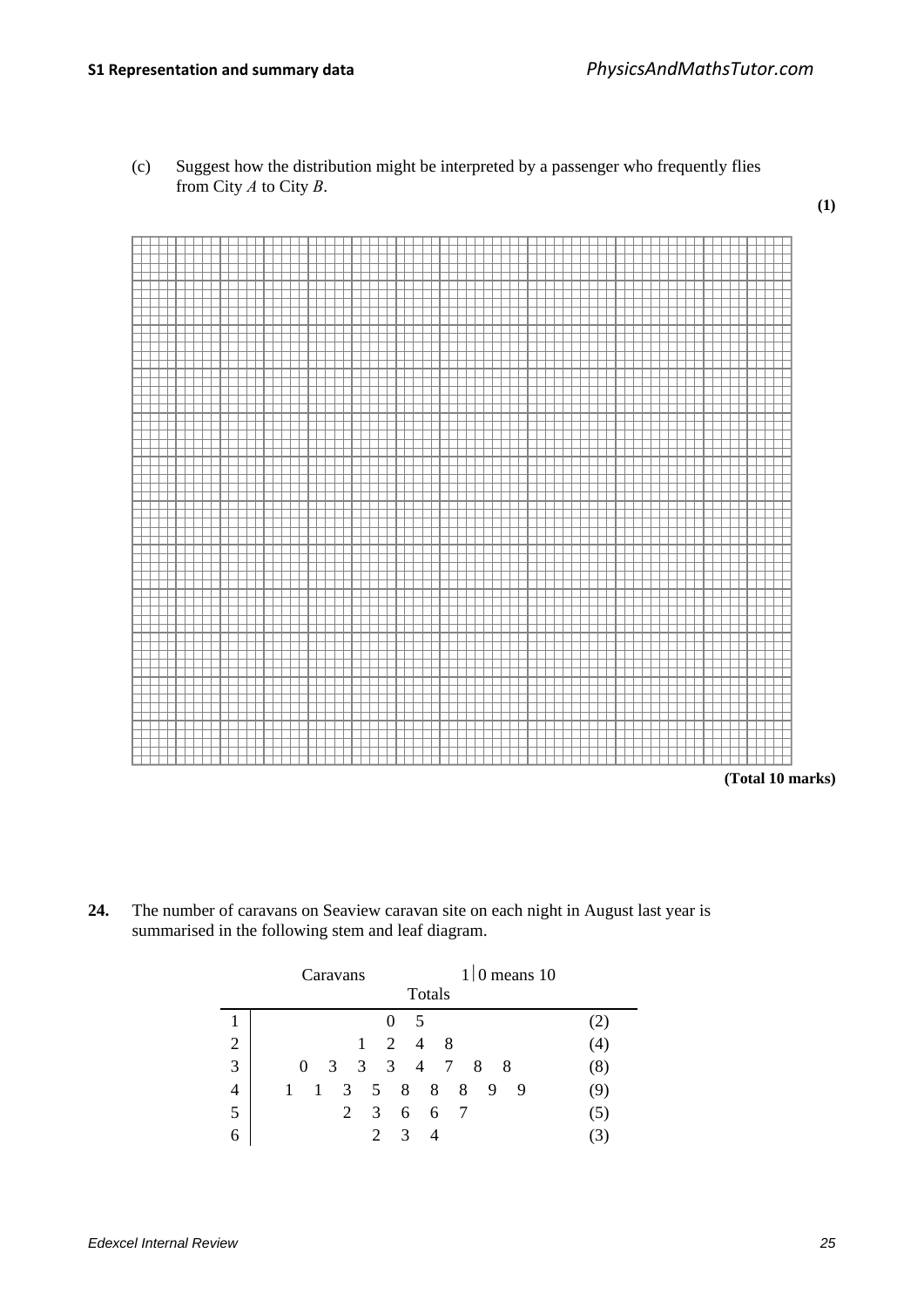(a) Find the three quartiles of these data.

**(3)**

**(6)**

**(3)**

During the same month, the least number of caravans on Northcliffe caravan site was 31. The maximum number of caravans on this site on any night that month was 72. The three quartiles for this site were 38, 45 and 52 respectively.

(b) On graph paper and using the same scale, draw box plots to represent the data for both caravan sites. You may assume that there are no outliers.

(*One sheet of graph paper to be provided*)

- (c) Compare and contrast these two box plots.
- (d) Give an interpretation to the upper quartiles of these two distributions.

```
(2)
(Total 14 marks)
```
**25.** As part of their job, taxi drivers record the number of miles they travel each day. A random sample of the mileages recorded by taxi drivers Keith and Asif are summarised in the back-to-back stem and leaf diagram below.

| Totals |   |   |   |   |   | Keith          |   |                |                |              |                  |    |                |                |   |                | Asif            |                |                |   | Totals |
|--------|---|---|---|---|---|----------------|---|----------------|----------------|--------------|------------------|----|----------------|----------------|---|----------------|-----------------|----------------|----------------|---|--------|
| (9)    |   |   | 8 | 7 | 7 | $\overline{4}$ | 3 | $\overline{2}$ | 1              | 1            | $\overline{0}$   | 18 | $\overline{4}$ | $\overline{4}$ | 5 | $\overline{7}$ |                 |                |                |   | (4)    |
| (11)   | 9 | 9 | 8 | 7 | 6 | 5              | 4 | 3              | 3              | 1            | 1                | 19 | 5              | $\overline{7}$ | 8 | 9              | 9               |                |                |   | (5)    |
| (6)    |   |   |   |   |   | 8              | 7 | 4              | 2              | 2            | $\boldsymbol{0}$ | 20 | $\overline{0}$ | $\overline{2}$ | 2 | $\overline{4}$ | $\overline{4}$  | -8             |                |   | (6)    |
| (6)    |   |   |   |   |   | 9              | 4 | 3              | 1              | $\mathbf{0}$ | $\overline{0}$   | 21 | $\overline{2}$ | 3              | 5 | 6              | 6               | 7              | 9              |   | (7)    |
| (4)    |   |   |   |   |   |                |   | 6              | $\overline{4}$ |              | 1                | 22 | 1              | 1              | 2 | $\overline{4}$ | $5\overline{)}$ | 5 <sup>5</sup> | 8              |   | (7)    |
| (2)    |   |   |   |   |   |                |   |                |                | 2            | $\overline{0}$   | 23 | 1              | 1              | 3 | $\overline{4}$ | 6               | 6              | $\overline{7}$ | 8 | (8)    |
| (2)    |   |   |   |   |   |                |   |                |                | 7            | $\mathbf{1}$     | 24 | $\overline{2}$ | $\overline{4}$ | 8 | 9              |                 |                |                |   | (4)    |
| (1)    |   |   |   |   |   |                |   |                |                |              | 9                | 25 | $\overline{4}$ |                |   |                |                 |                |                |   | (1)    |
| (2)    |   |   |   |   |   |                |   |                |                | 9            | 3                | 26 |                |                |   |                |                 |                |                |   | (0)    |

Key:  $0 | 18 | 4$  means 180 for Keith and 184 for Asif

-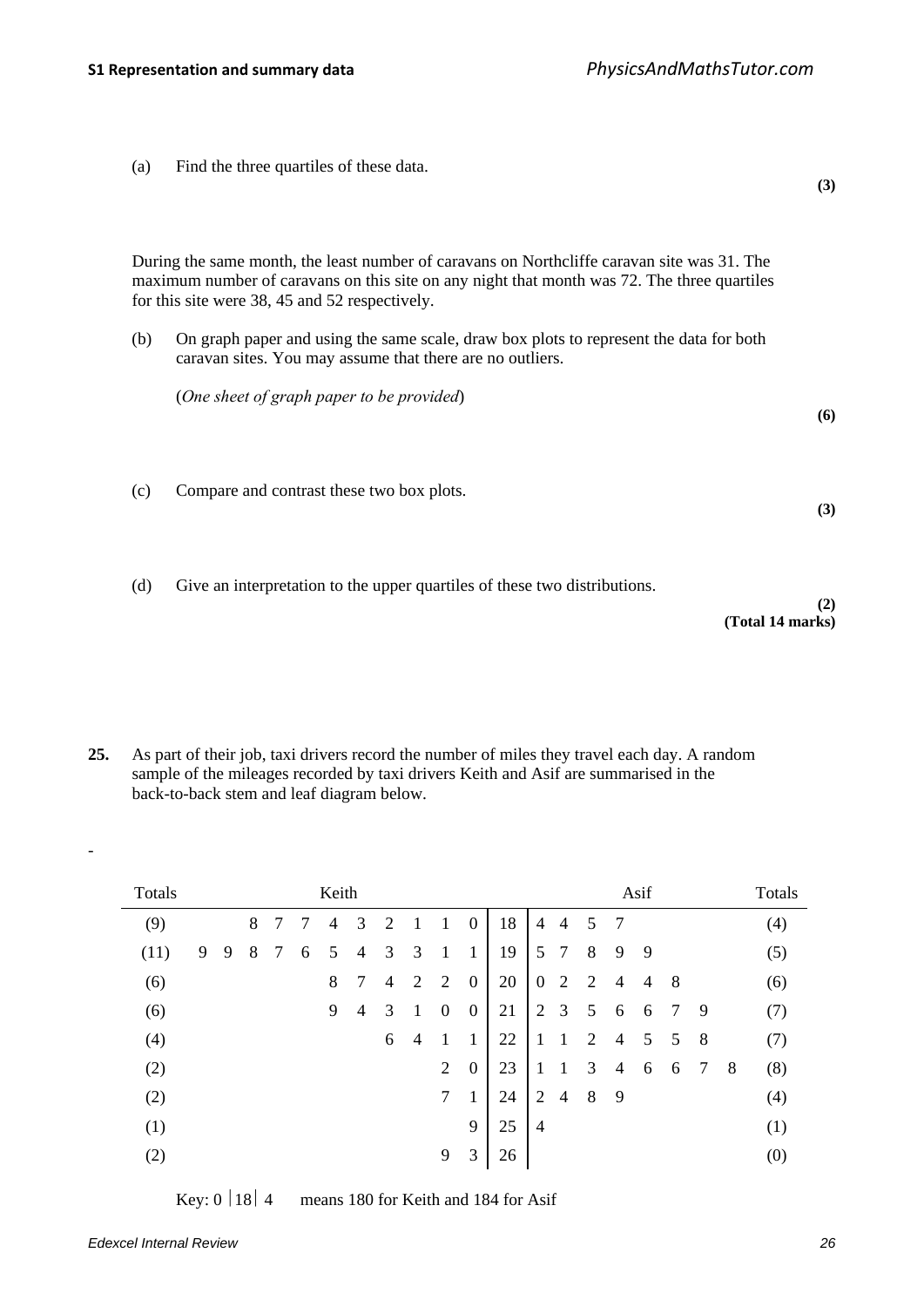The quartiles for these two distributions are summarised in the table below.

|                | Keith | Asif |
|----------------|-------|------|
| Lower quartile | 191   | а    |
| Median         |       | 218  |
| Upper quartile | 22.1  |      |

(a) Find the values of *a*, *b* and *c*.

Outliers are values that lie outside the limits

 $Q_1 - 1.5(Q_3 - Q_1)$  and  $Q_3 + 1.5(Q_3 - Q_1)$ .

(b) On graph paper, and showing your scale clearly, draw a box plot to represent Keith's data.

**(8)**

**(3)**

(c) Comment on the skewness of the two distributions.

**(3) (Total 14 marks)**

**26.** A college organised a 'fun run'. The times, to the nearest minute, of a random sample of 100 students who took part are summarised in the table below.

| Time      | Number of students |
|-----------|--------------------|
| $40 - 44$ | 10                 |
| $45 - 47$ | 15                 |
| 48        | 23                 |
| $49 - 51$ | 21                 |
| $52 - 55$ | 16                 |
| $56 - 60$ | 15                 |

(a) Give a reason to support the use of a histogram to represent these data.

**(1)**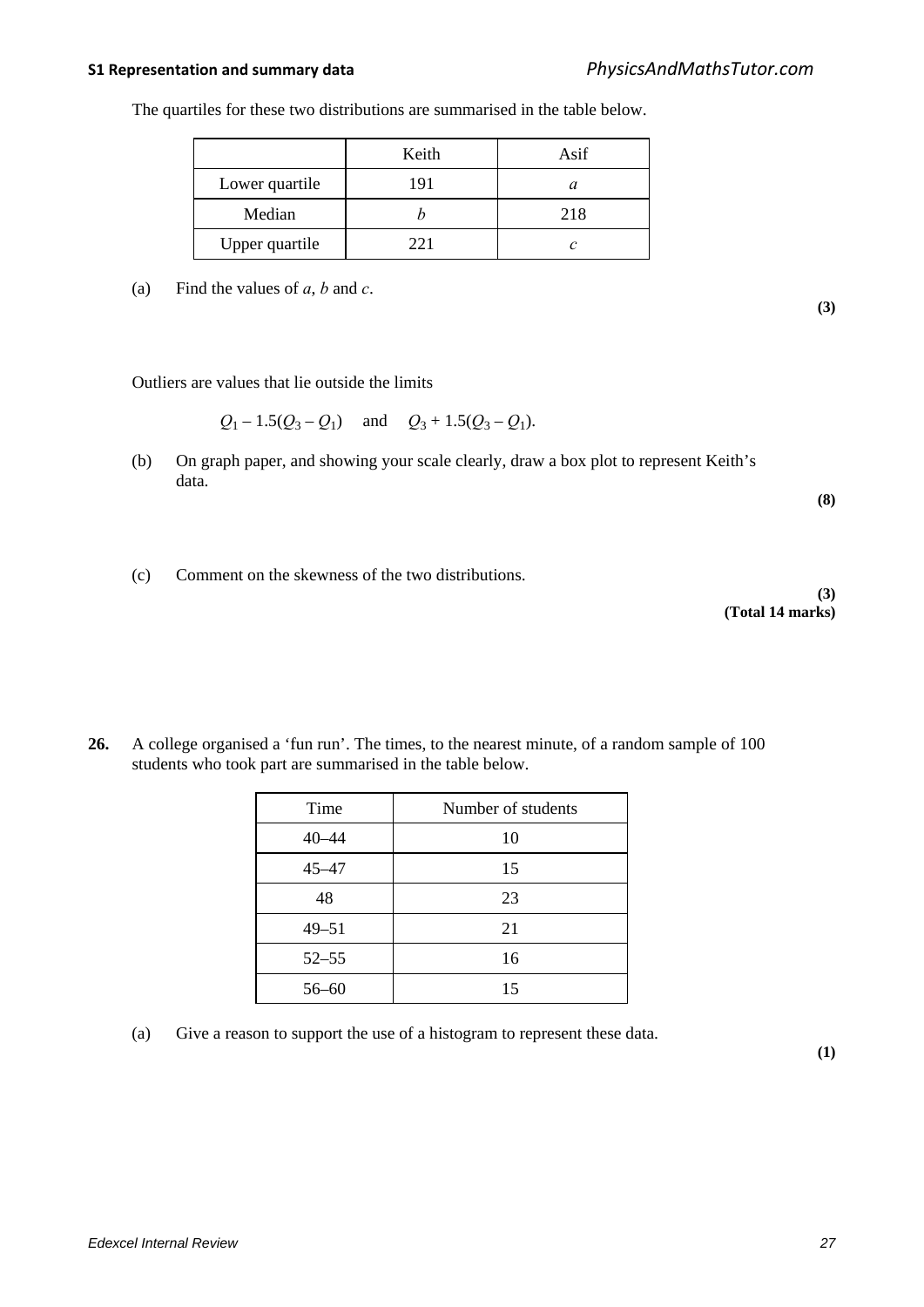(b) Write down the upper class boundary and the lower class boundary of the class 40–44.

**(1)**

(c) On graph paper, draw a histogram to represent these data.

#### **(4) (Total 6 marks)**

**27.** The attendance at college of a group of 18 students was recorded for a 4-week period. The number of students actually attending each of 16 classes are shown below.

| 18 | 18 | 17 | 17 |
|----|----|----|----|
| 16 | 17 | 16 | 18 |
| 18 | 14 | 17 | 18 |
| 15 | 17 | 18 | 16 |

- (a) (i) Calculate the mean and the standard deviation of the number of students attending these classes.
	- (ii) Express the mean as a percentage of the 18 students in the group.

**(5)**

In the same 4-week period, the attendance of a different group of 20, students is shown below.

| 20 | 16 | 18 | 19 |
|----|----|----|----|
| 15 | 14 | 14 | 15 |
| 18 | 15 | 16 | 17 |
| 16 | 18 | 15 | 14 |

(b) Construct a back-to-back stem and leaf diagram to represent the attendance in both groups.

**(5)**

(c) Find the mode, median and inter-quartile range for each group of students.

**(6)**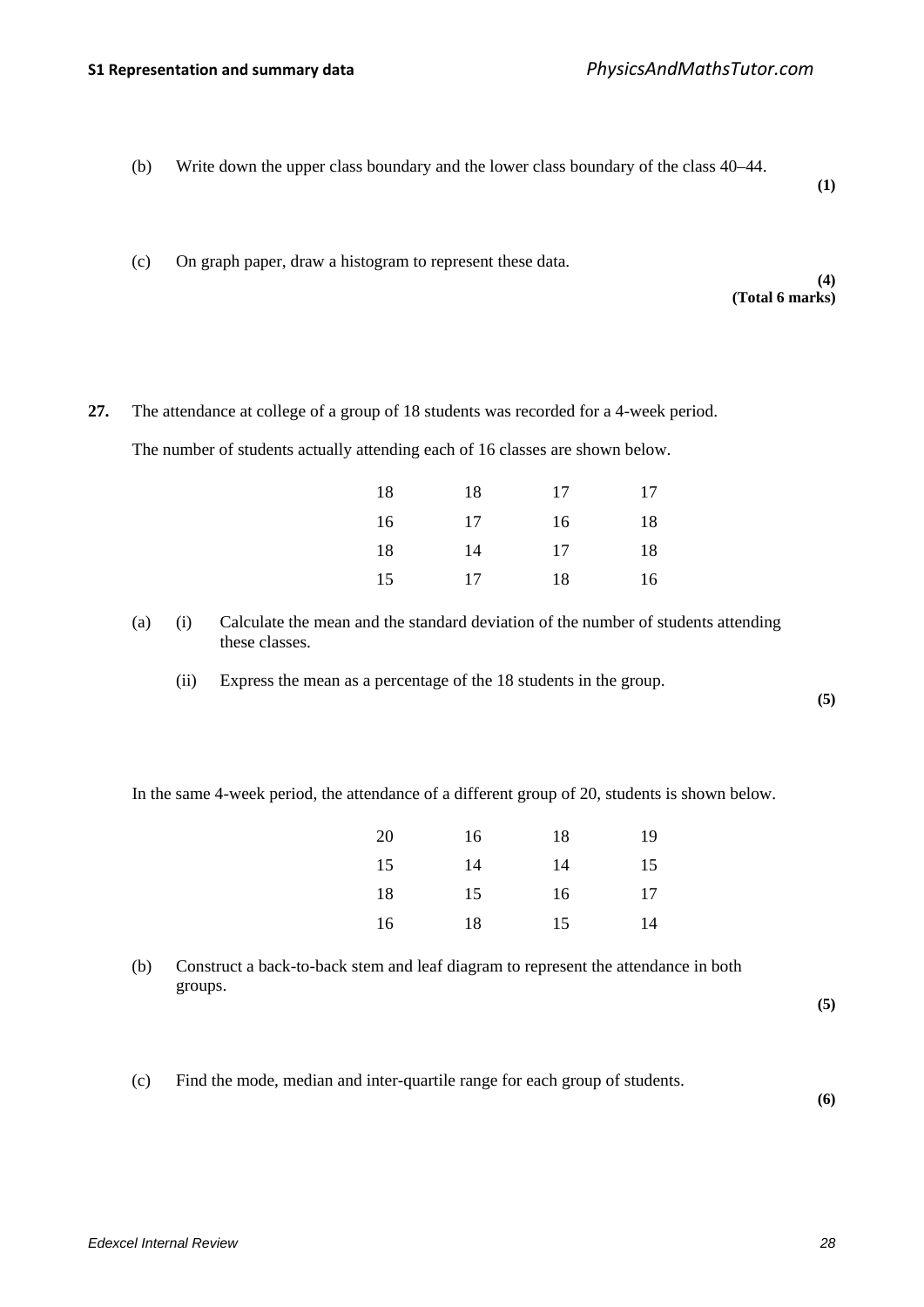The mean percentage attendance and standard deviation for the second group of students are 81.25 and 1.82 respectively.

(d) Compare and contrast the attendance of these 2 groups of students.

**(3) (Total 19 marks)**

28. The values of daily sales, to the nearest £, taken at a newsagents last year are summarised in the table below.

| Sales         | Number of days |
|---------------|----------------|
| $1 - 200$     | 166            |
| $201 - 400$   | 100            |
| $401 - 700$   | 59             |
| $701 - 1000$  | 30             |
| $1001 - 1500$ |                |

(a) Draw a histogram to represent these data.

(*One sheet of graph paper to be provided*).

**(5)**

(b) Use interpolation to estimate the median and inter-quartile range of daily sales.

**(5)**

(c) Estimate the mean and the standard deviation of these data.

**(6)**

The newsagent wants to compare last year's sales with other years.

(d) State whether the newsagent should use the median and the inter-quartile range or the mean and the standard deviation to compare daily sales. Give a reason for your answer.

> **(2) (Total 18 marks)**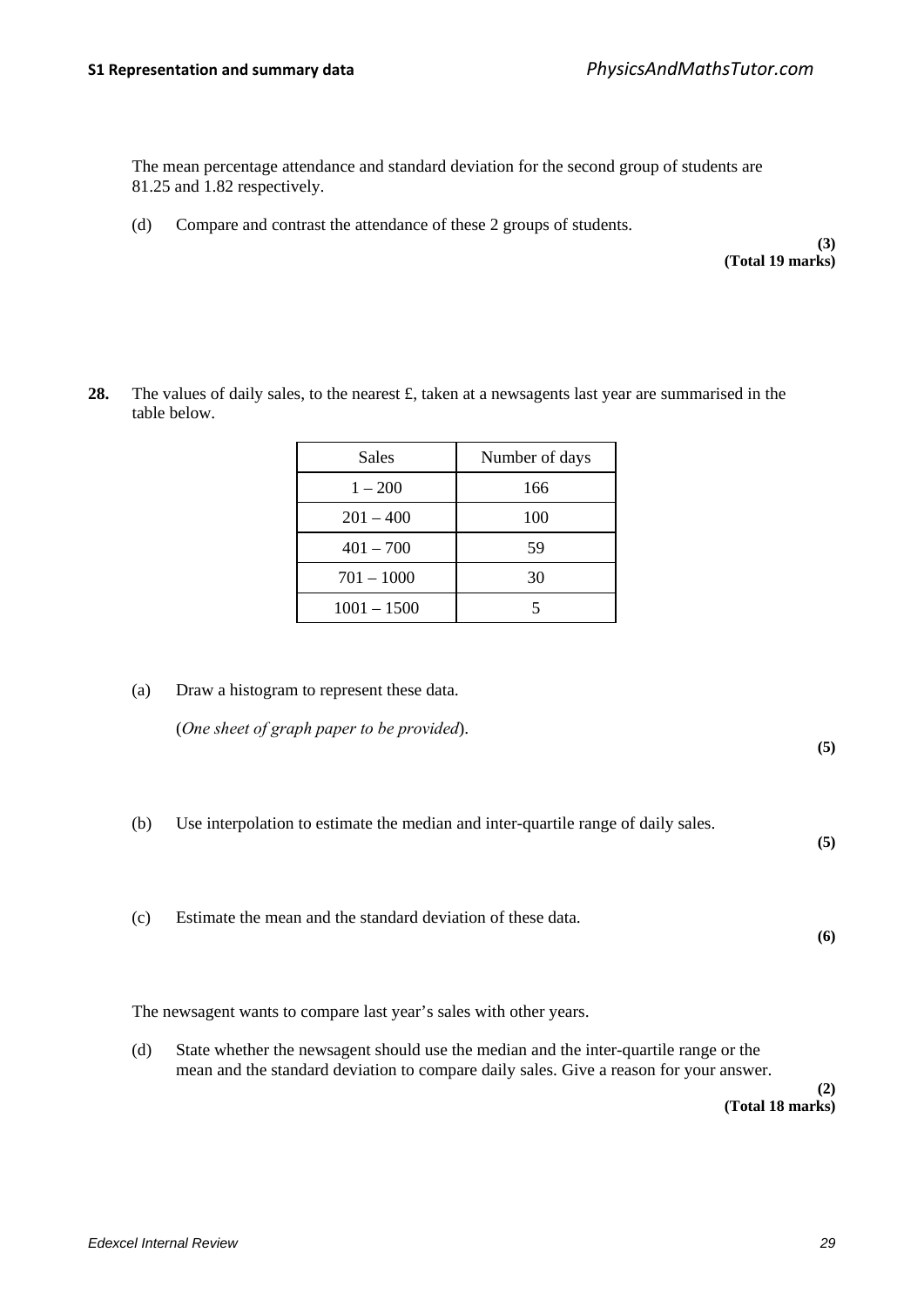**29.** A travel agent sells holidays from his shop. The price, in £, of 15 holidays sold on a particular day are shown below.

| 299 | 1050 | 2315 | 999 | 485 |
|-----|------|------|-----|-----|
| 350 | 169  | 1015 | 650 | 830 |
| 99  | 2100 | 689  | 550 | 475 |

For these data, find

- (a) the mean and the standard deviation,
- (b) the median and the inter-quartile range.

An outlier is an observation that falls either more than  $1.5 \times$  (inter-quartile range) above the upper quartile or more than  $1.5 \times$  (inter-quartile range) below the lower quartile.

(c) Determine if any of the prices are outliers.

The travel agent also sells holidays from a website on the Internet. On the same day, he recorded the price, £*x*, of each of 20 holidays sold on the website. The cheapest holiday sold was £98, the most expensive was £2400 and the quartiles of these data were £305, £1379 and £1805. There were no outliers.

(d) On graph paper, and using the same scale, draw box plots for the holidays sold in the shop and the holidays sold on the website.

**(4)**

**(3)**

**(4)**

**(3)**

(e) Compare and contrast sales from the shop and sales from the website.

**(2) (Total 16 marks)**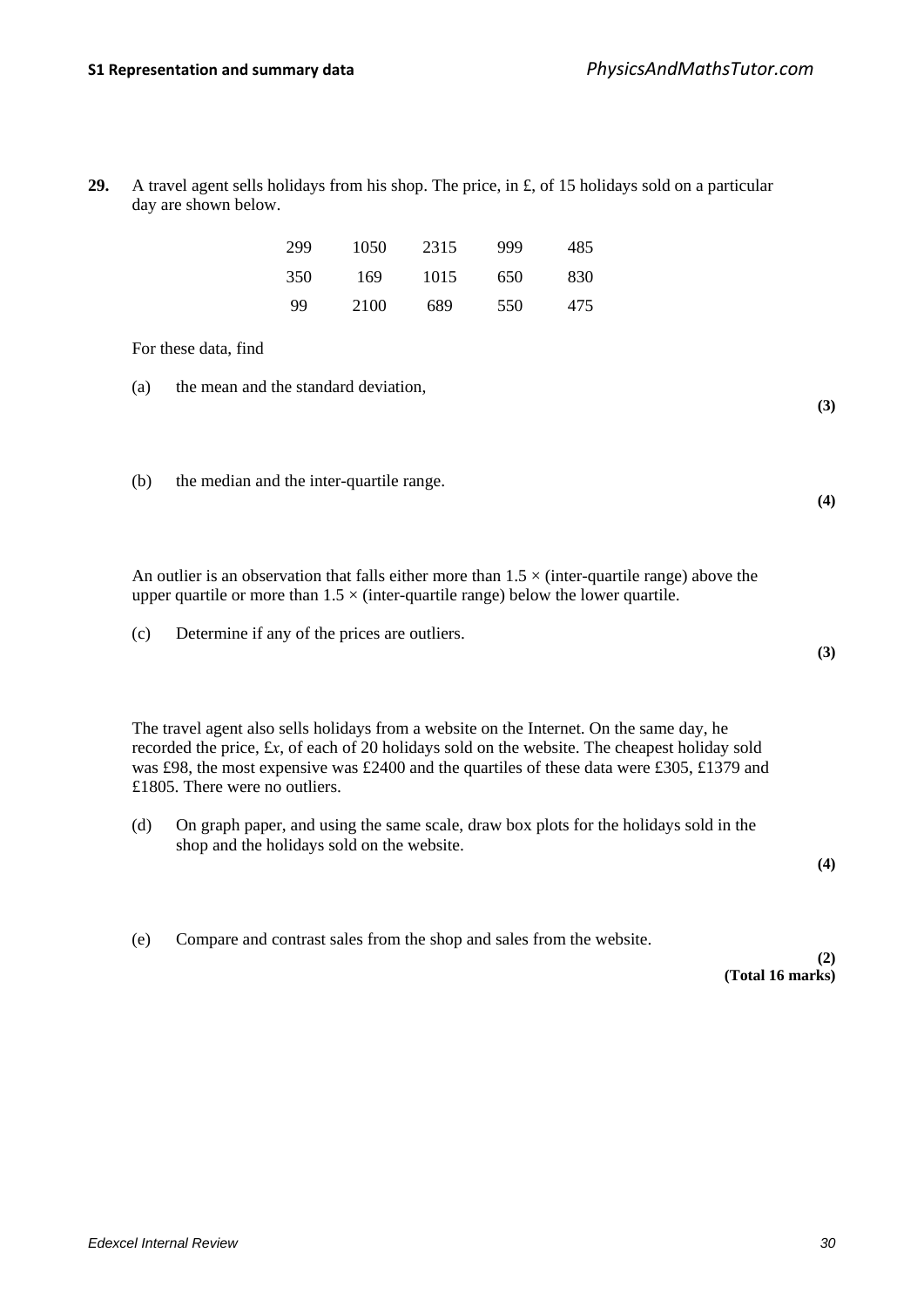| Time<br>(minutes)        | $4 - 7$ | 8  | $9 - 10$ | 11 | $12 - 16$ | $17 - 20$ |
|--------------------------|---------|----|----------|----|-----------|-----------|
| Number<br>of<br>patients | 12      | 20 | 18       | 22 | 15        | 13        |

**30.** In a particular week, a dentist treats 100 patients. The length of time, to the nearest minute, for each patient's treatment is summarised in the table below.

Draw a histogram to illustrate these data.

**(Total 5 marks)**

- **31.** The number of bags of potato crisps sold per day in a bar was recorded over a two-week period. The results are shown below.
	- 20, 15, 10, 30, 33, 40, 5, 11, 13, 20, 25, 42, 31, 17

| (a) | Calculate the mean of these data.                                                                                                                                             | (2) |
|-----|-------------------------------------------------------------------------------------------------------------------------------------------------------------------------------|-----|
| (b) | Draw a stem and leaf diagram to represent these data.                                                                                                                         | (3) |
| (c) | Find the median and the quartiles of these data.                                                                                                                              | (3) |
|     | An outlier is an observation that falls either $1.5 \times$ (interquartile range) above the upper quartile<br>or $1.5 \times$ (interquartile range) below the lower quartile. |     |
| (d) | Determine whether or not any items of data are outliers.                                                                                                                      | (3) |
| (e) | On graph paper draw a box plot to represent these data. Show your scale clearly.                                                                                              | (3) |
| (f) | Comment on the skewness of the distribution of bags of crisps sold per day. Justify your<br>answer.                                                                           |     |
|     | (Total 16 marks)                                                                                                                                                              | (2) |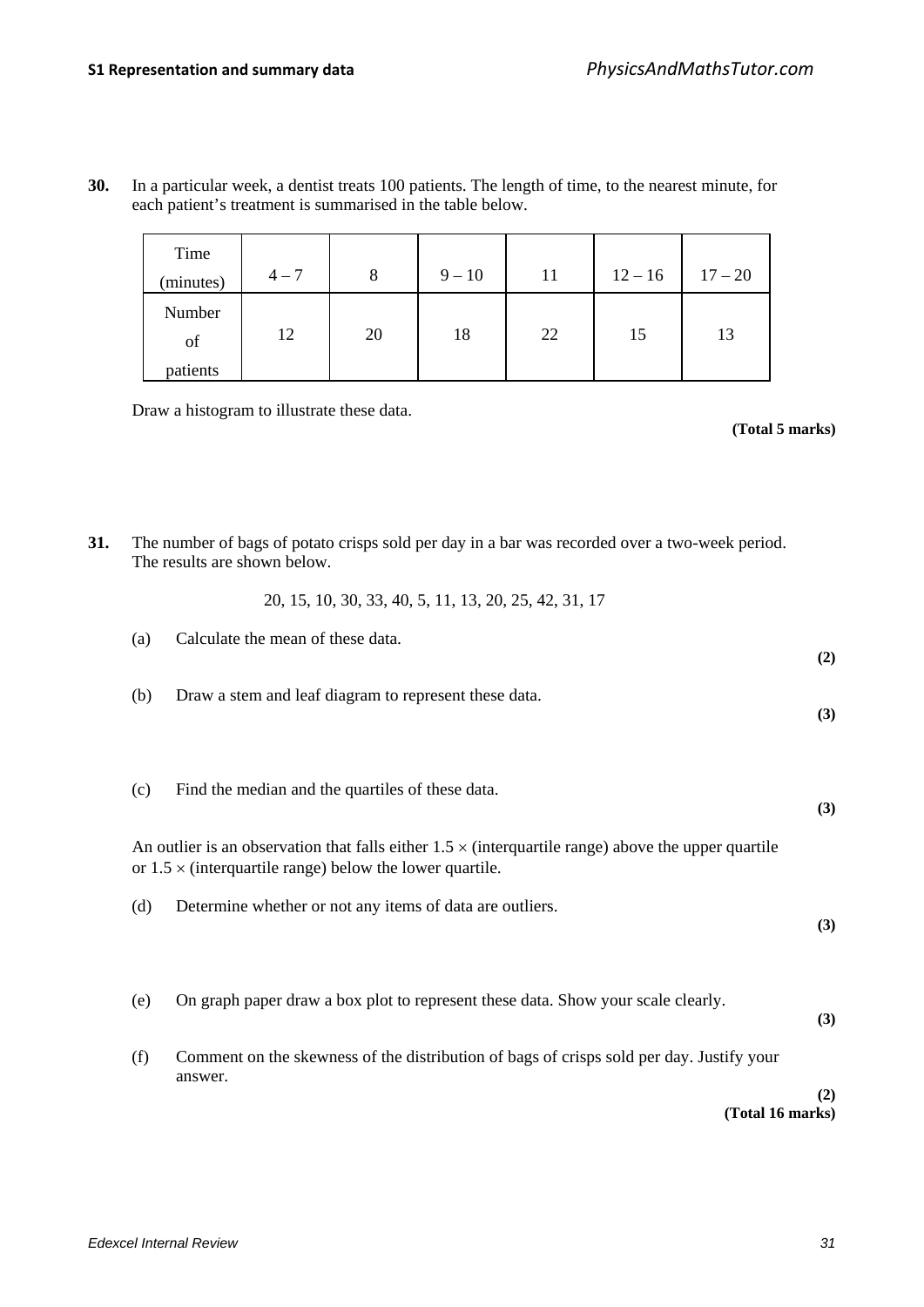**32.** The total amount of time a secretary spent on the telephone in a working day was recorded to the nearest minute. The data collected over 40 days are summarised in the table below.

| Time (mins) | $90 - 139$ | 140–149 | $\mid$ 150–159   160–169 | $170 - 179$ | 180-229 |
|-------------|------------|---------|--------------------------|-------------|---------|
| No. of days |            |         |                          |             |         |

Draw a histogram to illustrate these data.

**33.** A restaurant owner is concerned about the amount of time customers have to wait before being served. He collects data on the waiting times, to the nearest minute, of 20 customers. These data are listed below.

|  |  |  |  | 15, 14, 16, 15, 17, 16, 15, 14, 15, 16, |  |
|--|--|--|--|-----------------------------------------|--|
|  |  |  |  | 17, 16, 15, 14, 16, 17, 15, 25, 18, 16  |  |

(a) Find the median and inter-quartile range of the waiting times.

An outlier is an observation that falls either  $1.5 \times$  (inter-quartile range) above the upper quartile or  $1.5 \times$  (inter-quartile range) below the lower quartile.

| (b) | Draw a boxplot to represent these data, clearly indicating any outliers. | (7) |
|-----|--------------------------------------------------------------------------|-----|
| (c) | Find the mean of these data.                                             | (2) |
| (d) | Comment on the skewness of these data. Justify your answer.              |     |

**(Total 16 marks)**

**(4)**

**(5)**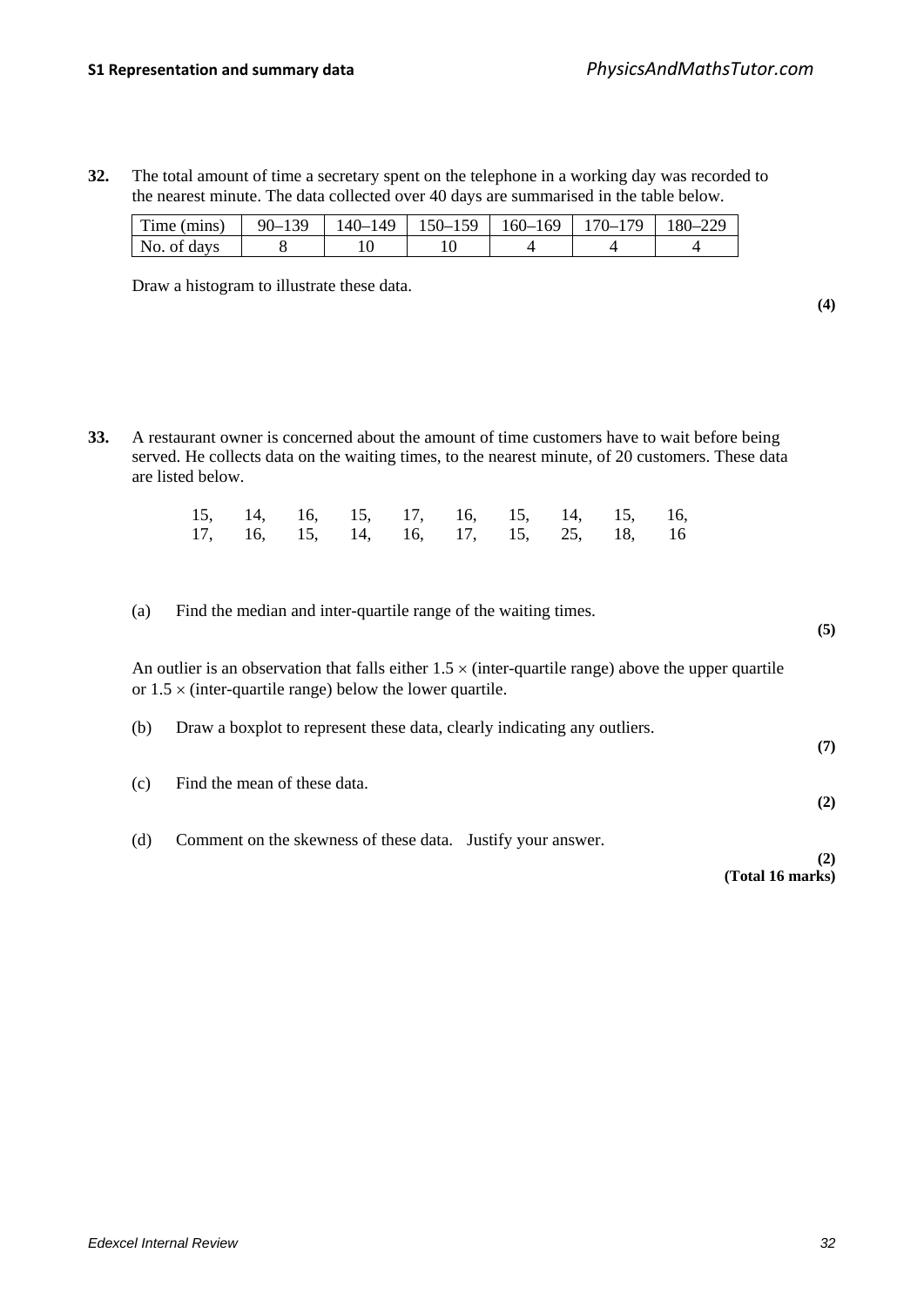| Number of daisies<br>means 11<br>1<br>1 |                                                                                               |                  |                  |                |                  |                          |                |                |                |                                                                                                                                                                   |            |
|-----------------------------------------|-----------------------------------------------------------------------------------------------|------------------|------------------|----------------|------------------|--------------------------|----------------|----------------|----------------|-------------------------------------------------------------------------------------------------------------------------------------------------------------------|------------|
|                                         | 1                                                                                             | $\mathbf 1$      | $\mathfrak{2}$   | $\overline{2}$ | $\mathfrak{Z}$   | $\overline{\mathcal{A}}$ | $\overline{4}$ | $\overline{4}$ |                | (7)                                                                                                                                                               |            |
|                                         | 1                                                                                             | 5                | 5                | 6              | $\boldsymbol{7}$ | $\,8\,$                  | 9              | $\mathbf{9}$   |                | (7)                                                                                                                                                               |            |
|                                         | $\overline{2}$                                                                                | $\boldsymbol{0}$ | $\boldsymbol{0}$ | $\mathbf{1}$   | $\overline{3}$   | $\overline{3}$           | $\overline{3}$ | $\overline{3}$ | $\overline{4}$ | (8)                                                                                                                                                               |            |
|                                         | $\overline{2}$                                                                                | 5                | 5                | 6              | $\boldsymbol{7}$ | 9                        | 9              | 9              |                | (7)                                                                                                                                                               |            |
|                                         | $\overline{3}$                                                                                | $\mathbf{0}$     | $\boldsymbol{0}$ | $\mathbf{1}$   | $\overline{2}$   | $\overline{4}$           | $\overline{4}$ |                |                | (6)                                                                                                                                                               |            |
|                                         | $\overline{3}$                                                                                | 6                | 6                | $\overline{7}$ | 8                | 8                        |                |                |                | (5)                                                                                                                                                               |            |
|                                         | $\overline{4}$                                                                                | $\mathbf{1}$     | $\overline{3}$   |                |                  |                          |                |                |                | (2)                                                                                                                                                               |            |
| (a)<br>(b)                              | Write down the modal value of these data.<br>Find the median and the quartiles of these data. |                  |                  |                |                  |                          |                |                |                |                                                                                                                                                                   | (1)        |
| (c)                                     |                                                                                               |                  |                  |                |                  |                          |                |                |                | On graph paper and showing your scale clearly, draw a box plot to represent these data.                                                                           | (4)<br>(4) |
| (d)                                     | Comment on the skewness of this distribution.                                                 |                  |                  |                |                  |                          |                |                |                |                                                                                                                                                                   | (1)        |
| (e)                                     |                                                                                               |                  |                  |                |                  |                          |                |                |                | The student moved to another field and collected similar data from that field.<br>Comment on how the student might summarise both sets of raw data before drawing |            |
|                                         | box plots.                                                                                    |                  |                  |                |                  |                          |                |                |                |                                                                                                                                                                   |            |
|                                         |                                                                                               |                  |                  |                |                  |                          |                |                |                | (Total 11 marks)                                                                                                                                                  | (1)        |

**34.** A botany student counted the number of daisies in each of 42 randomly chosen areas of 1 m by 1 m in a large field. The results are summarised in the following stem and leaf diagram.

**35.** Data relating to the lifetimes (to the nearest hour) of a random sample of 200 light bulbs from the production line of a manufacturer were summarised in a group frequency table. The mid-point of each group in the table was represented by *x* and the corresponding frequency for that group by *f*. The data were then coded using  $y = \frac{(x - 755.0)}{2.5}$  and summarised as follows:

$$
\Sigma f y = -467
$$
,  $\Sigma f y^2 = 9179$ .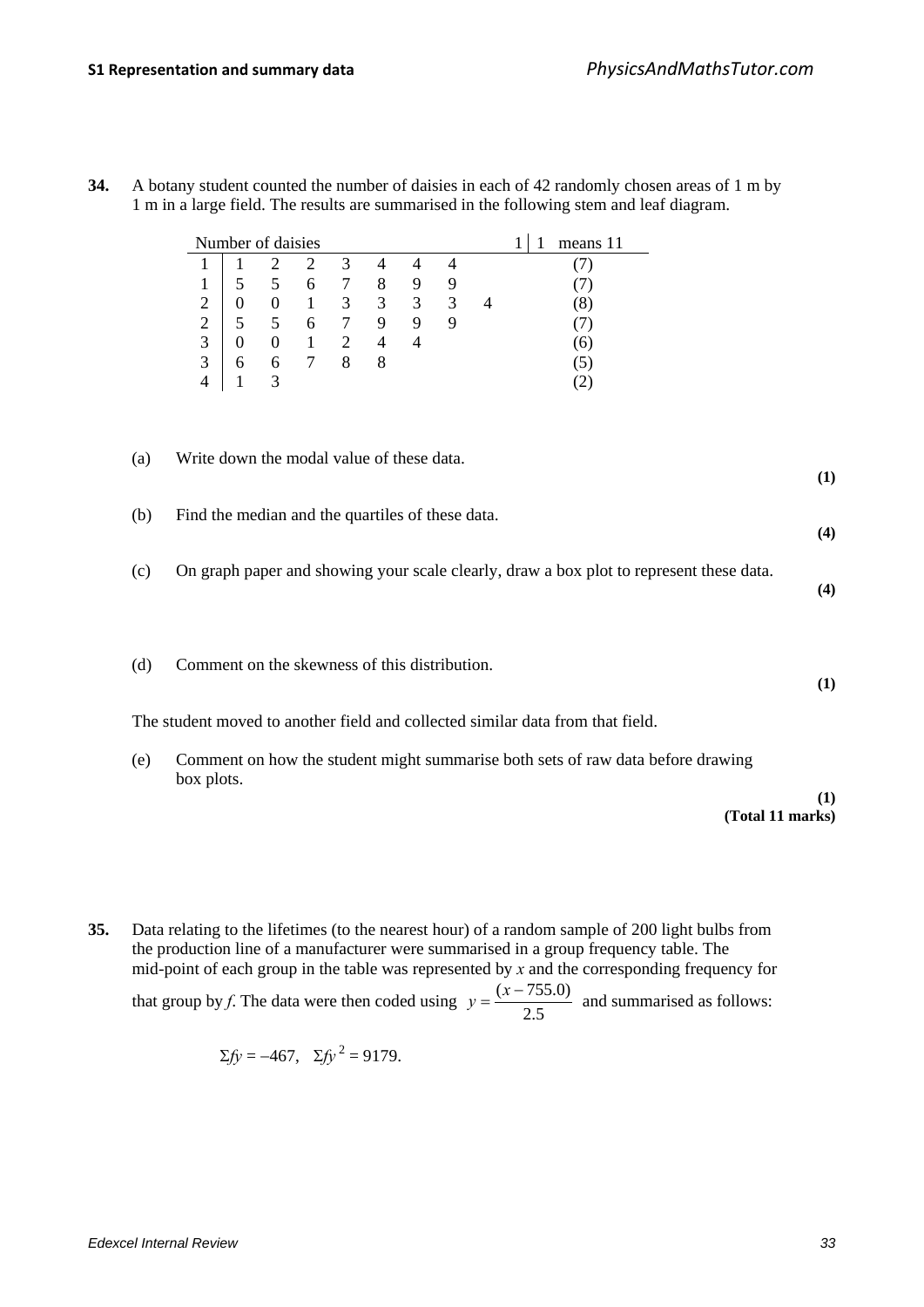(a) Calculate estimates of the mean and the standard deviation of the lifetimes of this sample of bulbs.

**(9)**

An estimate of the interquartile range for these data was 27.7 hours.

(b) Explain, giving a reason, whether you would recommend the manufacturer to use the interquartile range or the standard deviation to represent the spread of lifetimes of the bulbs from this production line.

> **(2) (Total 11 marks)**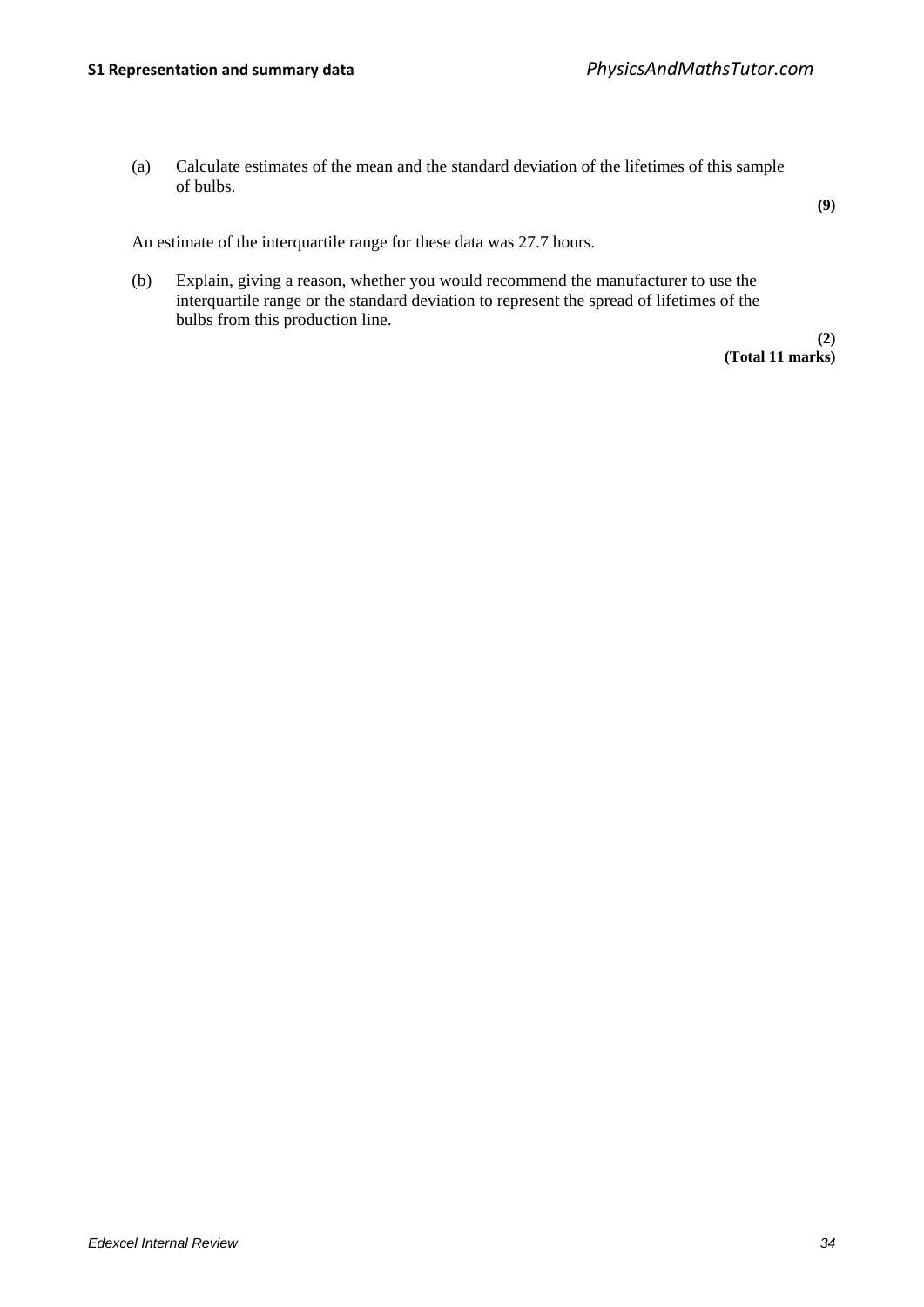**1.** (a) 23, 35.5 (may be in the table) B1 B1 2

(b) Width of 10 units is 4 cm so width of 5 units is 
$$
2 \text{ cm}
$$

Height = 
$$
2.6 \times 4 = 10.4
$$
 cm   
M1 A1 3

### **Note**

M1 for their width  $\times$  their height = 20.8. Without labels assume width first, height second and award marks accordingly.

(c) 
$$
\sum fx = 1316.5 \Rightarrow \overline{x} = \frac{1316.5}{56} = \text{awrt } \underline{23.5}
$$
 M1 A1

$$
\sum fx^2 = 37378.25
$$
 can be implied B1

So 
$$
\sigma = \sqrt{\frac{37378.25}{56} - \bar{x}^2}
$$
 = awrt 10.7 allow  $s = 10.8$  M1 A1 5

**Note**

<sup>1</sup>st M1 for reasonable attempt at ∑*<sup>x</sup>* and /56  $2^{nd}$  M1 for a method for  $\sigma$  or s,  $\sqrt{\ }$  is required Typical errors  $\sum (\text{fx})^2 = 354806.3 \text{ M0}, \sum \text{f}^2 x = 13922.5 \text{ M0}$ and  $(\sum fx)^2$  = 1733172 M0 Correct answers only, award full marks.

(d) 
$$
Q_2 = (20.5) + \frac{(28-21)}{11} \times 5 = 23.68...
$$
 **awrt** 23.7 or 23.9 M1 A1 2

**Note**

Use of  $\sum_{n=1}^{\infty} f(x - \overline{x})^2$  = awrt 6428.75 for B1 lcb can be 20, 20.5 or 21, width can be 4 or 5 and the fraction part of the formula correct for M1 – Allow 28.5 in fraction that gives awrt 23.9 for M1A1

(e) 
$$
Q_3 - Q_2 = 5.6
$$
,  $Q_2 - Q_1 = 7.9$  (or  $\bar{x} < Q_2$ ) M1

$$
[7.9 > 5.6 \text{ so } ] \quad \text{negative skew} \tag{A1} \quad 2
$$

#### **Note**

M1for attempting a test for skewness using quartiles or mean and median. Provided median greater than 22.55 and less than 29.3 award for M1 for  $Q_3 - Q_2 < Q_2 - Q_1$  without values as a valid reason. SC Accept mean close to median and no skew oe for M1A1

**[14]**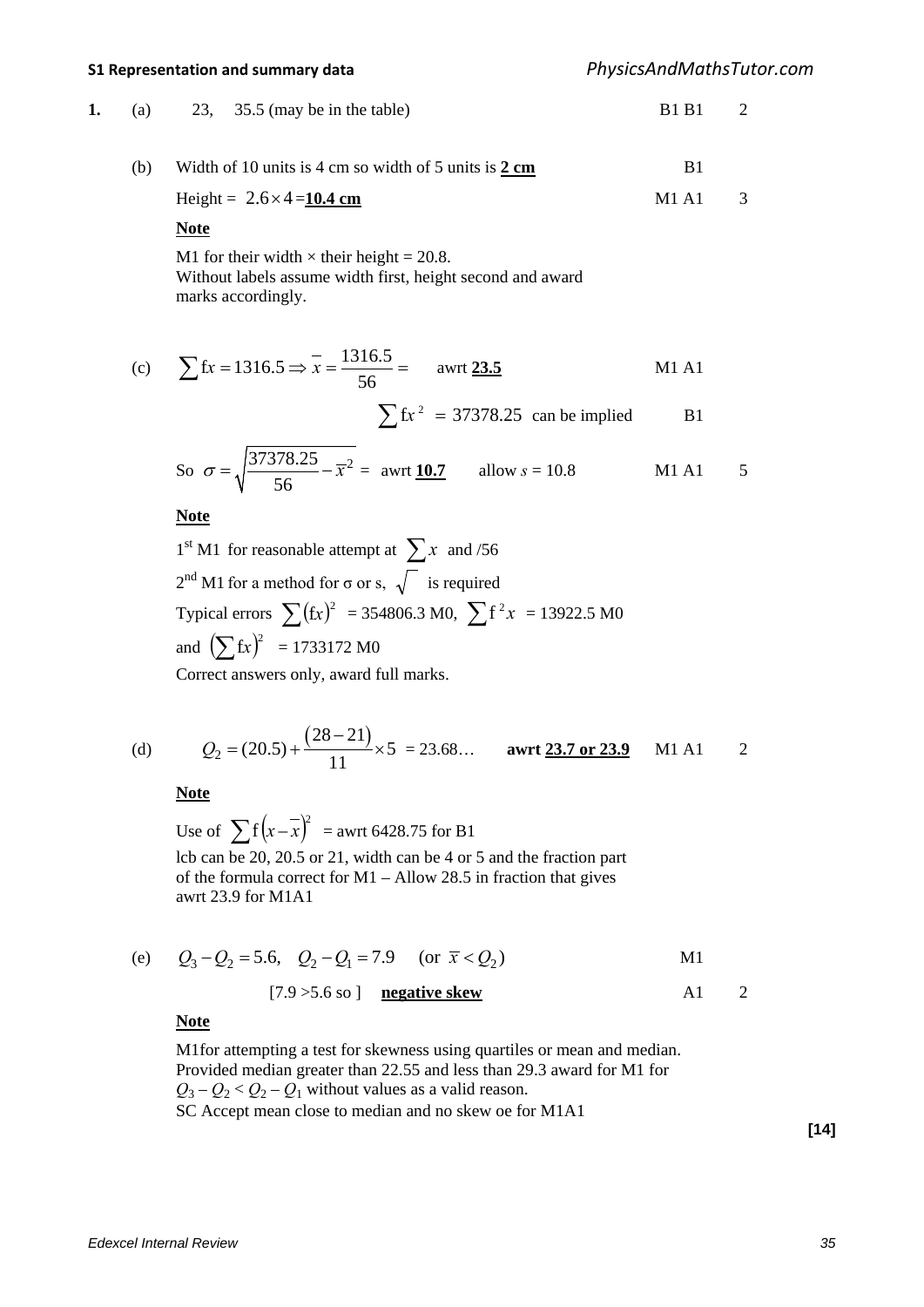| 2. | (a) | Median is 33       |                                                                                                                             | B1         | 1              |
|----|-----|--------------------|-----------------------------------------------------------------------------------------------------------------------------|------------|----------------|
|    | (b) |                    | $Q_1 = 24, Q_3 = 40, IQR = 16$                                                                                              | B1 B1 B1ft | 3              |
|    |     | <b>Note</b>        |                                                                                                                             |            |                |
|    |     | 1 <sup>st</sup> B1 | for Q1 = 24 and 2nd B1 for $Q_3 = 40$                                                                                       |            |                |
|    |     |                    | 3 <sup>rd</sup> B1ft for their IQR based on their lower and upper<br>quartile.                                              |            |                |
|    |     |                    | Calculation of range $(40 – 7 = 33)$ is B0B0B0                                                                              |            |                |
|    |     |                    | <u>Answer only</u> of $IQR = 16$ scores 3/3. For any other answer<br>we must see working in (b) or on stem and leaf diagram |            |                |
|    | (c) |                    | $Q_1 - IQR = 24 - 16 = 8$                                                                                                   | M1         |                |
|    |     |                    | So 7 is only outlier                                                                                                        | A1ft       | $\overline{2}$ |
|    |     | <b>Note</b>        |                                                                                                                             |            |                |
|    |     | M1                 | for evidence that $Q_1$ -IQR has been attempted, their<br>"8" $($ >7) seen or clearly attempted is sufficient               |            |                |
|    |     | $A1$ ft            | must have seen their "8" and a suitable comment<br>that only one person scored below this.                                  |            |                |

(d)



### **Note**

|             | 1 <sup>st</sup> B1ft for a clear box shape and ft their $Q_1$ , $Q_2$ and $Q_3$<br>readable off the scale.                                 |
|-------------|--------------------------------------------------------------------------------------------------------------------------------------------|
|             | Allow this mark for a box shape even if $Q_3 = 40$ ,<br>$Q_1 = 7$ and $Q_2 = 33$ are used                                                  |
| $2^{nd}$ B1 | for only one outlier appropriately marked at 7                                                                                             |
|             | $3rd$ B1ft for either lower whisker. If they choose the whisker<br>to their lower limit for outliers then follow through<br>their " $8$ ". |
|             | (There should be no upper whisker unless their $Q_3 < 40$ ,<br>in which case there should be a whisker to 40)                              |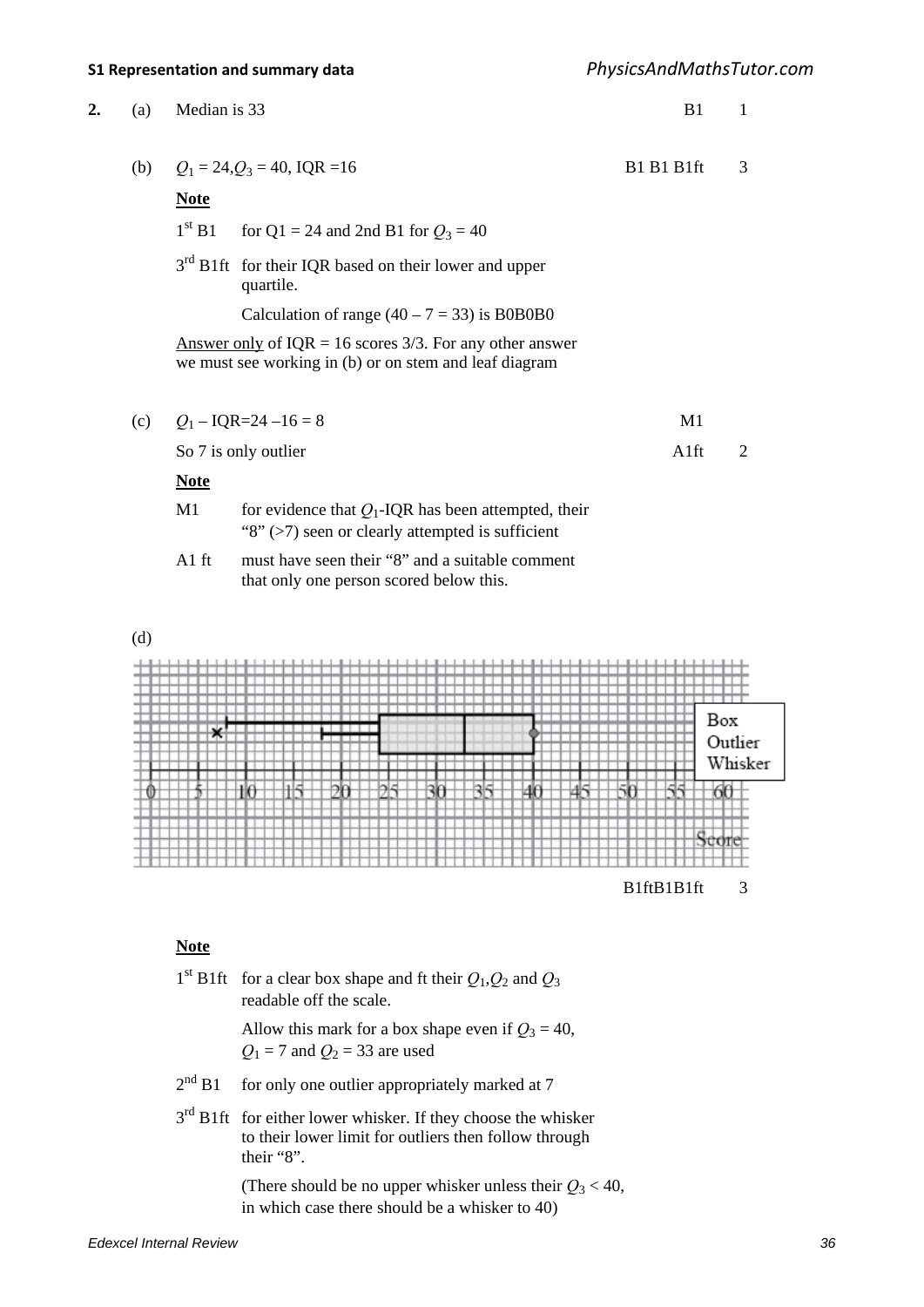**3.** (a) 2.75 or  $2\frac{3}{4}$ , 5.5 or 5.50 or  $5\frac{1}{2}$ 

B1 B1 2

 A typical error in (d) is to draw the lower whisker to 7, this can only score B1B0B0

**[9]**

(b) Mean birth weight = 
$$
\frac{4841}{1500} = 3.227\dot{3}
$$
 **awrt 3.23 M1 A1** 2  
\n**Note**  
\nM1 **for a correct expression for mean. Answer only**  
\nscores both.  
\n(c) Standard deviation =  $\sqrt{\frac{15889.5}{1500} - \left(\frac{4841}{1500}\right)^2} =$   
\n0.421093... or  $s = 0.4212337...$  **M1 A1f1 A1** 3  
\n**Note**  
\nM1 **for a correct expression (ft their mean) for s d or**  
\nvariance. Condone mis-labelling g sd=...  
\nwith no square root or no labelling  
\nsquare root and no mis-labelling  
\nAllow 1<sup>st</sup> A1 for  $\sigma^2 = 0.177...$   $\rightarrow \sigma = 0.42...$   
\n2<sup>nd</sup> A1 **for a wrt 0.421**. Answer only scores 3/3  
\n(d)  $Q_2 = 3.00 + \frac{400}{820} \times 0.5 = 3.2457...$  **(allow 403.5...**  
\n $\rightarrow 3.25)$  **M1 A1** 2  
\n**Note**  
\nM1 **for a correct expression (allow 403.5...**  
\n $\rightarrow 3.25$ ) **M1 A1** 2  
\n**Note**  
\nM1 **for a correct expression (allow 403.5 i.e. use of**  
\n*n* + 1) but must have 3.00, 820 and 0.5  
\nA1 **for a wrt 3.25** provided M1 is scored.  
\nNB 3.25 with no working scores 0/2 as some  
\ncanidiates think mode is 3.25.  
\n**(e)** Mean(3.23) $\sim$ Median(3.25) **(or very close)** B1ft  
\nNegative Skew  
\n**(or symmetrical)** dB1ft 2

 $1<sup>st</sup>$  B1ft for a comparison of their mean and median (may be in a formula but if  $\pm$  (mean – median) is calculated that's OK. We are not checking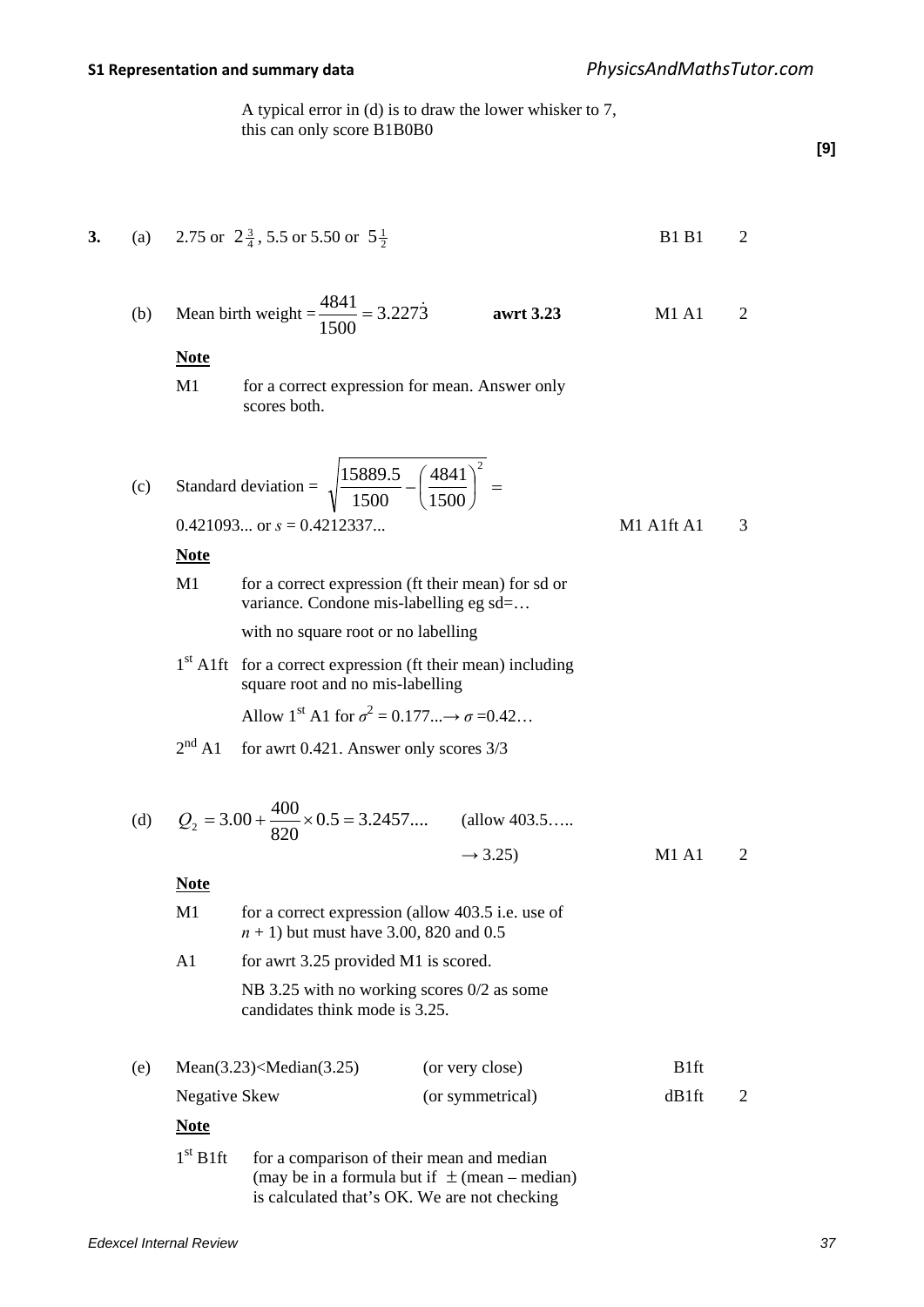the value but the sign must be consistent.)

 Also allow for use of quartiles provided correct values seen:  $Q_1 = 3.02, Q_3 = 3.47$ 

[They should get  $(0.22 =)Q_3 - Q_2 < Q_2 - Q_1 = 0.23$ ) and say (slight) negative skew or symmetric]

 $2<sup>nd</sup>$  dB1ft for a compatible comment based on their comparison. Dependent upon a suitable, correct comparison. Mention of "correlation" rather than "skewness" loses this mark.

**[11]**

### **4.** (a)



| 3 closed curves and 4 in centre<br>M <sub>1</sub> |  |
|---------------------------------------------------|--|
| M1<br>Evidence of subtraction                     |  |
| 31, 36, 24<br>A1                                  |  |
| 41, 17, 11<br>A <sub>1</sub>                      |  |
| Labels on loops, 16 and box<br>B <sub>1</sub>     |  |

#### **Note**

| $2nd$ M1 There may be evidence of subtraction in "outer"                                                   |
|------------------------------------------------------------------------------------------------------------|
| portions, so with 4 in the centre then 35, 40 28<br>(instead of $31,36,24$ ) along with 33, 9, 3 can score |
| this mark but A0A0                                                                                         |
| N.B. This is a common error and their "16" becomes                                                         |

28 but still scores B0 in part (a)

(b) P(None of the 3 options) = 
$$
\frac{16}{180} = \frac{4}{45}
$$
 B1ft 1

*Edexcel Internal Review 38*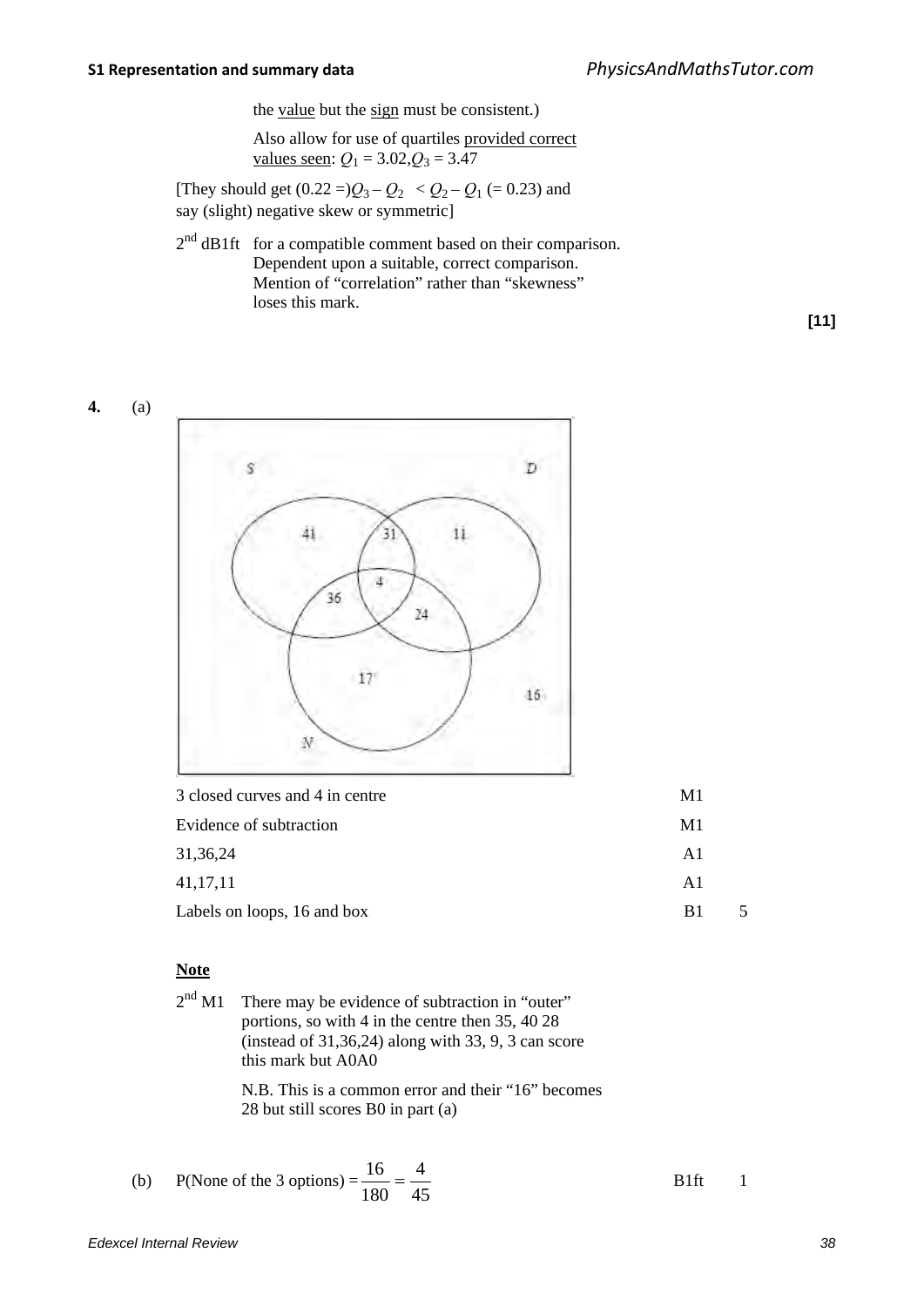#### **Note**

B1ft for  $\frac{16}{180}$  or any exact equivalent. Can ft their "16" from their box. If there is no value for their "16" in the box only allow this mark if they have shown some working.

(c) P(Networking only) = 
$$
\frac{17}{180}
$$
 B1ft 1

## **Note**

B1ft ft their "17". Accept any exact equivalent

(d) P(All 3 options/technician) = 
$$
\frac{4}{40} = \frac{1}{10}
$$
 M1 A1 2

**Note**

 If a probability greater than 1 is found in part (d) score M0A0

M1 for clear sight of  $\frac{P(S \cap D \cap N)}{P(S \cap D)}$  $(S \cap N)$  $S \cap D \cap N$ ∩  $\cap D \cap$ P  $\frac{P(S \cap D \cap N)}{P(S \cap N)}$  and an attempt

at one of the probabilities, ft their values.

Allow P(all 3 | S 
$$
\cap
$$
 N) =  $\frac{4}{36}$  or  $\frac{1}{9}$  to score M1 A0.

 Allow a correct ft from their diagram to score M1A0 e.g. in 33,3,9 case in (a):  $\frac{4}{44}$  or  $\frac{1}{11}$  is M1A0 A ratio of probabilities with a product of probabilities on top is M0, even with a correct formula.

A1 for 10  $\text{or} \frac{1}{16}$ 40  $\frac{4}{10}$  or an exact equivalent

 Allow 10  $\text{or} \frac{1}{16}$ 40  $\frac{4}{10}$  or  $\frac{1}{10}$  to score both marks if this follows from their diagram, otherwise some explanation

(method) is required.

**[9]**

**5.** (a) 1(cm) B1

cao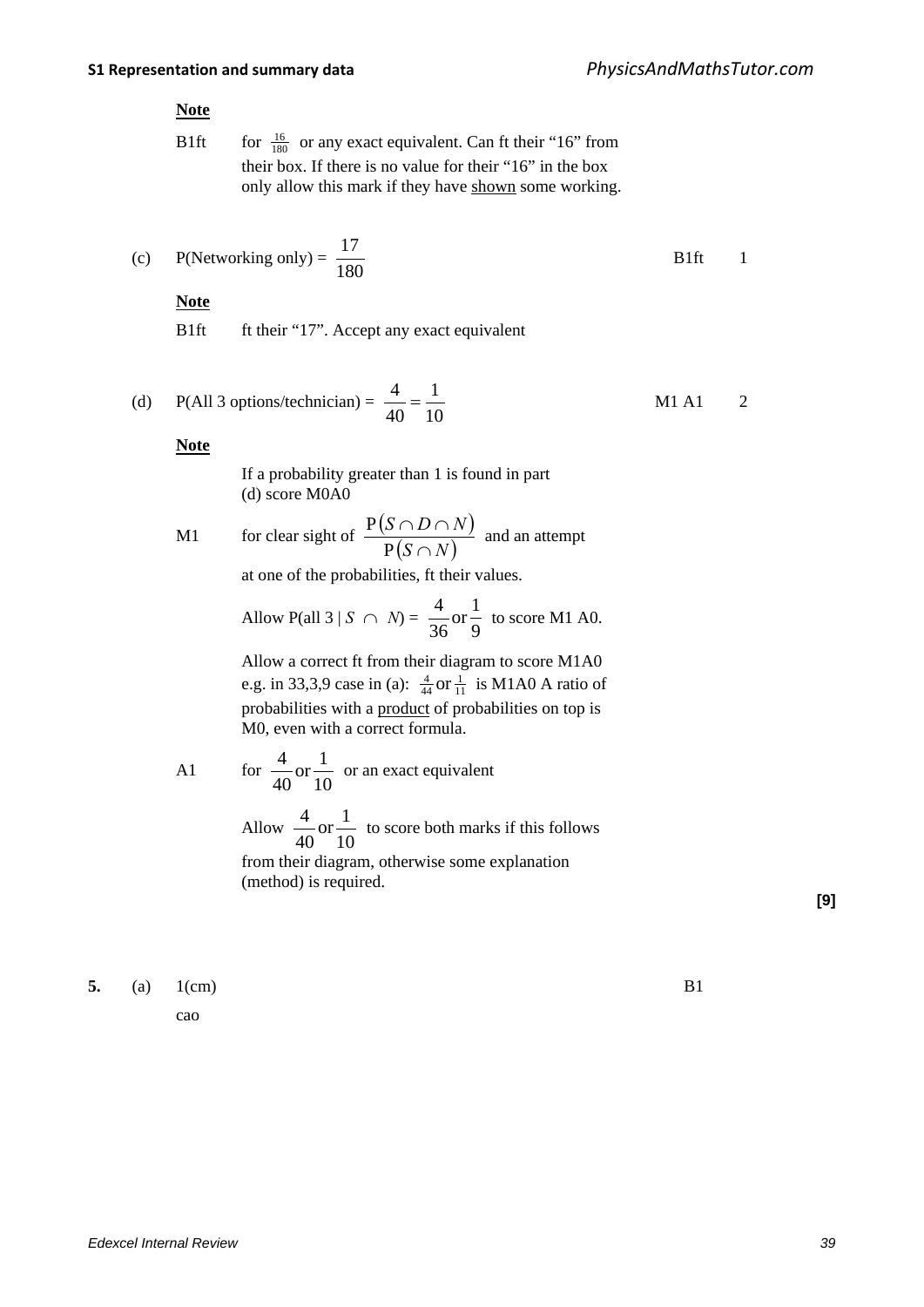(b)  $10 \text{ cm}^2$  represents 15

| $10/15$ cm <sup>2</sup> represents 1   | or $1 \text{cm}^2$ represents 1.5    |    |
|----------------------------------------|--------------------------------------|----|
| Therefore frequency of 9 is            |                                      |    |
| $\frac{10}{15}$ × 9 or $\frac{9}{1.5}$ | Require $\times \frac{2}{3}$ or ÷1.5 | M1 |
|                                        |                                      |    |
| height = $6$ (cm)                      |                                      |    |

**Note**

If 3(a) and 3(b) incorrect, but their (a)  $\times$  their (b)=6 then award B0M1A0

Alternative method:

f/cw=15/6=2.5 represented by 5 so factor x2 award M1

So f/cw=9/3=3 represented by 3x2=6. Award A1.

**[3]**

6. (a) 
$$
Q_2 = 17 + \left(\frac{60 - 58}{29}\right) \times 2
$$
   
\n $= 17.1$  (17.2 if use 60.5)   
\n**Note**  
\nStatement of 17+  $\frac{\text{freq into class}}{\text{class freq}} \times \text{cw}$   
\nand attempt to sub or  $\frac{m-17}{19-17} = \frac{60(5)-58}{87-58}$   
\nor equivalent award M1  
\n $\text{cw} = 2$  or 3 required for M1.  
\n17.2 from cw = 3 award A0.

(b) 
$$
\sum fx = 2055.5
$$
  $\sum fx^2 = 36500.25$  Exact answers can  
be seen below or  
implied by correct  
answers. B1 B1  
Evidence of attempt to use midpoints with  
at least one correct  
  
 $\sigma = \sqrt{\frac{36500.25}{120} - (\frac{2055.5}{120})^2}$    
  
 $= 3.28 (s= 3.294)$    
M1

**Note**

Correct  $\sum fx$  and  $\sum fx^2$  can be seen in working

*Edexcel Internal Review 40*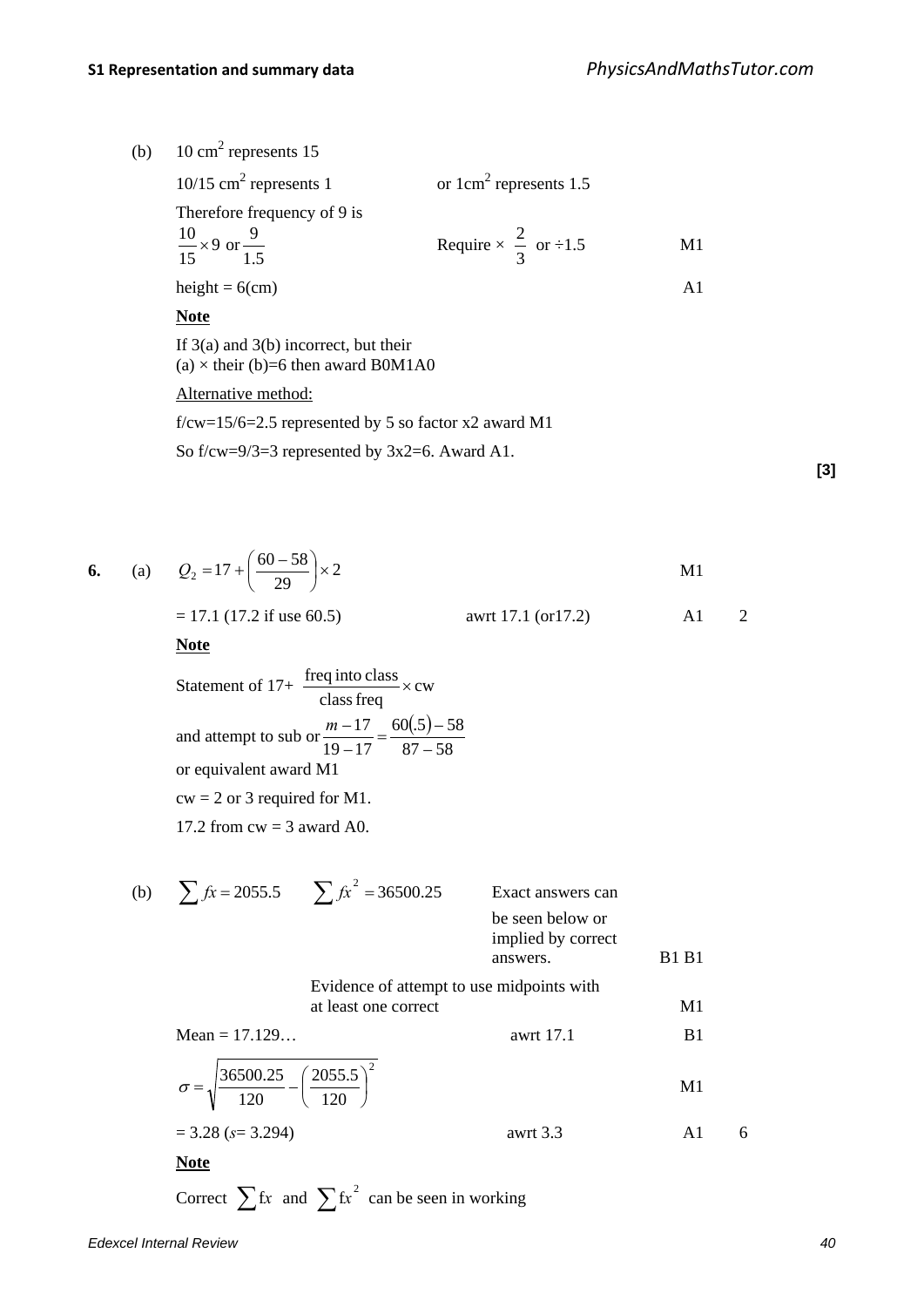for both B1s

Midpoints seen in table and used in calculation award M1

Require complete correct formula including use of square root and attempt to sub for M1. No formula stated then numbers as above or follow from (b) for M1

$$
\left(\sum f x\right)^2, \sum (fx)^2 \text{ or } \sum f^2 x \text{ used instead of } \sum fx^2
$$

in sd award M0

Correct answers only with no working award 2/2 and 6/6

|    | (c) | $\frac{3(17.129 - 17.1379)}{3.28} = -0.00802$                                                                                                                                                                                                                                                                           | Accept 0 or<br>awrt 0.0 | <b>M1 A1</b>   |                |        |
|----|-----|-------------------------------------------------------------------------------------------------------------------------------------------------------------------------------------------------------------------------------------------------------------------------------------------------------------------------|-------------------------|----------------|----------------|--------|
|    |     | No skew/ slight skew                                                                                                                                                                                                                                                                                                    |                         | B1             | 3              |        |
|    |     | <b>Note</b>                                                                                                                                                                                                                                                                                                             |                         |                |                |        |
|    |     | Sub in their values into given formula for M1                                                                                                                                                                                                                                                                           |                         |                |                |        |
|    | (d) | The skewness is very small. Possible.                                                                                                                                                                                                                                                                                   |                         | B1 B1dep       | $\mathfrak{2}$ |        |
|    |     | <b>Note</b>                                                                                                                                                                                                                                                                                                             |                         |                |                |        |
|    |     | No skew / slight skew / 'Distribution is almost<br>symmetrical' / 'Mean approximately equal to<br>median' or equivalent award first B1. Don't award<br>second B1 if this is not the case. Second statement<br>should imply 'Greg's suggestion that a normal<br>distribution is suitable is possible' for second B1 dep. |                         |                |                |        |
|    |     | If B0 awarded for comment in (c) and (d) incorrect,<br>allow follow through from the <b>comment</b> in (c).                                                                                                                                                                                                             |                         |                |                |        |
|    |     |                                                                                                                                                                                                                                                                                                                         |                         |                |                | $[13]$ |
| 7. |     | (a) $Q_2 = 53$ , $Q_1 = 35$ , $Q_3 = 60$                                                                                                                                                                                                                                                                                |                         | B1, B1, B1     | 3              |        |
|    |     | <b>Note</b>                                                                                                                                                                                                                                                                                                             |                         |                |                |        |
|    |     | 1 <sup>st</sup> B1<br>for median                                                                                                                                                                                                                                                                                        |                         |                |                |        |
|    |     | $2nd$ B1 for lower quartile                                                                                                                                                                                                                                                                                             |                         |                |                |        |
|    |     | $3^{\text{rd}}$ B1<br>for upper quartile                                                                                                                                                                                                                                                                                |                         |                |                |        |
|    | (b) | $Q_3 - Q_1 = 25 \implies Q_1 - 1.5 \times 25 = -2.5$ (no outlier)                                                                                                                                                                                                                                                       |                         | M1             |                |        |
|    |     | $Q_3$ + 1.5 × 25 = 97.5 (so 110 is an outlier)                                                                                                                                                                                                                                                                          |                         | A <sub>1</sub> | $\overline{2}$ |        |
|    |     | <b>Note</b>                                                                                                                                                                                                                                                                                                             |                         |                |                |        |
|    |     | M1<br>for attempt to find one limit<br>A1<br>for both limits found and correct. No explicit comment about<br>outliers needed.                                                                                                                                                                                           |                         |                |                |        |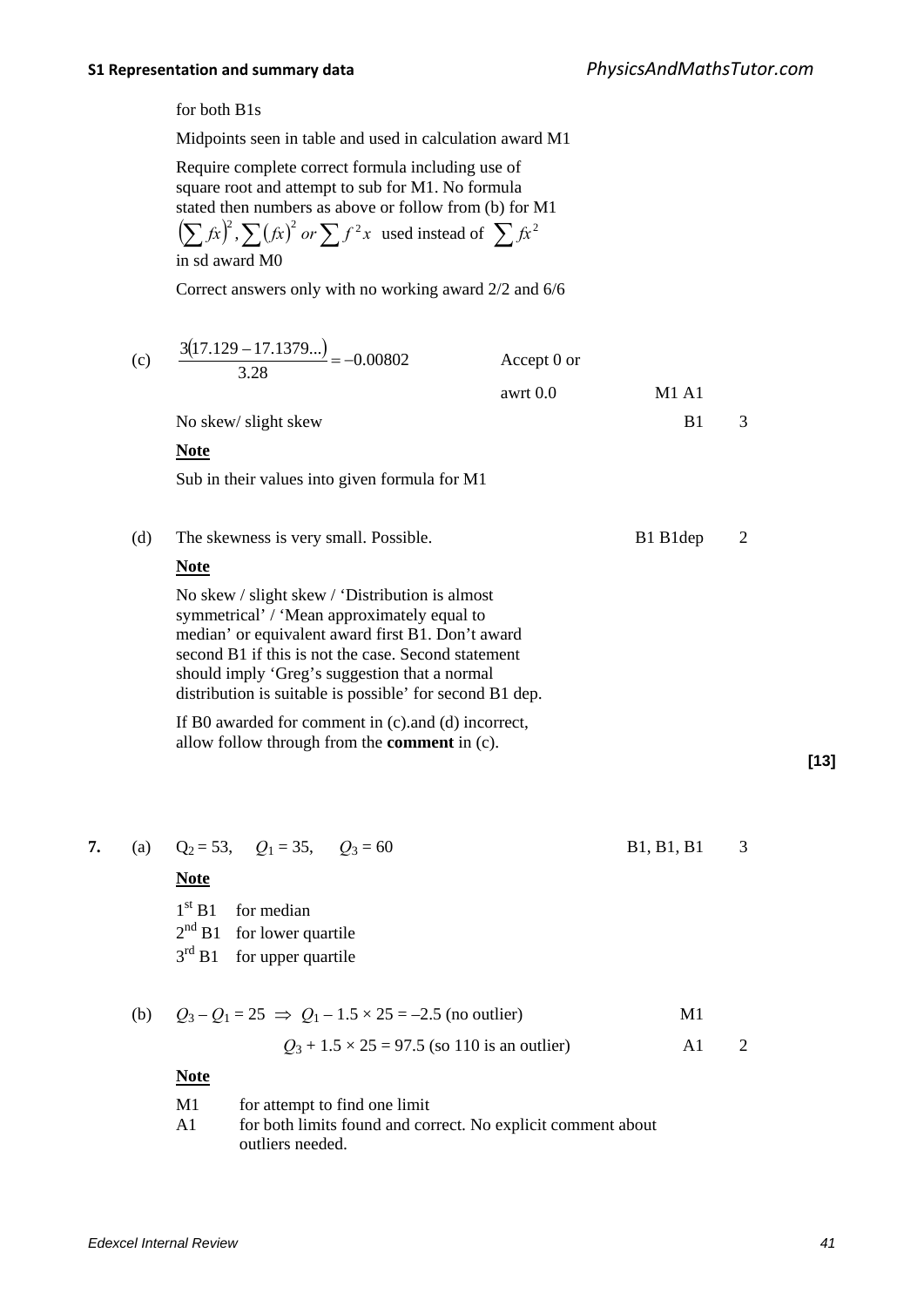



### **Note**

- M1 for a box and two whiskers
- 1<sup>st</sup> A1ft for correct position of box, median and quartiles. Follow through their values.
- $2<sup>nd</sup>$  A1ft for 17 and 77 or "their" 97.5 and  $*$  . If 110 is not an outlier then score A0 here. Penalise no gap between end of whisker and outlier. Must label outlier, needn't be with \* .

**Accuracy** should be within the correct square so 97 or 98 will do for 97.5

(d) 
$$
\sum y=461
$$
,  $\sum y^2 = 24219$ .  $S_{yy} = 24219 - \frac{461^2}{10}$ ,  $= 2966.9(*)$  B1, B1, B1, B1, B1, B1, B2, B1, C3

**Note**

 $1<sup>st</sup> B1$  for  $\sum y$  N.B.  $(\sum y)^2 = 212521$  and can imply this mark

 $2<sup>nd</sup> B1$  for  $\sum y^2$  or at least three correct terms of  $\sum (y - \overline{y})^2$  seen.

3<sup>rd</sup> B1 for complete correct expression seen leading to 2966.9. So all 10 terms of  $\sum (y - \overline{y})^2$ 

(e) 
$$
r = \frac{-18.3}{\sqrt{3463.6 \times 2966.9}} \text{ or } \frac{-18.3}{3205.64...} = -0.0057
$$
  
\nAWRT - 0.006 or -6 × 10<sup>-3</sup>  
\n**Note** M1 A1 2

M1 for attempt at correct expression for *r*. Can ft their  $S_{yy}$  for M1.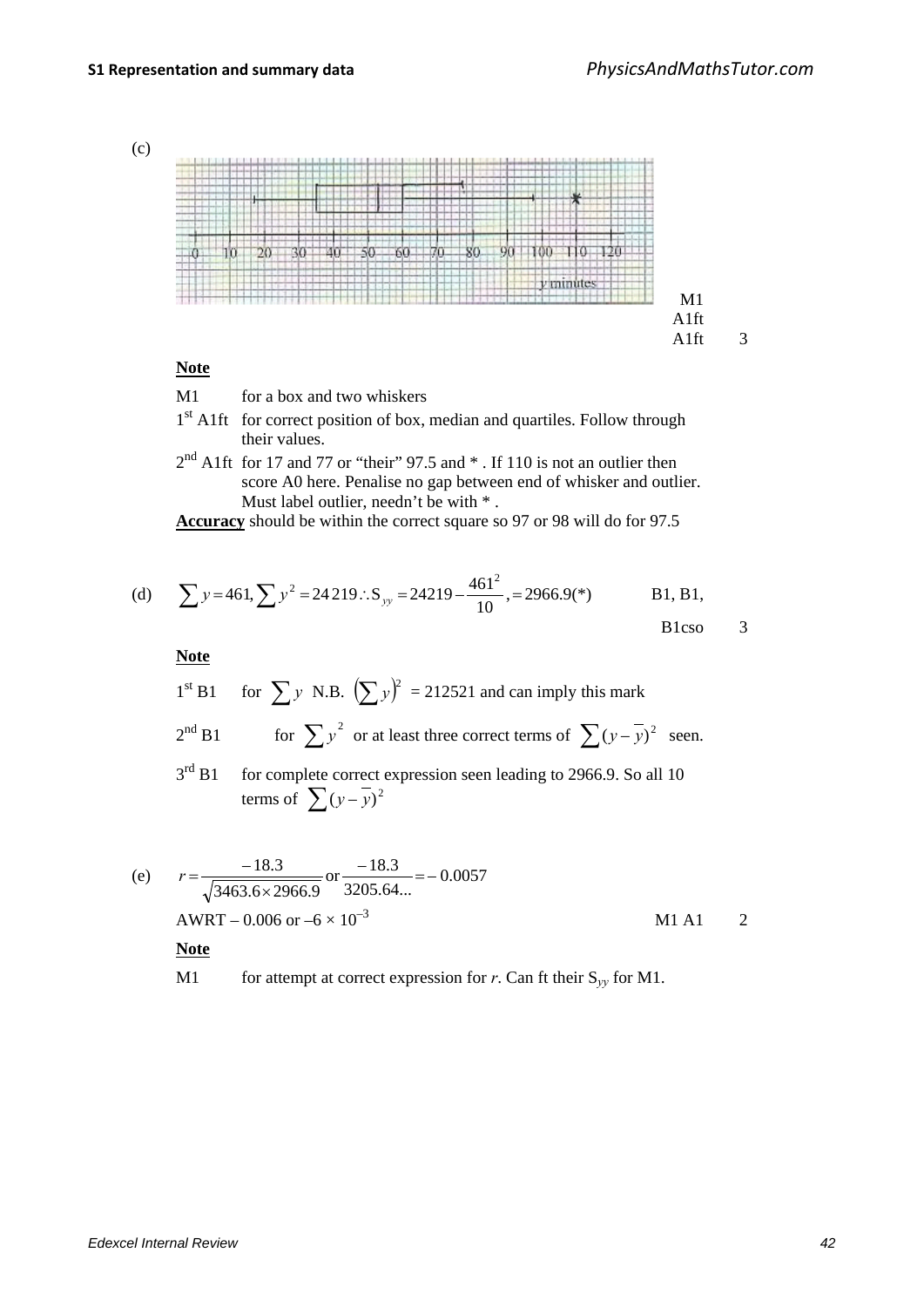**[14]**

| (f) |             | <i>r</i> suggests correlation is close to zero so parent's claim is not justified<br>B1                                                                                                                                                                            |
|-----|-------------|--------------------------------------------------------------------------------------------------------------------------------------------------------------------------------------------------------------------------------------------------------------------|
|     | <b>Note</b> |                                                                                                                                                                                                                                                                    |
|     | B1          | for comment rejecting parent's claim on basis of weak or zero<br>correlation<br>Typical error is "negative correlation so comment is true" which<br>scores B <sub>0</sub><br>Weak negative or weak positive correlation is OK as the basis<br>for their rejection. |

| (a) | $8-10$ hours: width = $10.5-7.5=3$ represented by 1.5cm             |    |   |
|-----|---------------------------------------------------------------------|----|---|
|     | $16 - 25$ hours: width = $25.5 - 15.5 = 10$ so represented by 5 cm  | B1 |   |
|     | $8 - 10$ hours: height = fd = 18/3 = 6 represented by 3 cm          | M1 |   |
|     | $16 - 25$ hours: height = $fd = 15/10 = 1.5$ represented by 0.75 cm | A1 | 3 |
|     |                                                                     |    |   |

### **Note**

| M1 | For attempting both frequency densities                                                              |
|----|------------------------------------------------------------------------------------------------------|
|    | $\frac{18}{3}$ (=6) and $\frac{15}{10}$ , and $\frac{15}{10}$ × SF, where SF $\neq$ 1 NB Wrong class |
|    | widths (2 and 9) gives $\frac{h}{1.66} = \frac{3}{9} \rightarrow h = \frac{5}{9}$ or 0.55            |
|    | and scores M1A0                                                                                      |

(b) 
$$
Q_2 = 7.5 + \frac{(52 - 36)}{18} \times 3 = 10.2
$$
  
\n $Q_1 = 5.5 + \frac{(26 - 20)}{16} \times 2[ = 6.25 \text{ or } 6.3] \text{ or } 5.5 + \frac{(26.25 - 20)}{16} \times 2[ = 6.3]$  Al  
\n $Q_3 = 10.5 + \frac{(78 - 54)}{25} \times 5[ = 15.3]$  or  $10.5 + \frac{(78.75 - 54)}{25} \times 5[ = 15.45 \backslash 15.5]$  Al  
\n $IQR = (15.3 - 6.3) = 2$  Alft 5  
\n**Note**  
\nM1 for identifying correct interval and a correct fraction e.g.  
\n $\frac{\frac{1}{2}(104) - 36}{18}$ . Condone 52.5 or 53  
\n1<sup>st</sup> Al for 10.2 for median. Using  $(n + 1)$  allow awrt 10.3  
\n $\frac{NB}{18}$ :  
\n $2^{nd}$  Al for a correct expression for either  $Q_1$  or  $Q_3$   
\n(allow 26.25 and 78.75)  
\n $3^{rd}$  Al for correct expressions for both  $Q_1$  and  $Q_3$  some  
\n $4^{th}$  Alft for IQR, ft their quartiles. Using  $(n + 1)$  gives 6.28  
\nand 15.45  
\nmethod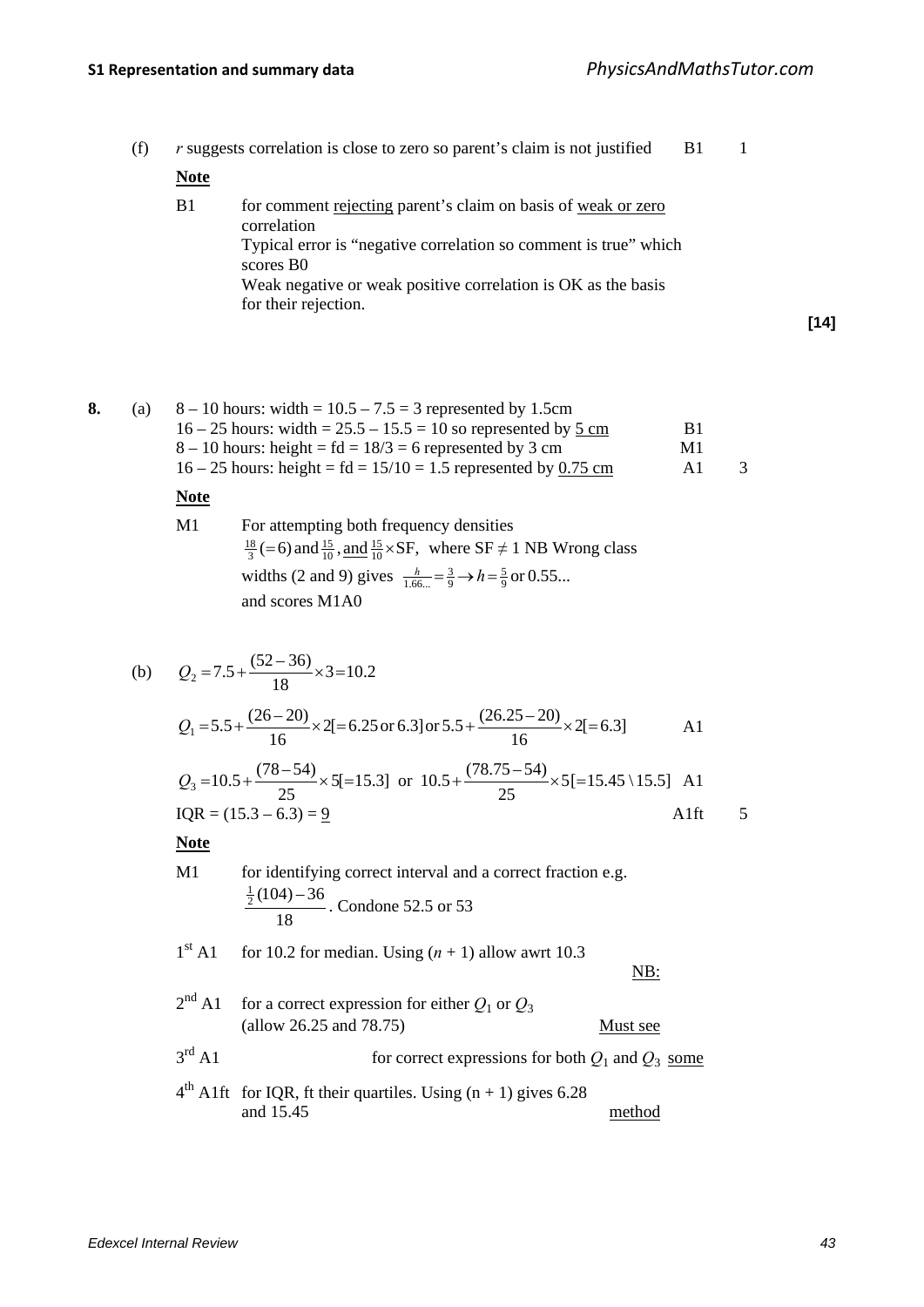(c) 
$$
\sum fx = 1333.5 \Rightarrow \overline{x} = \frac{1333.5}{104} =
$$
 AWRT 12.8 M1 A1

$$
\sum fx^2 = 27254 \Rightarrow \sigma_x = \sqrt{\frac{27254}{104} - x^2} = \sqrt{262.05 - x^2} \quad \text{AWRT } \underline{9.88} \quad \text{M1 A1} \quad 4
$$

**Note**

1st M1 for attempting 
$$
\sum fx
$$
 and  $\overline{x}$   
2nd M1 for attempting  $\sum fx^2$  and  $\sigma_x$ ,  $\sqrt{\ }$  is needed for M1.  
Allow s = awrt 9.93

(d) 
$$
Q_3 - Q_2
$$
 [-5.1] >  $Q_2 - Q_1$  [-3.9] or  $Q_2 < \overline{x}$  B1ft  
dB1 2

### **Note**

| $1st$ B1ft for suitable test, values need not be seen but statement must                                                                                               |
|------------------------------------------------------------------------------------------------------------------------------------------------------------------------|
| be compatible with values used. Follow through their values                                                                                                            |
| $2nd$ dB1 Dependent upon their test showing positive and for stating<br>positive skew If their test shows negative skew they can score<br>$1st$ B1 but lose the second |
|                                                                                                                                                                        |

| (e) |                    | So data is positively skew                                                                                 |
|-----|--------------------|------------------------------------------------------------------------------------------------------------|
|     |                    | B1<br>Use median and IQR,<br>since data is skewed or not affected by extreme values or outliers<br>2<br>B1 |
|     | <b>Note</b>        |                                                                                                            |
|     | 1 <sup>st</sup> B1 | for choosing median and IQR. Must mention both. } Award independently                                      |
|     | $2^{nd}$ B1        | for suitable reason<br>e.g. "use median because data is skewed" scores B0B1 since IQR<br>is not mentioned  |

**[16]**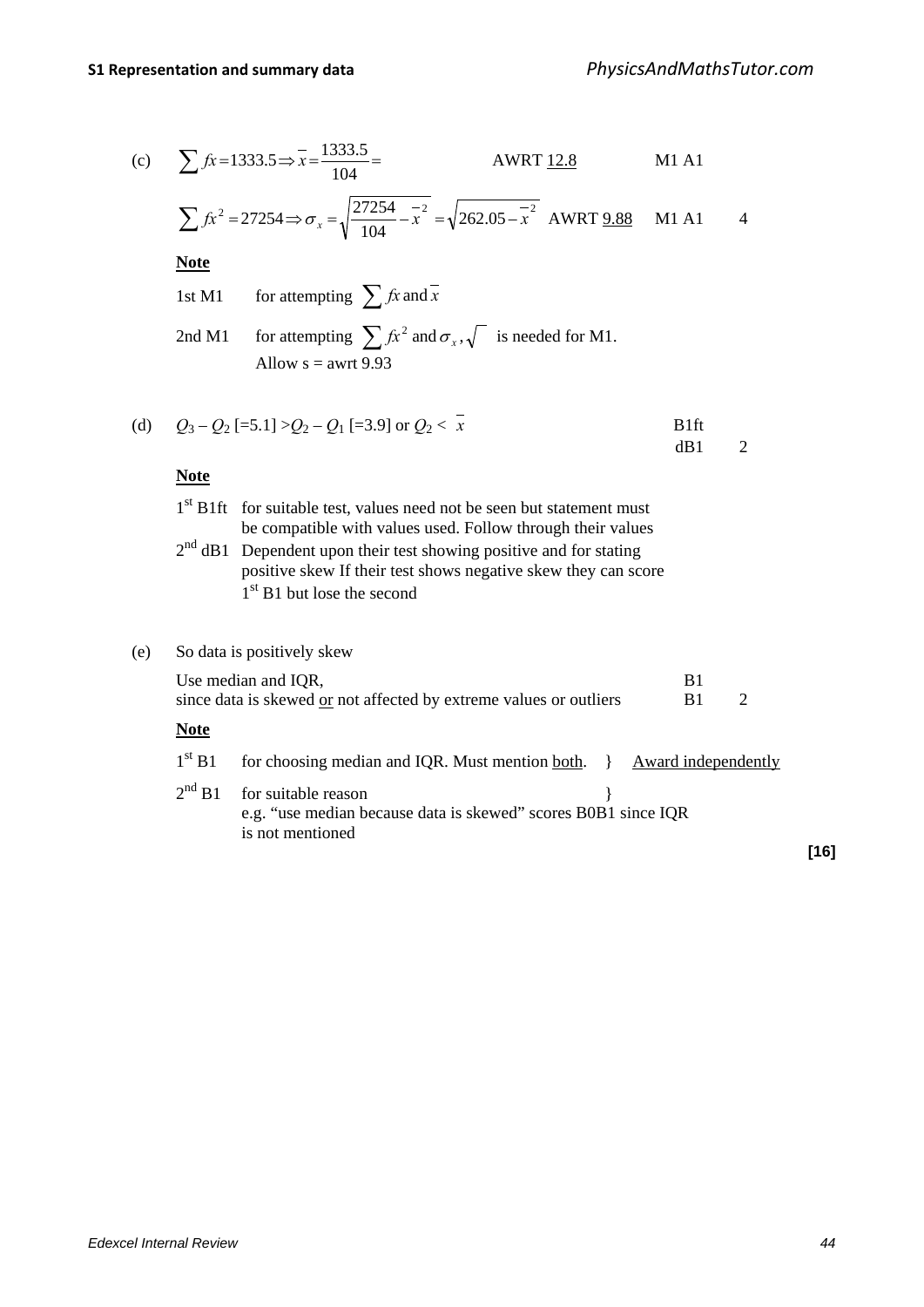**9.** (a)

Disease No Disease Positive Test Positive Test Negative Test Negative Test 0.02 (0.98) 0.95  $(0.05)$ 0.03 (0.97) Tree without probabilities or labels M1 0.02 (Disease), 0.95 (Positive) on correct branche A1 0.03 (Positive) on correct branch A1 3 M1:All 6 branches. Bracketed probabilities not required. (b) P(Positive Test) =  $0.02 \times 0.95 + 0.98 \times 0.03$  M1A1ft  $= 0.0484$  A1 3 M1 for sum of two products, at least one correct from their diagram A1ft follows from the probabilities on their tree A1 for correct answer only or  $\frac{121}{2500}$ (c) P(Do not have disease | Postive test) =  $\frac{0.98 \times 0.03}{0.0484}$  M1  $= 0.607438...$  awrt 0.607 A1 2 M1 for condirtional probability with numerator following from their tree and denominator their answer to part (b). A1 also for 242  $\frac{147}{212}$ . (d) Test not very useful OR High probability of not having the disease for a person with a positive test B1 1 **10.** (a) 50 B1 1

**[9]**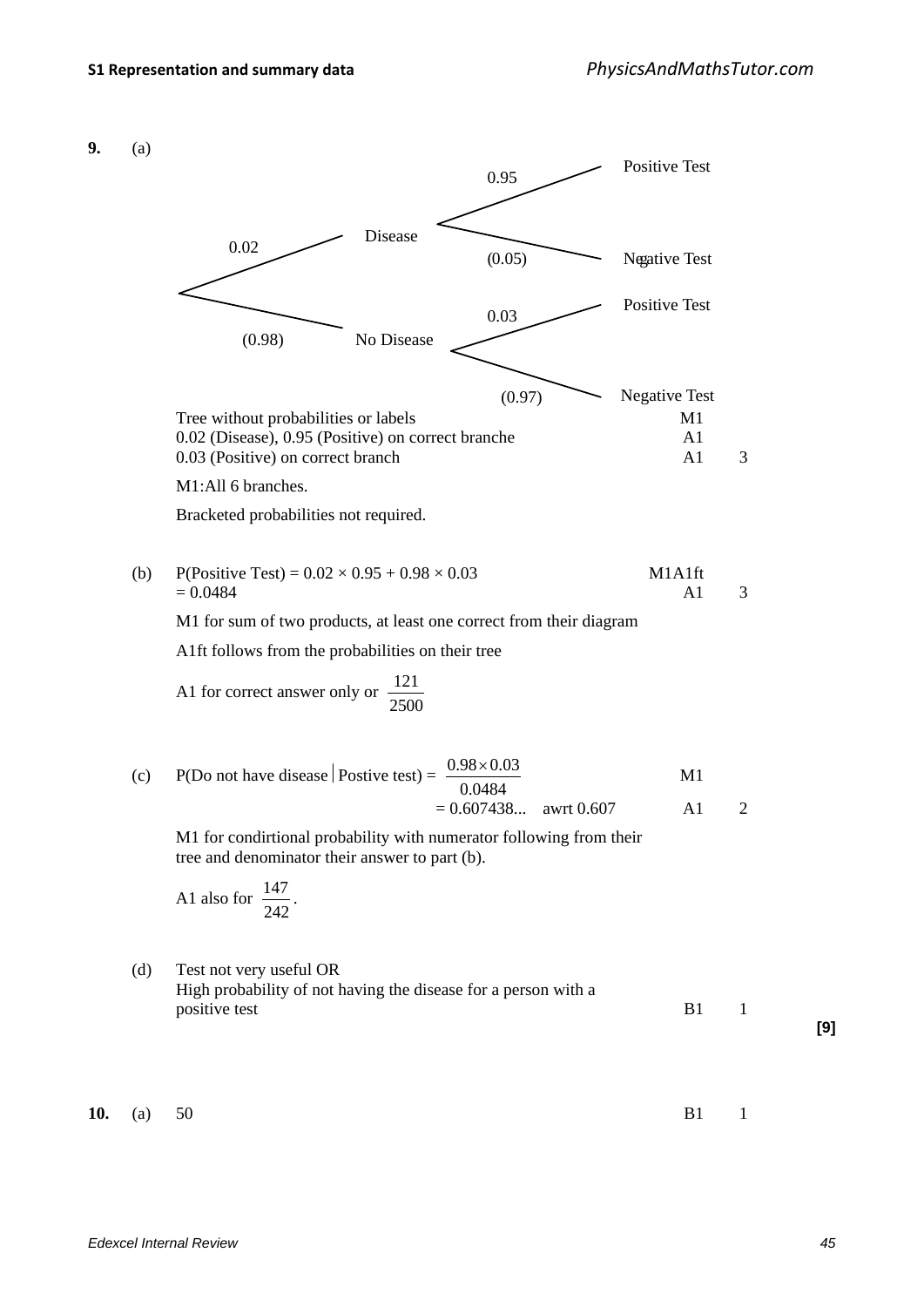(b) 
$$
Q_1 = 45
$$
  
\n $Q_2 = 50.5$   
\nB1  
\nB1  
\nB1  
\nB1

$$
Q_3 = 63 \qquad \qquad \text{B1} \qquad 3
$$

(c) Mean = 
$$
\frac{1469}{28}
$$
 = 52.464286...  
awrt 52.5 M1A1

$$
Sd = \sqrt{\frac{81213}{28} - \left(\frac{1469}{28}\right)^2}
$$
 M1

$$
= 12.164.... \text{ or } 12.387216... \text{ for divisor } n-1 \text{ a wrt } 12.2 \text{ or } 12.4
$$

M1for their 1469 between 1300 and 1600, divided by 28,

A1 for awrt 52.5 ..

Please note this is B1B1 on Epen

M1 use of correct formula including sq root

A1 awrt 12.2 or 12.4

Correct answers with no working award full marks.

\n- (d) 
$$
\frac{52.46... - 50}{sd} = \text{awrt } 0.20 \text{ or } 0.21
$$
 **M1A1 2**
\n- **M1** for their values correctly substituted **A1** Accept 0.2 as a special case of awrt 0.20 with 0 missing
\n- (e) **1.** mode/median/mean Balmoral>mode/median/mean Abbey
\n- **2.** Balmoral sd < Abbey sd or similar sd or correct comment from their values, **Balmoral IQR>Abbey range, **Balmoral IQR>Abbey IQR** or similar IQR **3.** Balmoral positive skew or almost symmetrical AND **Abbey negative skew, Balmoral is less skew than Abbey or correct comment from their value in (d)****
\n- **4.** Balmoral residents generally older than Abbey residents or equivalent. **Only one comment of each type max 3 marks B1B1B1 3**
\n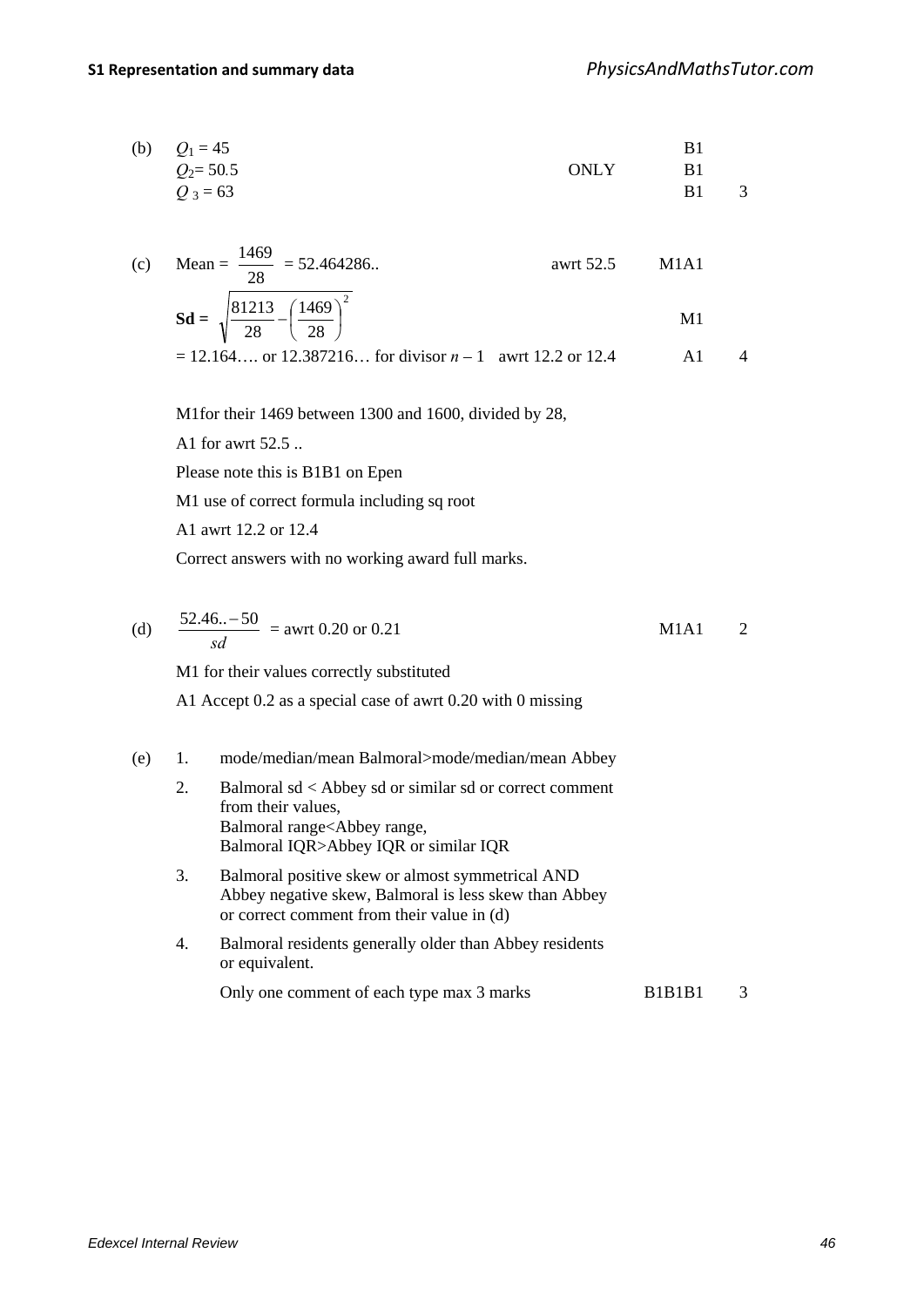Technical terms required in correct context in lines 1 to 3

e.g. 'average' and 'spread' B0

1 correct comment B1B0B0

2 correct comments B1B1B0

3 correct comments B1B1B1

**[13]**





(b) P(Substance C) = 
$$
\frac{100 + 100 + 10 + 25}{300} = \frac{235}{300} = \frac{47}{60}
$$
 or exact equivalent M1A1ft 2

M1 For adding their positive values in *C* and finding a probability A1ft for correct answer or answer from their working

(c) 
$$
P(\text{All } 3 | A) = \frac{10}{30 + 3 + 10 + 100} = \frac{10}{143}
$$
 or exact equivalent M1A1ft 2

M1 their 10 divided by their sum of values in *A*  A1ft for correct answer or answer from their working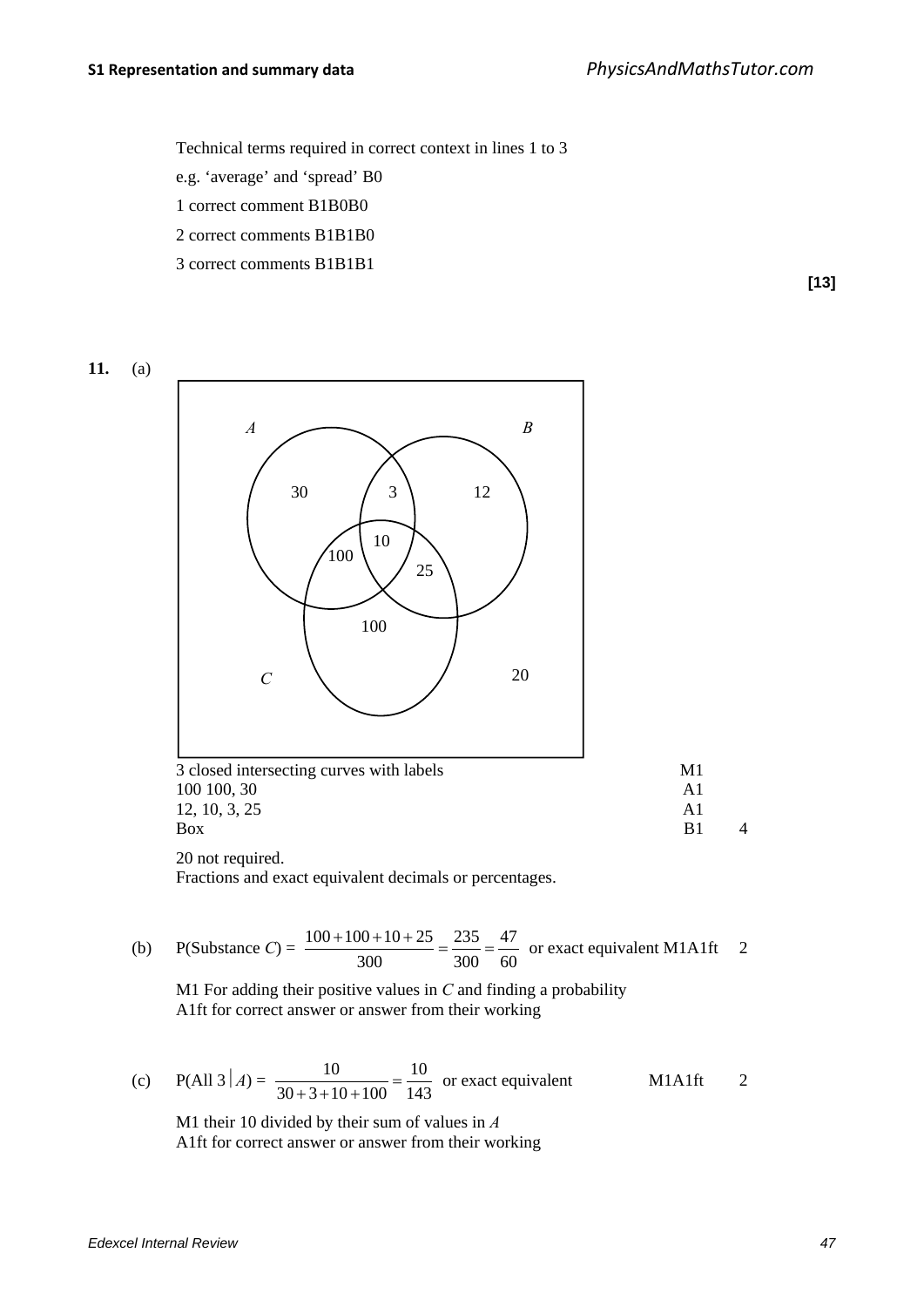(d) P(Universal donor) = 
$$
\frac{20}{300} = \frac{1}{15}
$$
 or exact equivalent M1A1cao 2  
M1 for 'their 20' divided by 300  
A1 correct answer only

**[10]**

12. (a) mean is 
$$
\frac{2757}{12}
$$
, = 229.75  
 $\sqrt{724961}$  AWRT 230 M1, A1

sd is 
$$
\sqrt{\frac{724961}{12} - (229.75)^2} = 87.34045
$$
 AWRT 87.3 M1, A1 4  
[Accept *s* = AWRT 91.2]

1<sup>st</sup> M1 for using 
$$
\frac{\sum x}{n}
$$
 with a credible numerator and  $n = 12$ .

 $2<sup>nd</sup>$  M1 for using a correct formula, root required but can ft their mean Use of  $s = \sqrt{8321.84...} = 91.22...$  is OK for M1 A1 here.

**Answers only from a calculator in (a) can score full marks**

(b) Ordered list is:

125, 160, 169, 171, 175, 186, 210, 243, 250, 258, 390, 420

$$
Q_2 = \frac{1}{2}(186 + 210) = 198
$$
 B1

$$
Q_1 = \frac{1}{2}(169 + 171) = 170
$$
 B1

$$
Q_3 = \frac{1}{2}(250 + 258) = 254
$$
 B1 3

 $1<sup>st</sup> B1$  for median = 198 only,  $2<sup>nd</sup> B1$  for lower quartile  $3<sup>rd</sup> B1$ for upper quartile

**S.C.** If all  $Q_1$  and  $Q_3$  are incorrect but an ordered list (with  $\geq 6$ correctly placed) is seen and used then award B0B1 as a special case for these last two marks.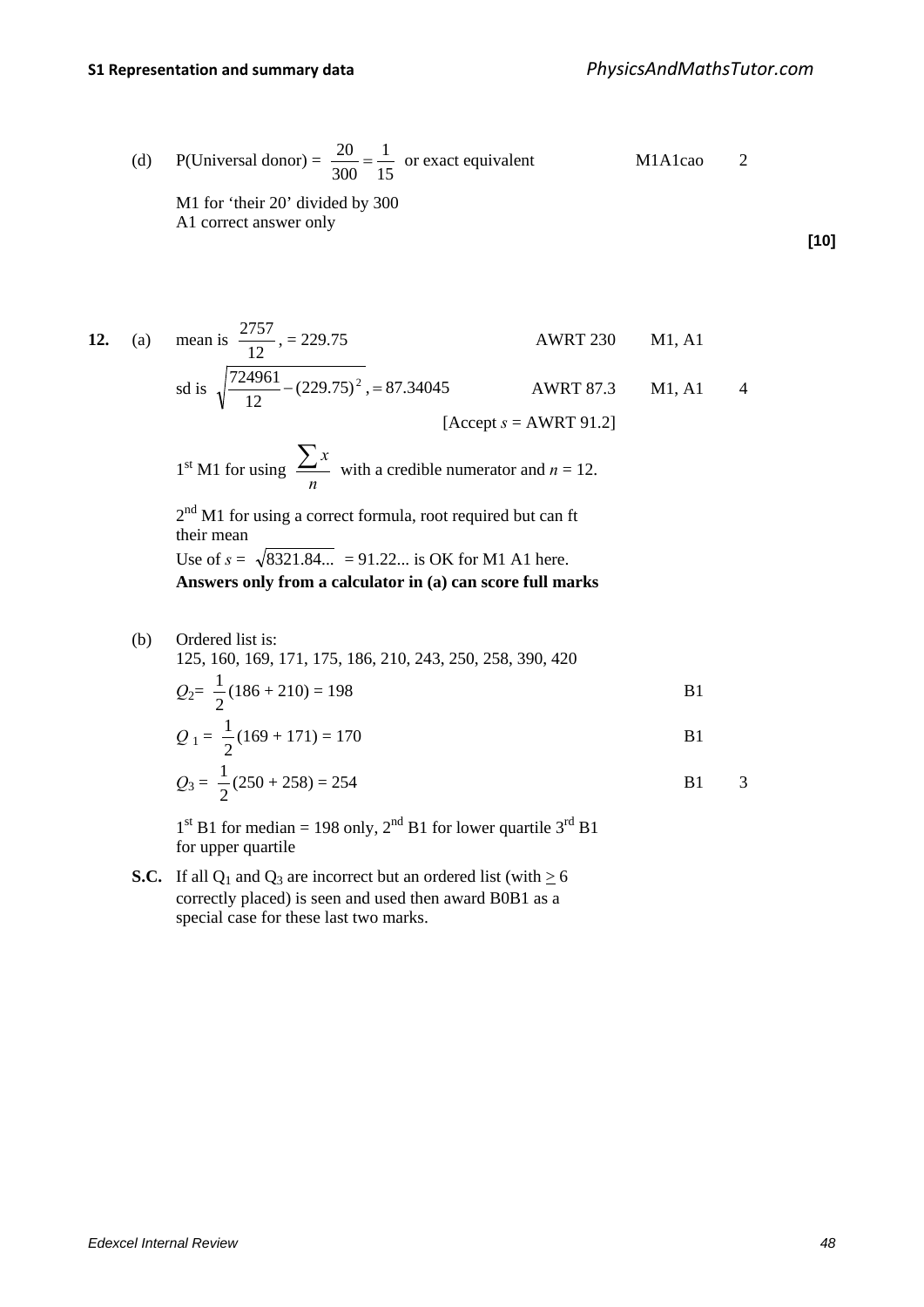(c) 
$$
Q_3 + 1.5(Q_3 - Q_1) = 254 + 1.5(254 - 170)
$$
, = 380  
\nAccept AWRT (370-392) M1, A1  
\nPaths *F* (420) and *B* (390) are outliers. B1ftB1ft 4  
\nM1 for a clear attempt using their quartiles in given formula,  
\nA1 for any value in the range 370 – 392  
\n1<sup>st</sup> B1ft for any one correct decision about *B* or *F* – ft their limit in range (258, 420)  
\n2<sup>nd</sup> B1ft for correct decision about both *F* and *B* – ft their limit in range (258, 420)  
\nIf more points are given score B0 here for the second B mark.  
\n(Can score M0A0B1B1 here)  
\n(d) 
$$
\frac{Q_1 - 2Q_2 + Q_3}{Q_3 - Q_1} = \frac{170 - 2 \times 198 + 254}{254 - 170}
$$
, = 0.3 AWRT 0.33 M1, A1  
\nPositive skew.  
\nM1 For an attempt to use their figures in the correct formula  
\n– must be seen  
\n(≥ 2 correct substitutions)  
\n1<sup>st</sup> A1 for AWRT 0.33  
\n2<sup>nd</sup> A1ft for positive skew. Follow through their value/sign of skewness.  
\nInner any further calculations

"positive correlation" scores A0

**13.** M1 Width 1 1 1 4 2 3 5 3 12 Freq. Density 6 7 2 6 5.5 2 1.5 0.5  $0.5 \times 12$  or 6 A1 Total area is  $(1 \times 6) + (1 \times 7) + (4 \times 2) + ... = 70$  $(90.5 - 78.5) \times \frac{1}{2} \times \frac{140}{\text{their } 70}$ 2  $\frac{1}{2} \times \frac{140}{11.50}$  M1 "70 seen anywhere" B1

Number of runners is 12 A1 5

**[14]**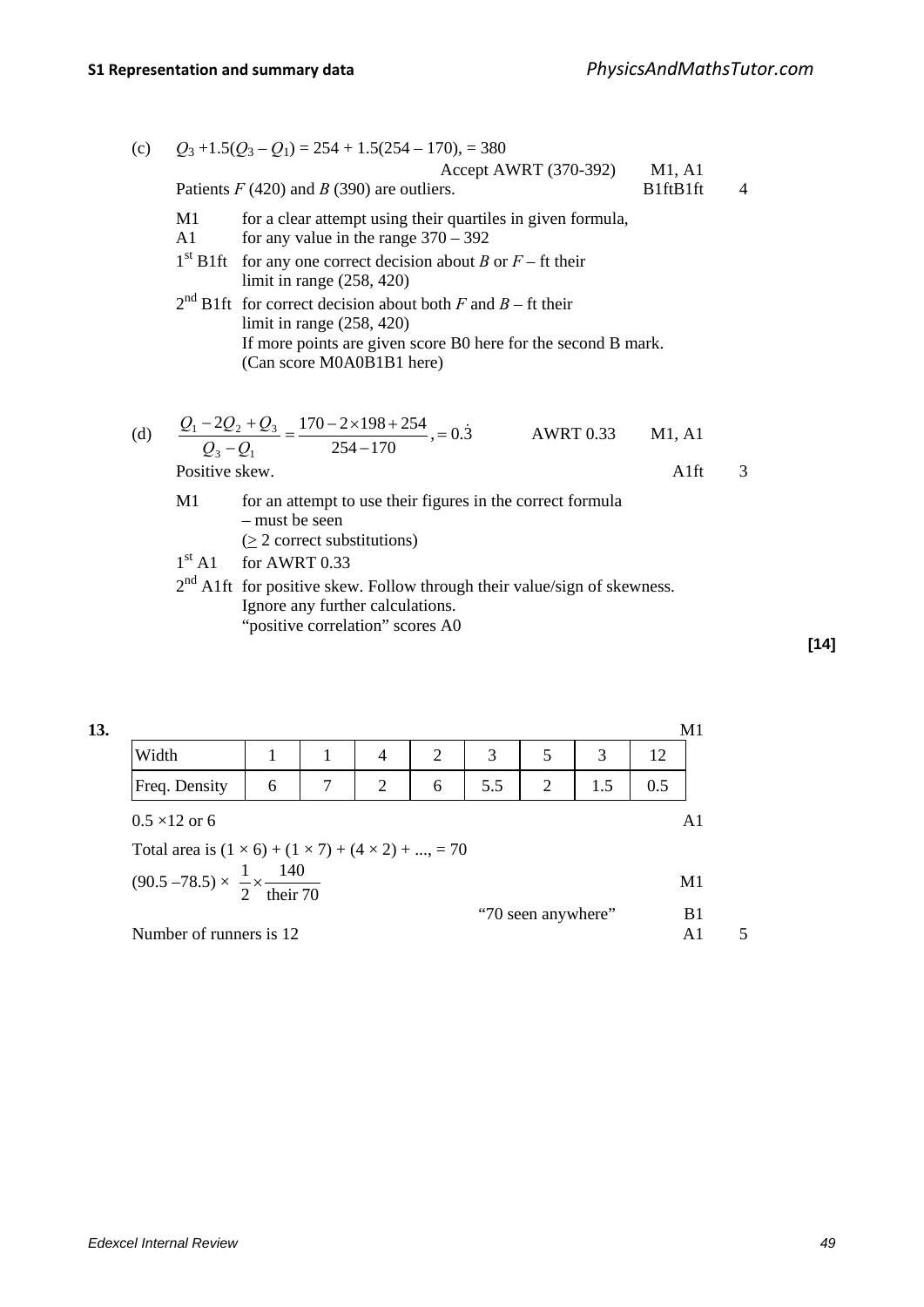| 1 <sup>st</sup> M1  | for attempt at width of the correct bar $(90.5 - 78.5)$<br>[Maybe on histogram or in table]                              |    |              |     |
|---------------------|--------------------------------------------------------------------------------------------------------------------------|----|--------------|-----|
| 1 <sup>st</sup> A1  | for $0.5 \times 12$ or 6 (may be seen on the histogram).<br>Must be related to the area of the bar above $78.5 - 90.5$ . |    |              |     |
| 2 <sup>nd</sup> M1  | 140<br>for attempting area of correct bar $\times$ -<br>their 70                                                         |    |              |     |
| B1                  | for 70 seen anywhere in their working                                                                                    |    |              |     |
| $2^{nd}$ A1         | for correct answer of 12.                                                                                                |    |              |     |
| from $\frac{1}{70}$ | Minimum working required is $2 \times 0.5 \times 12$ where the 2 should come<br>140                                      |    |              |     |
|                     | Beware $90.5 - 78.5 = 12$ (this scores M1A0M0B0A0)                                                                       |    |              |     |
|                     | Common answer is $0.5 \times 12 = 6$ (this scores M1A1M0B0A0)                                                            |    |              |     |
|                     | If unsure send to review e.g. $2 \times 0.5 \times 12 = 12$ without 70 being seen                                        |    |              |     |
|                     |                                                                                                                          |    |              | [5] |
|                     |                                                                                                                          |    |              |     |
|                     |                                                                                                                          |    |              |     |
| (a)                 | $\frac{1}{2}$                                                                                                            | B1 | $\mathbf{1}$ |     |
|                     | Accept 50% or half or 0.5><br>Units not required.                                                                        |    |              |     |
| (b)                 | 54                                                                                                                       | B1 | $\mathbf{1}$ |     |
|                     | Correct answers only.<br>Units not required.                                                                             |    |              |     |

| (c) | + is an 'oulier' or 'extreme value'                                                                                                                                                                                                                                                                                  | B1 |                             |
|-----|----------------------------------------------------------------------------------------------------------------------------------------------------------------------------------------------------------------------------------------------------------------------------------------------------------------------|----|-----------------------------|
|     | Any heavy musical instrument or a statement that the instrument<br>is heavy                                                                                                                                                                                                                                          | B1 | $\mathcal{D}_{\mathcal{L}}$ |
|     | 'Anomaly' only award B0<br>Accept '85 kg was heaviest instrument on the trip' or equivalent<br>for second B1.<br>Examples of common acceptable instruments; double bass, cello,<br>harp, piano, drums, tuba<br>Examples of common unacceptable instruments: violin, viola,<br>trombone, trumpet, French horn, guitar |    |                             |

**14.**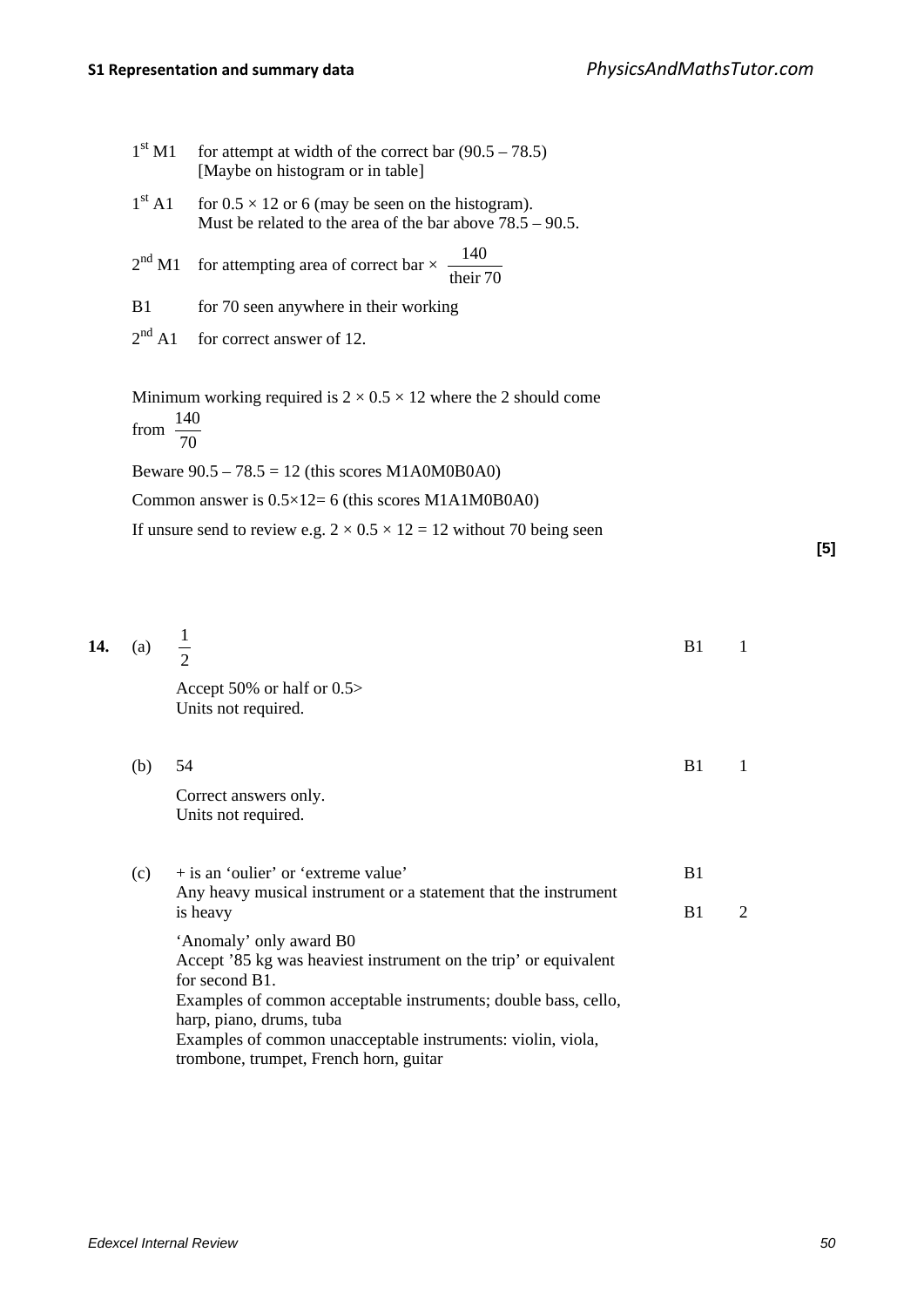| (d) | $Q_3 - Q_2 = Q_2 - Q_1$                                                                                                                                                                                                                                                                                                                                                              | B1             |                |
|-----|--------------------------------------------------------------------------------------------------------------------------------------------------------------------------------------------------------------------------------------------------------------------------------------------------------------------------------------------------------------------------------------|----------------|----------------|
|     | so symmetrical or no skew<br>Dependent – only award if B1 above                                                                                                                                                                                                                                                                                                                      | B1             | $\overline{2}$ |
|     | 'Quartiles equidistant from median' or equivalent award B1 then<br>symmetrical or no skew for B1<br>Alternative:<br>Positive tail is longer than negative tail' or 'median closer to<br>lowest value' or equivalent so slight positive skew.<br>B0 for 'evenly' etc. instead or 'symmetrical'                                                                                        |                |                |
|     | B0 for 'normal' only                                                                                                                                                                                                                                                                                                                                                                 |                |                |
| (e) | $P(W < 54) = 0.75$ (or $p(W > 54) = 0.25$ ) or correctly labelled and<br>shaded diagram                                                                                                                                                                                                                                                                                              | M1             |                |
|     | $\frac{54-45}{2} = 0.67$                                                                                                                                                                                                                                                                                                                                                             | M1B1           |                |
|     | $\sigma = 13.43$                                                                                                                                                                                                                                                                                                                                                                     | A <sub>1</sub> | 4              |
|     | Please note that B mark appears first on ePEN<br>First line might be missing so first M1 can be implied by second.<br>Second M1 for standardising with sigma and equating to z value<br>NB Using 0.7734 should not be awrded second M1<br>Anything which rounds to 0.67 for B1.<br>Accept 0.675 if to 3sf obtained by interpolation<br>Anything that rounds to $13.3 - 13.4$ for A1. |                |                |

|  | <b>15.</b> (a) Use overlay                                         |  |
|--|--------------------------------------------------------------------|--|
|  | Points B2, within 1 small square of correct point, subtract 1 mark |  |
|  | each error minimum 0.                                              |  |

(b) 
$$
S_{xy} = 28750 - \frac{315 \times 620}{8} = 4337.5
$$
 \* answer given\*\* so award  
for method

$$
S_{xx} = 15225 - \frac{315^2}{8} = 2821.875
$$
 M1A1 3

Anything that rounds to 2820 for A1

(c) 
$$
b = \frac{4377.5}{S_{xx}}
$$
,  $= 1.537... = 1.5$  M1, A1

$$
a = \overline{y} - b\overline{x} = \frac{620}{8} - b\frac{315}{8} = 16.97... = 17.0
$$
 M1, A1 4

Anything that rounds to 1.5 and 17.0 (accept 17)

**[10]**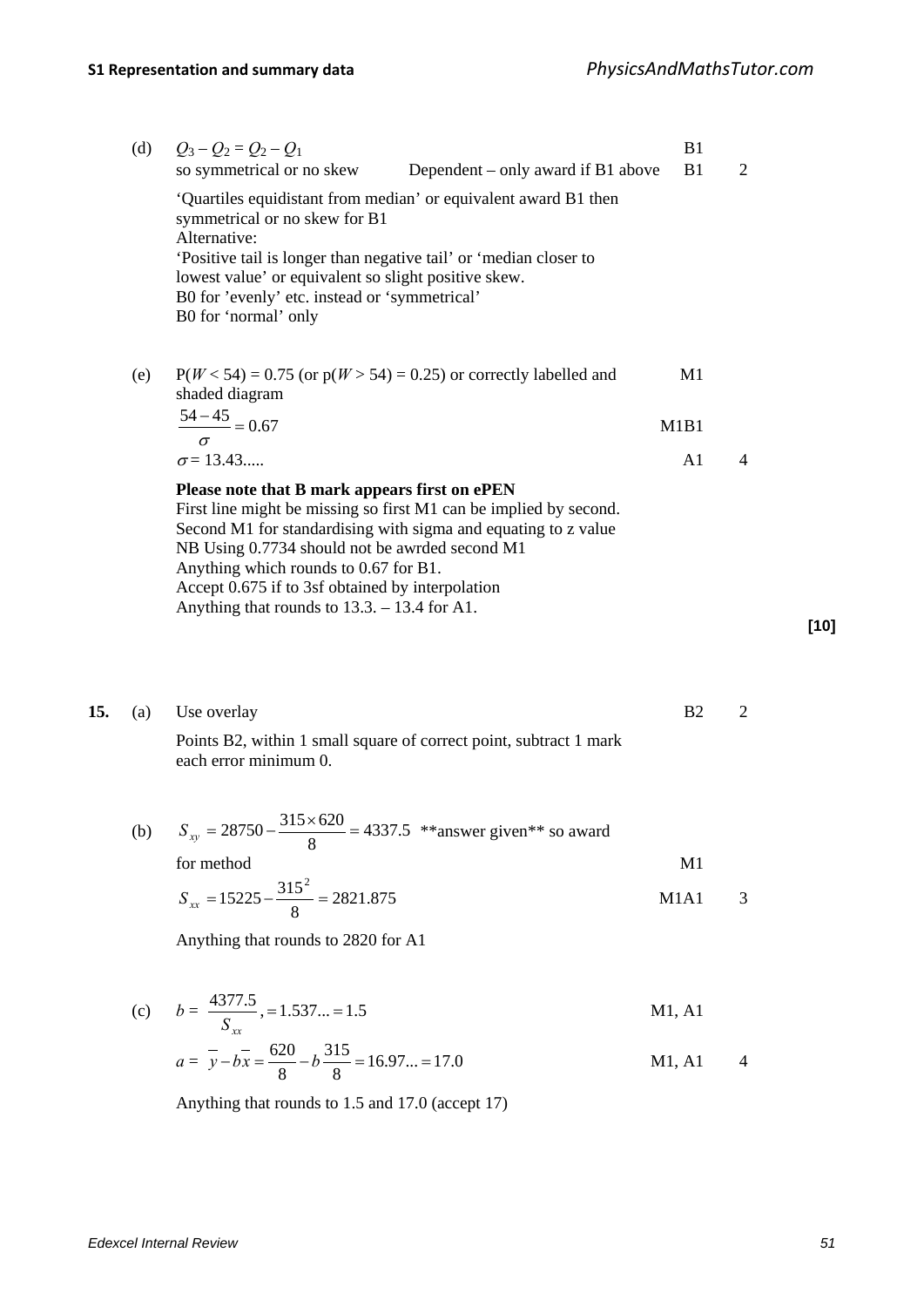|     | (d) | Use overlay                                                                                                                                                                                   | B1ft<br><b>B1ft</b>                             | $\overline{2}$ |        |
|-----|-----|-----------------------------------------------------------------------------------------------------------------------------------------------------------------------------------------------|-------------------------------------------------|----------------|--------|
|     |     | Follow through for the intercept for first B1.<br>Correct slope of straight line for second B1.                                                                                               |                                                 |                |        |
|     | (e) | Brand D.<br>since a long way above / from the line (dependent upon 'Brand D' above) B1<br>Using line: $y = 17 + 35 \times 1.5 = 69.5$                                                         | B <sub>1</sub><br>M <sub>1</sub> A <sub>1</sub> | $\overline{4}$ |        |
|     |     | Anything that rounds to $69p - 71p$ for final A1.<br>Reading from graph is acceptable for M1A1.<br>If value read from graph at $x = 35$ is answer given but out of range,<br>then award M1A0. |                                                 |                |        |
|     |     |                                                                                                                                                                                               |                                                 |                | $[15]$ |
|     |     |                                                                                                                                                                                               |                                                 |                |        |
| 16. | (a) | 18-25 group, area = $7 \times 5 = 35$<br>25-40 group, area = $15 \times 1 = 15$                                                                                                               | B1<br>B1                                        | $\overline{2}$ |        |
|     | (b) | $(25-20) \times 5 + (40-25) \times 1 = 40$                                                                                                                                                    | M1A1                                            | $\overline{2}$ |        |
|     |     | $5 \times 5$ is enough evidence of method for M1.<br>Condone 19.5, 20.5 instead of 20 etc.<br>Award 2 if 40 seen.                                                                             |                                                 |                |        |
|     | (c) | Mid points are 7.5, 12, 16, 21.5, 32.5<br>$\Sigma f = 100$                                                                                                                                    | M1<br>B1                                        |                |        |
|     |     | $\frac{\sum ft}{\frac{\sum ft}{\frac{1891}{6}}}} = 18.91$                                                                                                                                     | M1A1                                            | 4              |        |

$$
\frac{\sum ft}{\sum f} = \frac{1891}{100} = 18.91
$$
 M1A1

Look for working for this question in part (d) too. Use of some mid-points, at least 3 correct for M1. These may be tabulated in (d).

Their  $\frac{2}{\sum}$ ∑ f f*t* for M1 and anything that rounds to 18.9 for A1.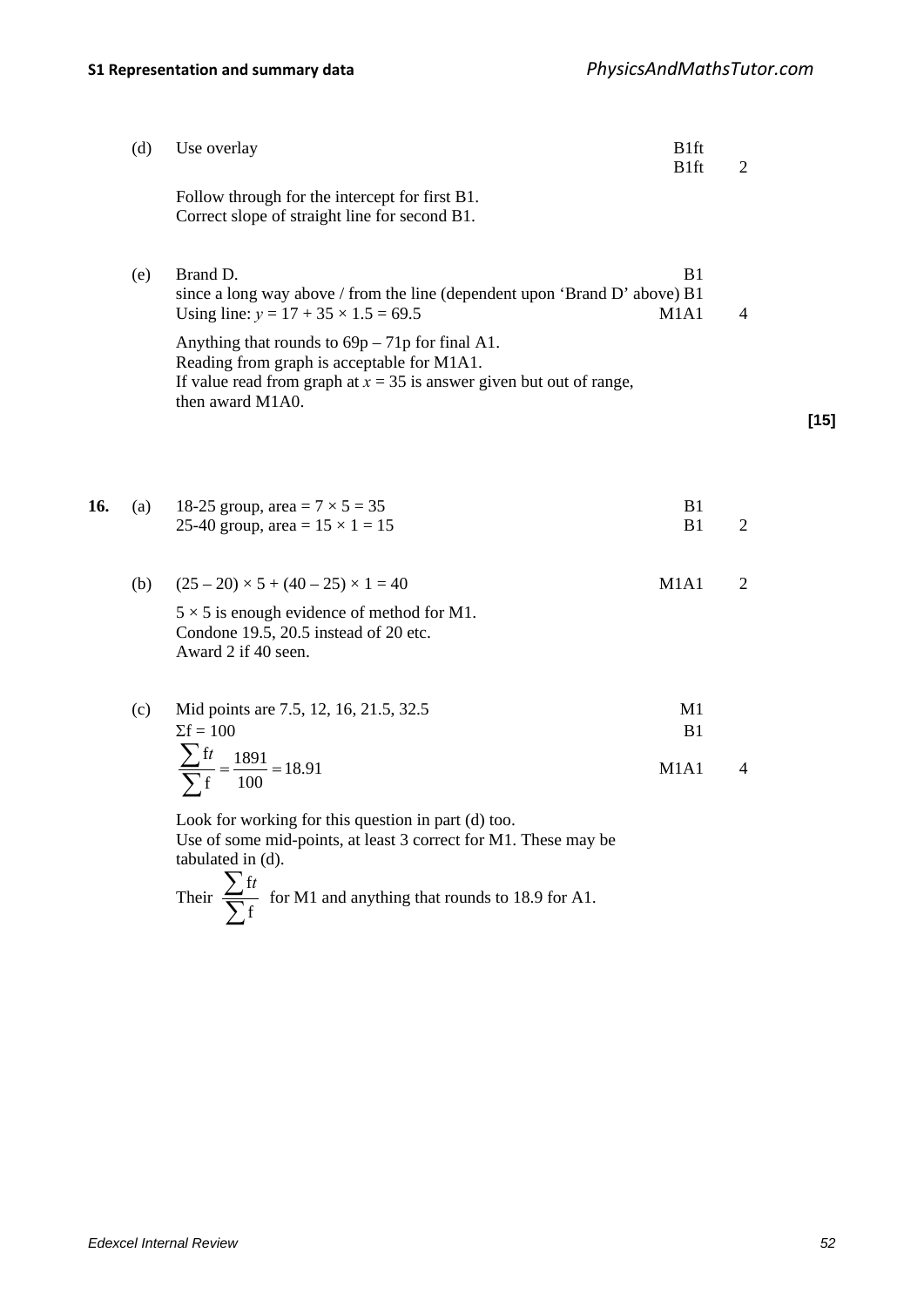M1

(d) 
$$
\sigma_t = \sqrt{\frac{41033}{100} - t^2}
$$
  $\sqrt{\frac{n}{n-1} \left(\frac{41033}{100} - t^2\right)}$  alternative OK M1

$$
\sigma_t = \sqrt{52.74...} = 7.26
$$
 A1 3

Clear attempt at 
$$
\frac{41033}{100} - t^2
$$
 or  $\frac{n}{n-1} \left( \frac{41033}{100} - t^2 \right)$  alternative

for first M1.

They may use their  $\overline{t}$  and gain the method mark. Square root of above for second M1 Anything that rounds to 7.3 for A1.

(e)  $Q_2 = 18$  or 18.1 if  $(n + 1)$  used B1  $Q_1 = 10 + \frac{15}{16}$  $\frac{15}{15}$  × 4 = 13.75 or 15.25 numerator gives 13.8125 M1A1  $Q_3 = 18 + \frac{25}{35}$  $\frac{25}{25} \times 7 = 23$  or 25.75 numerator gives 23.15 A1 4

Clear attempt at either quartile for M1 These will take the form 'their lower limit' + correct fraction  $\times$  'their class width'. Anything that rounds to 13.8 for lower quartile. 23 or anything that rounds to 23.2 dependent upon method used.

(f)  $0.376...$  B1 Positive skew B1ft 2 Anything that rounds to 0.38 for B1 or 0.33 for B1 if  $(n + 1)$  used. Correct answer or correct statement that follows from their value for B1.

#### **17.** (a) Positive skew (both bits) B1 1

(b)  $19.5 +$ 43  $\frac{(60-29)}{(20-29)} \times 10, = 26.7093...$  awrt **26.7** M1, A1 2 (N.B. Use of 60.5 gives 26.825… so allow awrt 26.8) M1 for (19.5 or 20) +  $\frac{(80 - 2)}{10} \times 10$ 43  $\frac{(60-29)}{12}$  × 10 or better. Allow 60.5 giving awrt 26.8 for M1A1 Allow their  $0.5n$  [or  $0.5(n + 1)$ ] instead of 60 [or 60.5] for M1.

**[17]**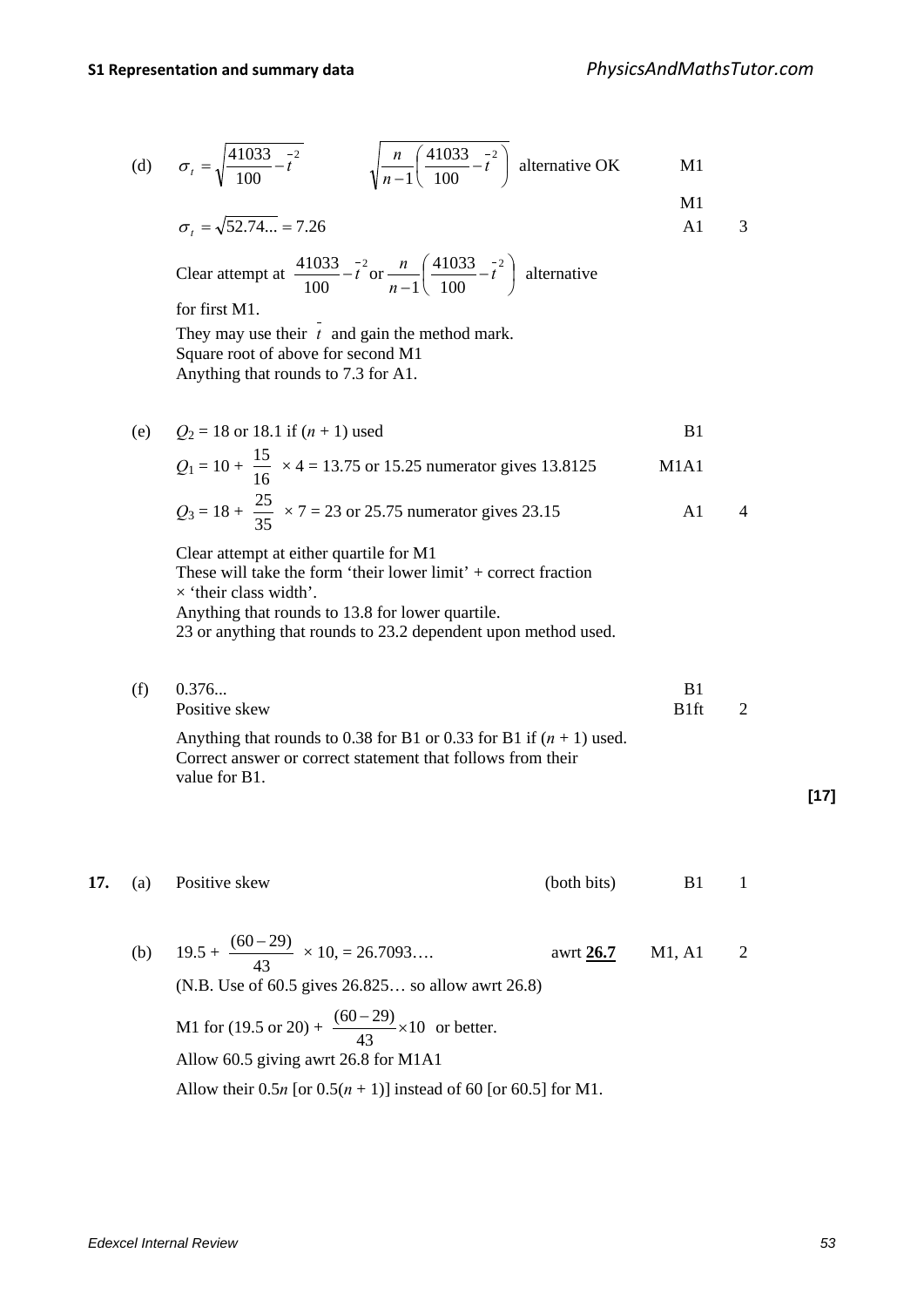(c) 
$$
\mu = \frac{3550}{120} = 29.5833... \text{ or } 29\frac{7}{12}
$$
 awrt 29.6 B1

$$
\sigma^2 = \frac{138020}{120} - \mu^2 \text{ or } \sigma = \sqrt{\frac{138020}{120} - \mu^2}
$$

$$
\sigma = 16.5829...
$$
 or  $(s = 16.652...)$    
awrt 16.6 (or  $s = 16.7$ ) A1 3

M1 for a correct expression for  $\sigma$ ,  $\sigma^2$ , s or  $s^2$ . NB  $\sigma^2 = 274.99$  and  $s^2 = 277.30$ Condone poor notation if answer is awrt16.6 (or 16.7 for *s*)

| (d)                | $3(29.6 - 26.7)$<br>16.6                                                                                                                                                                      | M1A1ft                    |                |        |
|--------------------|-----------------------------------------------------------------------------------------------------------------------------------------------------------------------------------------------|---------------------------|----------------|--------|
|                    | $= 0.52$<br>awrt $0.520$ (or with s awrt 0.518)<br>(N.B. 60.5 in (b) awrt 0.499 [or with s awrt 0.497])                                                                                       | A1                        | 3              |        |
| M1                 | for attempt to use this formula using their values to any<br>accuracy. Condone missing 3.                                                                                                     |                           |                |        |
|                    | 1 <sup>st</sup> A1ft for using their values to at least 3sf Must have the 3.                                                                                                                  |                           |                |        |
| $2^{nd}$ A1        | for using accurate enough values to get awrt 0.520<br>(or $0.518$ if using $s$ )<br>NB Using only 3 sf gives 0.524 and scores M1A1A0                                                          |                           |                |        |
| (e)                | correct statement about their (d) being $> 0$ or $< 0$<br>0.520 > 0<br>So it is consistent with (a)<br>ft their $(d)$                                                                         | B <sub>1ft</sub><br>dB1ft | $\overline{2}$ |        |
| 1 <sup>st</sup> B1 | for saying or implying correct sign for their (d).<br>B1g and B1ft. Ignore "correlation" if seen.                                                                                             |                           |                |        |
| $2nd$ B1           | for a comment about consistency with their (d) and (a)<br>being positive skew, ft their (d) only<br>This is dependent on $1st B1$ : so if (d) > 0, they say yes,<br>if $(d)$ < 0 they say no. |                           |                |        |
| (f)                | Use Median<br>Since the data is skewed or less affected by outliers/extreme values                                                                                                            | B1<br>dB1                 | $\overline{2}$ |        |
|                    | $2nd$ B1 is dependent upon choosing median.                                                                                                                                                   |                           |                |        |
| (g)                | If the data are symmetrical or skewness is zero or<br>normal/uniform distribution<br>("mean =median" or "no outliers" or "evenly distributed" all score B0)                                   | B1                        | $\mathbf{1}$   |        |
|                    |                                                                                                                                                                                               |                           |                | $[14]$ |

**18.** (a) Time is a continuous variable or data is in a grouped frequency table B1 1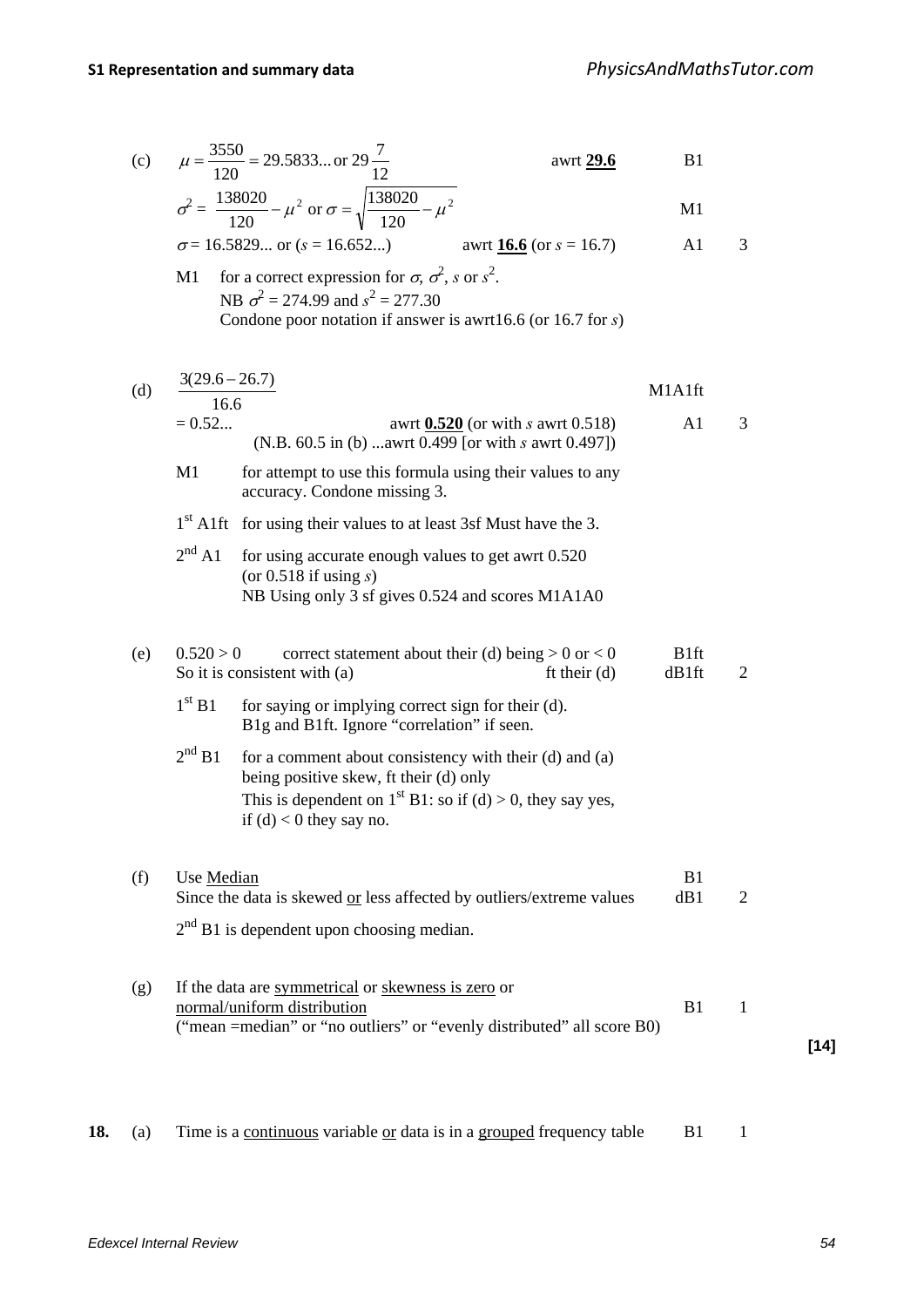|     | (b) | Area is proportional to frequency or $A \propto f$ or $A = kf$                                                                                                              | B1        | 1 |
|-----|-----|-----------------------------------------------------------------------------------------------------------------------------------------------------------------------------|-----------|---|
|     |     | 1 <sup>st</sup> B1<br>for one of these correct statements.<br>"Area proportional to frequency density" or<br>"Area = frequency" is $B0$                                     |           |   |
|     | (c) | $3.6 \times 2 = 0.8 \times 9$                                                                                                                                               | M1<br>dM1 |   |
|     |     | 1 child represented by 0.8                                                                                                                                                  | Alcso     | 3 |
|     |     | $1st$ M1 for a correct combination of any 2 of the 4 numbers:<br>3.6, 2, 0.8 and 9                                                                                          |           |   |
|     |     | e.g. $3.6 \times 2$ or $\frac{3.6}{0.8}$ or $\frac{0.8}{2}$ etc BUT e.g. $\frac{3.6}{2}$ is M0                                                                              |           |   |
|     |     | $2nd$ M1 dependent on 1 <sup>st</sup> M1 and for a correct combination of<br>3 numbers leading to $4^{\text{th}}$ .<br>May be in separate stages but must see all 4 numbers |           |   |
|     |     | Alcso for fully correct solution.<br>Both Ms scored, no false working seen and comment required.                                                                            |           |   |
|     | (d) | (Total) = $\frac{24}{0.8}$ , = 30                                                                                                                                           | M1, A1    | 2 |
|     |     | M1 for $\frac{24}{0.8}$ seen or implied.                                                                                                                                    |           |   |
|     |     |                                                                                                                                                                             |           |   |
| 19. | (a) | Indicates max / median / min / upper quartile / lower quartile (2 or more) B1                                                                                               |           |   |
|     |     | Indicates outliers (or equivalent description)                                                                                                                              | B1        |   |
|     |     | Illustrates skewness (or equivalent description e.g. shape)<br>Allows comparisons                                                                                           | B1        | 3 |
|     |     | Indicates range / IQR / spread<br>Any 3 rows                                                                                                                                |           |   |
|     |     |                                                                                                                                                                             |           |   |

\n- (b) (i) 37 (minutes)
\n- (ii) Upper quartile or 
$$
Q_3
$$
 or third quartile or  $75^{\text{th}}$  percentage or  $P_{75}$  B1 2
\n

**[7]**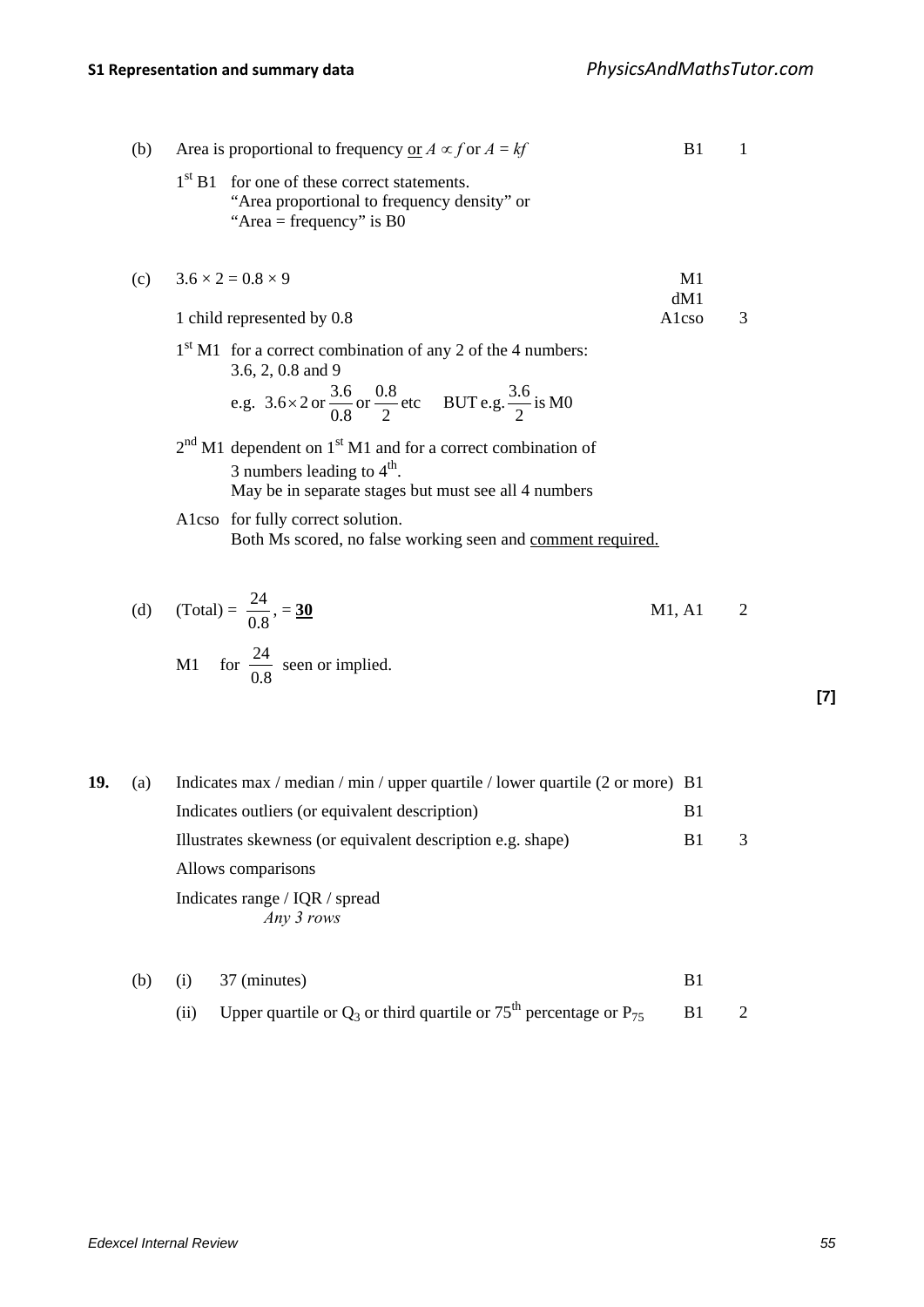(c) outliers

| How to calculate correctly                                      |    |  |
|-----------------------------------------------------------------|----|--|
| Observation that are very different from the other observations |    |  |
| and need to be treated with caution'                            | B1 |  |
| These two children probably walked / took a lot longer<br>Any 2 | B1 |  |

(d)



| M1 |  |
|----|--|
| R1 |  |
| B1 |  |
| R1 |  |
|    |  |

(e) Children from school A generally took less time B1 50% of  $B \le 37$  mins, 75% of  $A < 37$  mins (similarly for 30) B1 Median / Q1 / Q3 / of A < median / Q1 / Q3 / of (1 or more) B1 A has outliers, (B does not) B1 4 Both positive skew

IQR of A < IQR of B, range of A > range of B *Any correct 4 lines*

**[15]**

**20.** (a) P (both longer than 24.5) = 
$$
\frac{11}{55} \times \frac{10}{54} = \frac{1}{27}
$$
 or 0.037  
2 fracs × w / o rep  
*awrt* 0.037  
M1 A1 2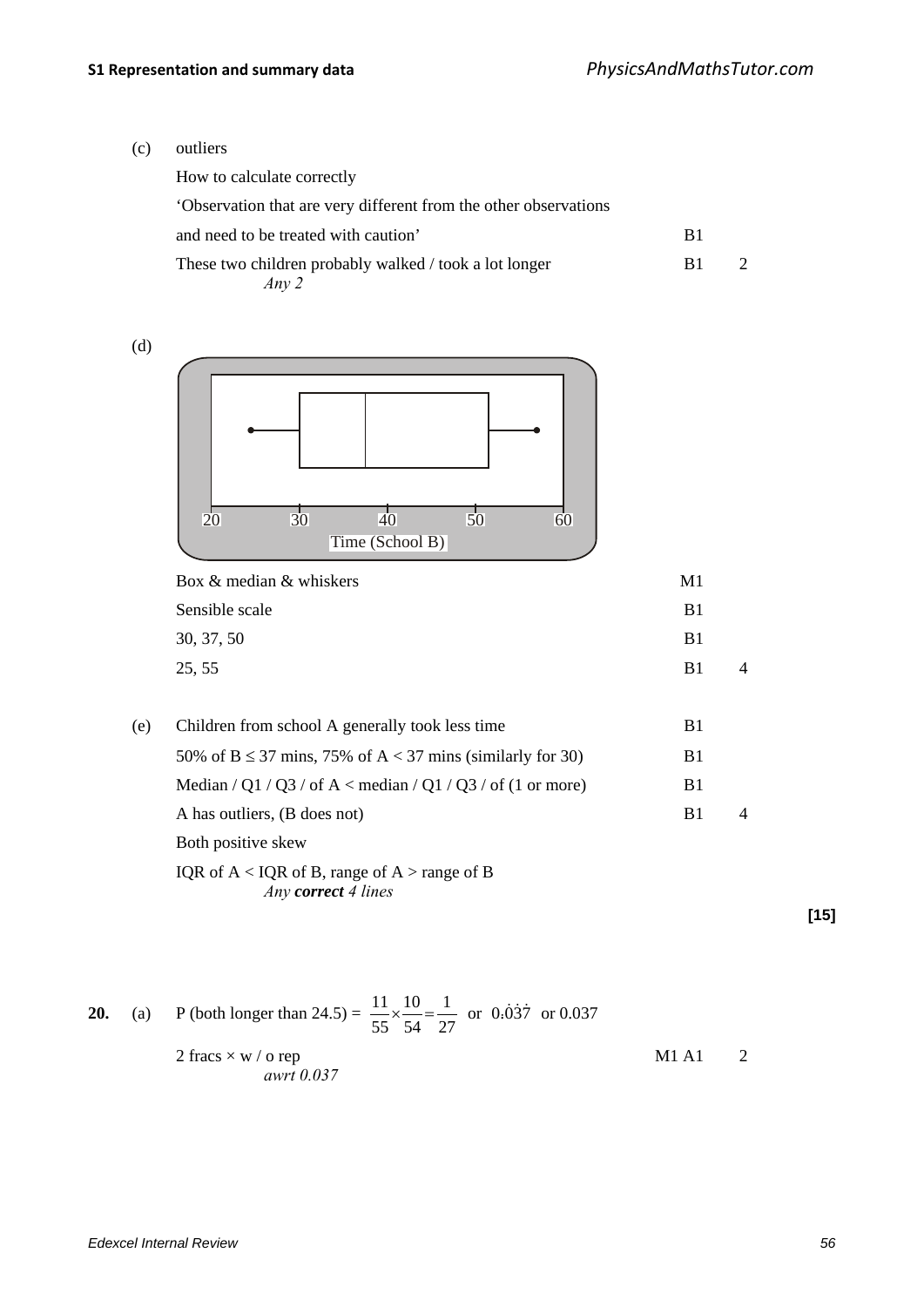(b) Estimate of mean time spent on their conversation is

$$
\overline{x} = \frac{1060}{55} = 19\frac{3}{11}
$$
 or 19.27 or 19.3  
1060 / total, awrt 19.3 or 19 mins 16s  
M1 A1 2

(c) 
$$
\frac{1060 + \sum f y}{80} = 21
$$
  
21 × 80 = 1680

$$
\sum f y = 620
$$
 *Subtracting 'their 1060'*

$$
\therefore y = \frac{620}{25} = 24.8
$$
   
Dividing their 620 by 25

 (d) Increase in mean value B1 Length of conversation increased considerably During 25 weeks relative to 55 weeks B1ft 2 *Context- ft only from comment above* **[10]**

**21.** (a) Mode is 56 B1 1

(b)  $Q_1 = 35, Q_2 = 52, Q_3 = 60$  B1, B1, B1 3

(c) 
$$
\bar{x} = \frac{1335}{27} = 49.4 \text{ or } 49\frac{4}{9}
$$
 exact or awrt 49.4 B1  
\n
$$
\sigma^2 = \frac{71801}{27} - \left(\frac{1335}{27}\right)^2 = 214.5432...
$$
 M1 A1ft  
\n $\sigma = 14.6 \text{ or } 14.9$  avrt 14.6(5) or 14.9 A1 4

(d) 
$$
\frac{49.4 - 56}{14.6} = -0.448
$$
   
 awrt range -0.44 to -0.46 M1A1 2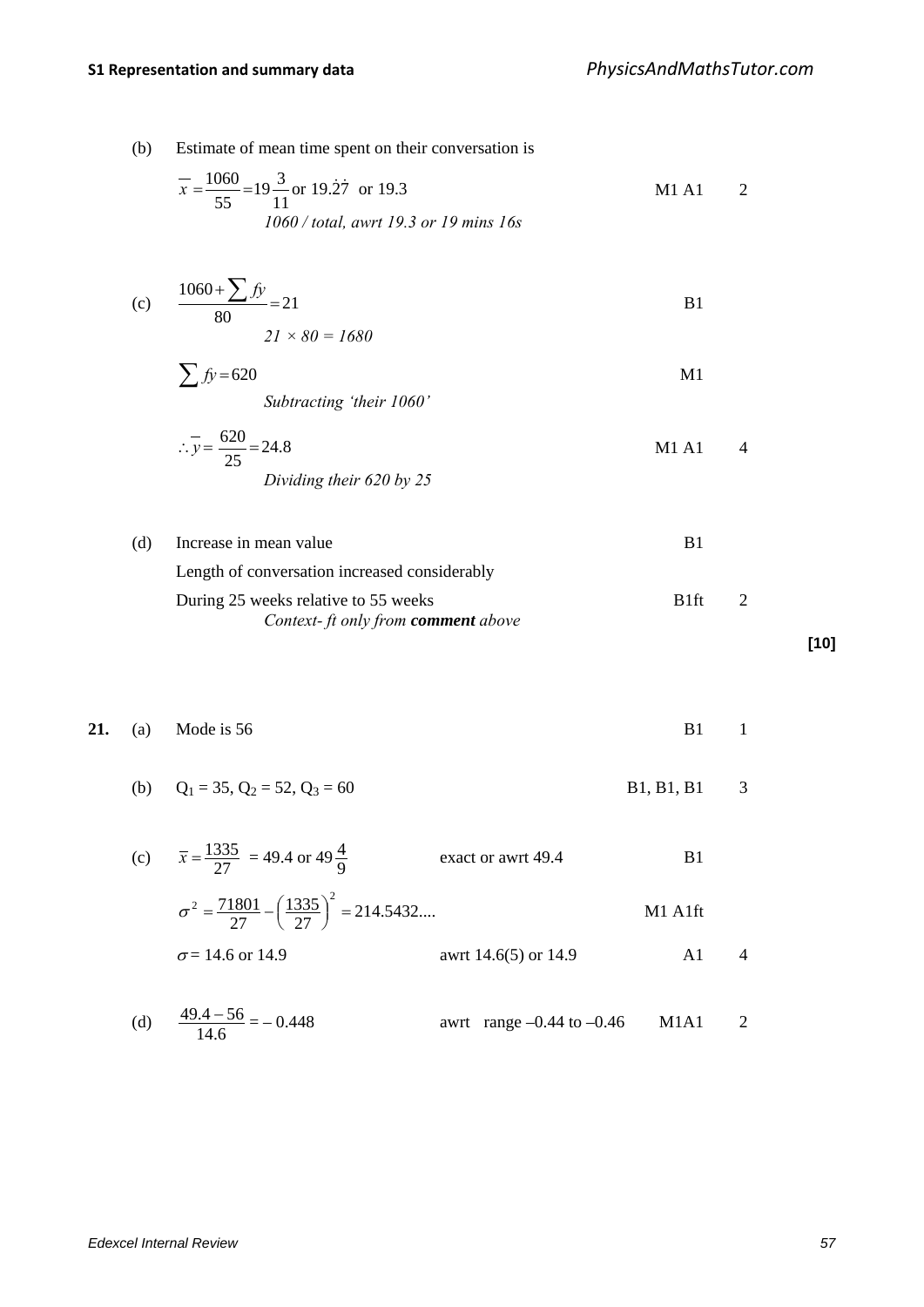|     | (e) | For negative skew;<br>Mean <median<mode<br><math>(49.4 &lt; 52 &lt; 56</math> not required)<br/><math>Q_3 - Q_2 &lt; Q_2 - Q_1</math></median<mode<br> | 2 compared correctly<br>3 compared correctly                  | M1<br>A <sub>1</sub><br>M1<br>A1 ft | $\overline{4}$ |        |
|-----|-----|--------------------------------------------------------------------------------------------------------------------------------------------------------|---------------------------------------------------------------|-------------------------------------|----------------|--------|
|     |     | 8 and 17                                                                                                                                               |                                                               |                                     |                |        |
|     |     | Accept other valid reason eg. 3(mean-median)/sd as alt for M1 A1                                                                                       |                                                               |                                     |                | $[14]$ |
| 22. | (a) | Distance is a continuous.<br>continuous                                                                                                                |                                                               | B1                                  | $\mathbf{1}$   |        |
|     | (b) | $F.D = \text{freq}/\text{class width} \Rightarrow 0.8, 3.8, 5.3, 3.7, 0.75, 0.1$                                                                       |                                                               |                                     |                |        |
|     |     | or the same multiple of                                                                                                                                |                                                               | <b>M1 A1</b>                        | $\mathfrak{2}$ |        |
|     |     | (c) $Q_2 = 50.5 + \frac{(67 - 23)}{53} \times 10 = 58.8$                                                                                               |                                                               | <b>M1 A1</b>                        |                |        |
|     |     | awrt 58.8/58.9<br>$Q_1 = 52.48$ ; $Q_3 = 67.12$                                                                                                        | Special case: no working B1 B1 B1 ( $\equiv$ A's on the epen) | A1 A1                               | $\overline{4}$ |        |
|     |     |                                                                                                                                                        |                                                               |                                     |                |        |
|     |     | (d) $\bar{x} = \frac{8379.5}{134} = 62.5335$                                                                                                           |                                                               | B1                                  |                |        |
|     |     | awrt 62.5                                                                                                                                              |                                                               |                                     |                |        |
|     |     | $s = \sqrt{\frac{557489.75}{134} - \left(\frac{8379.5}{134}\right)^2}$                                                                                 |                                                               | M1 A1ft                             |                |        |
|     |     | $s = 15.8089 (S_{n-1} = 15.86825)$                                                                                                                     |                                                               | A1                                  | $\overline{4}$ |        |
|     |     | awrt 15.8 (15.9)                                                                                                                                       |                                                               |                                     |                |        |

*Special case: answer only B1 B1 (*<sup>≡</sup> *A's on the epen)*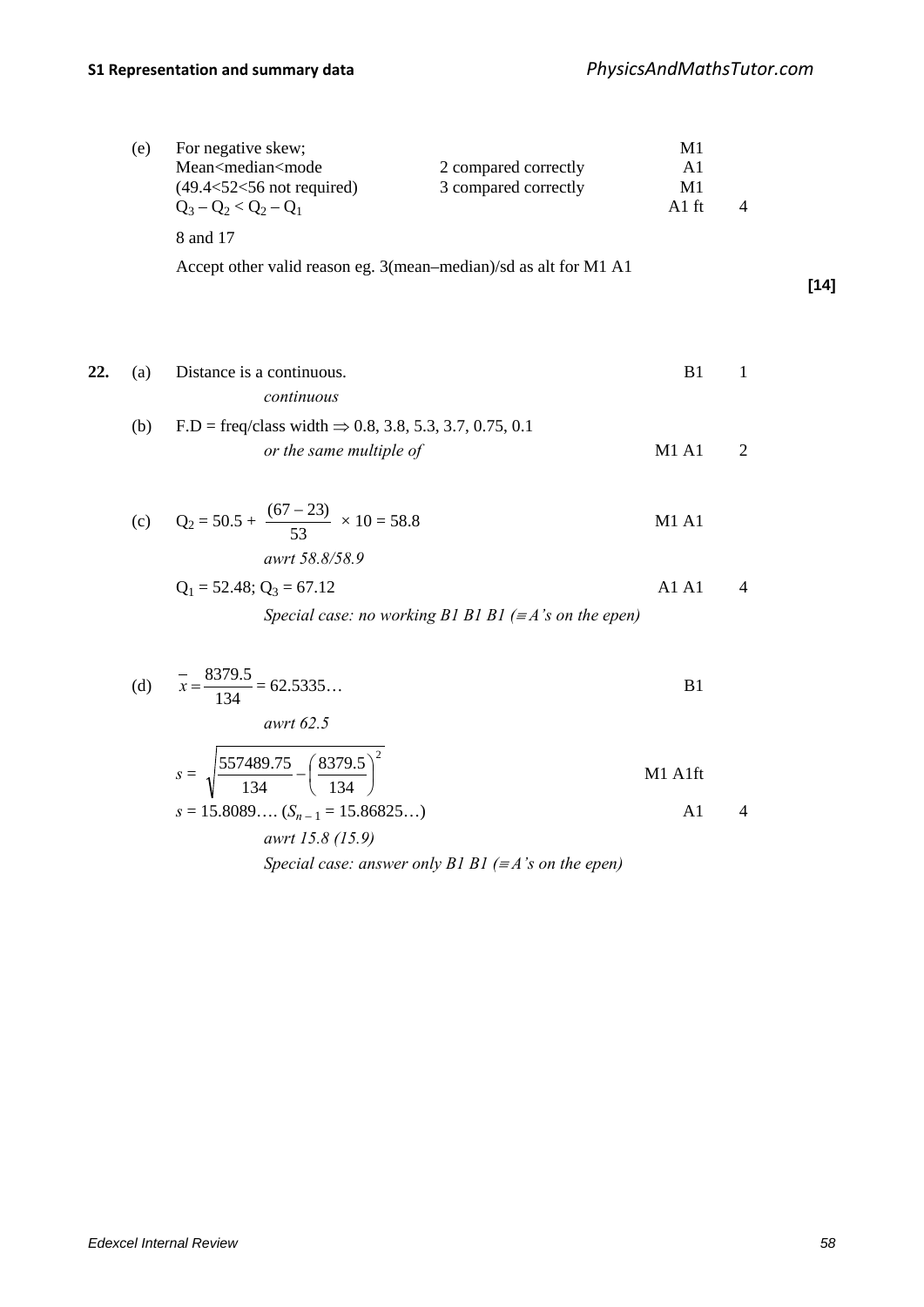|     | (e) | $\frac{Q_3 - 2Q_2 + Q_1}{Q_2 - Q_1} = \frac{67.12 - 2 \times 58.8 + 52.48}{67.12 - 52.48}$                              | M1 A1ft              |                |        |
|-----|-----|-------------------------------------------------------------------------------------------------------------------------|----------------------|----------------|--------|
|     |     | subst their $Q_1$ , $Q_2$ & $Q_3$ need to show working for Alft<br>and have reasonable values for quartiles             |                      |                |        |
|     |     | $= 0.1366 \Rightarrow$ ; +ve skew<br>awrt 0.14                                                                          | A1; B1               | $\overline{4}$ |        |
|     | (f) | For +ve skew Mean > Median & $62.53 > 58.80$<br><u>or</u> $Q_3 - Q_2$ (8.32) > $Q_2 - Q_1$ (6.32)<br>Therefore +ve skew | B1                   | $\mathbf{1}$   | $[16]$ |
| 23. | (a) | $1.5 (Q_3 - Q_1) = 1.5(28 - 12) = 24$<br>may be implied<br>$Q_3 + 24 = 52 \implies 63$ is outlier                       | B1                   |                |        |
|     |     | Att $Q3 + $ or $Q1 - $<br>52 and $-12$ or 0 or evidence of no lower outliers                                            | M1<br>A <sub>1</sub> |                |        |
|     |     | $Q_1 - 24 < 0 \Rightarrow$ no outliers<br>63 is an outlier                                                              | A1                   |                |        |
|     |     |                                                                                                                         | M1<br>A1<br>A1       | $\overline{7}$ |        |
|     | (b) | Distribution is +ve skew; $Q_2 - Q_1 (5) < Q_3 - Q_2 (11)$                                                              | B1; B1               | $\overline{2}$ |        |
|     | (c) | Many delays are small so passengers should find these acceptable<br>or sensible comment in the context of the question. | B1                   | $\mathbf{1}$   | $[10]$ |
|     |     |                                                                                                                         |                      |                |        |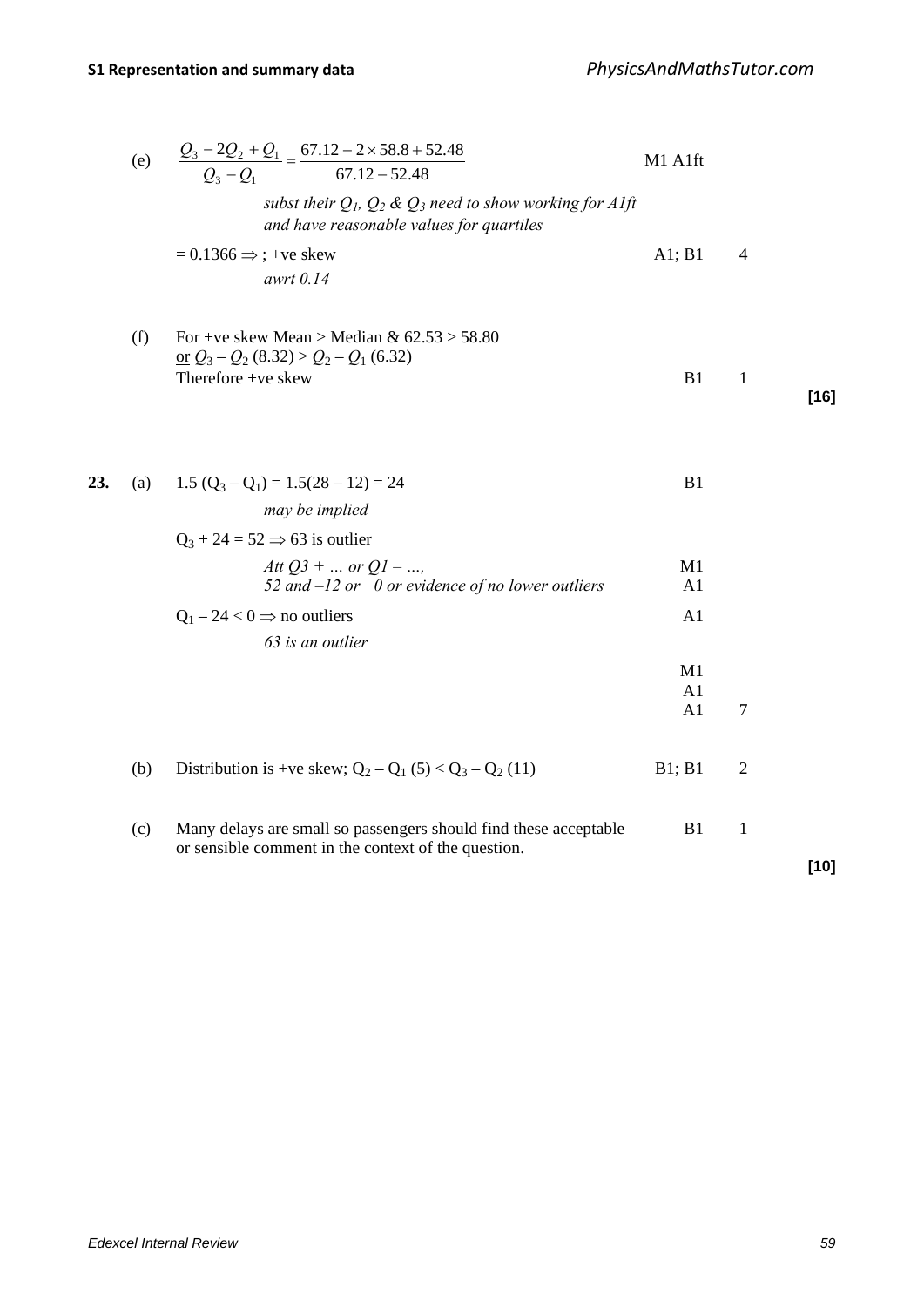

**[14]**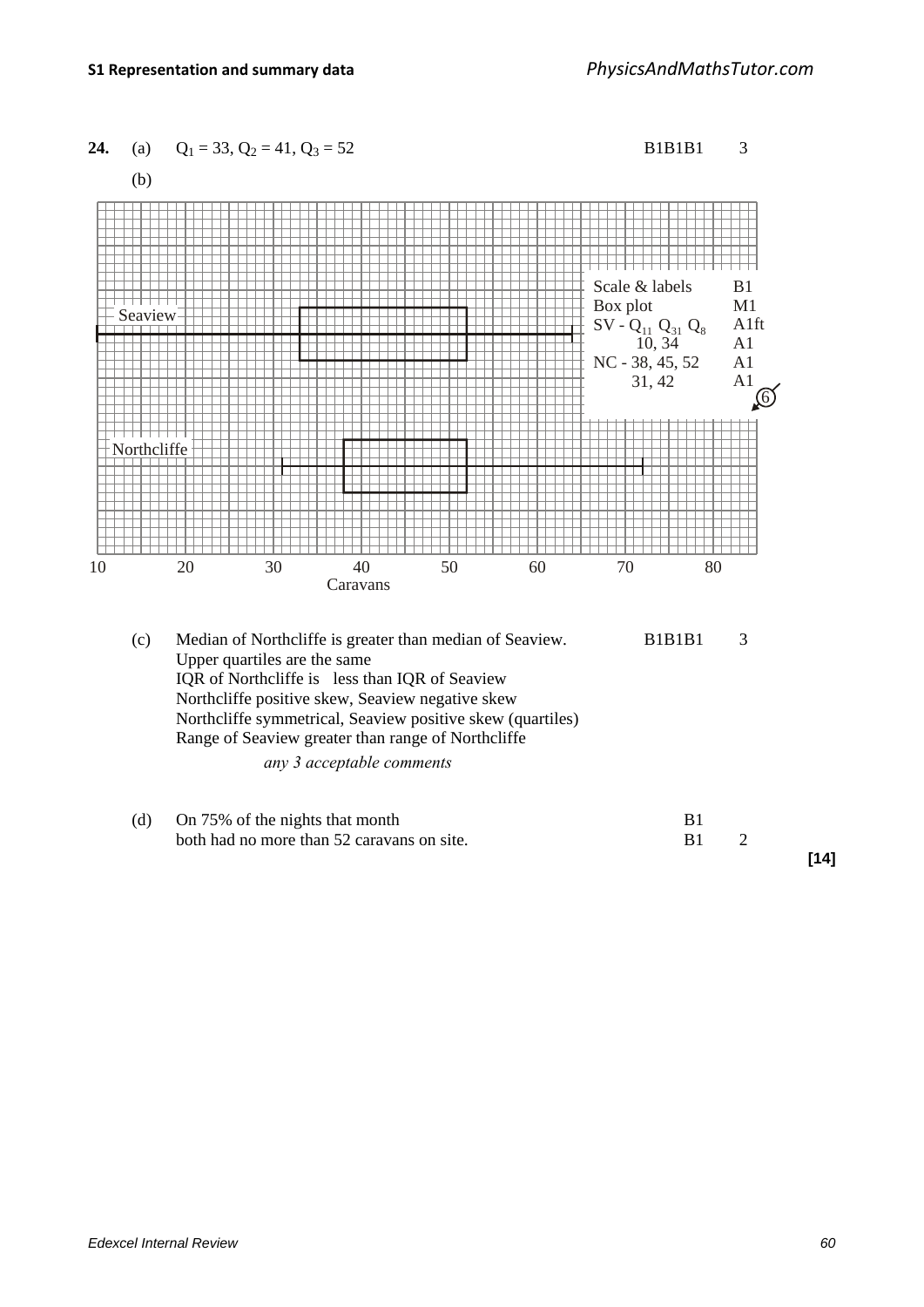| 25. | (a) | $a = 202$ , $b = 202$ , $c = 233$                                                                           | B1, B1, B1     |   |
|-----|-----|-------------------------------------------------------------------------------------------------------------|----------------|---|
|     | (b) | $Q_1 - 1.5(Q_3 - Q_1) = 191 - 1.5(221 - 191) = 146,$<br>$Q_3 = 1.5(Q_3 - Q_1) = 221 + 1.5(221 - 191) = 266$ |                |   |
|     |     | attempt at one calculation, 146, 266                                                                        | M1A1A1         |   |
|     |     | $\Rightarrow$ 269 is an outlier<br>269                                                                      | Aldep          |   |
|     |     |                                                                                                             |                |   |
|     |     | Scale and 'miles'                                                                                           | B <sub>1</sub> |   |
|     |     | Box with two whiskers                                                                                       | M1             |   |
|     |     | 191, their median, 221                                                                                      | A1ft           |   |
|     |     | 180,266 or 263,269                                                                                          | A <sub>1</sub> | 8 |

(c) Keith:  $Q_2 - Q_1 = 11$ ,  $Q_3 - Q_2 = 19 \Rightarrow$  positive skew one calc, +ve skewM1,A1 Asif:  $Q_2 - Q_1 = 16$ ,  $Q_3 - Q_2 = 15 \Rightarrow$  almost symm or slight –ve skew A1 3

**[14]**

|  | <b>26.</b> (a) Time data is a continuous variable | B1 |     |
|--|---------------------------------------------------|----|-----|
|  | (b) $39.5, 44.5$ both                             | B1 | - 1 |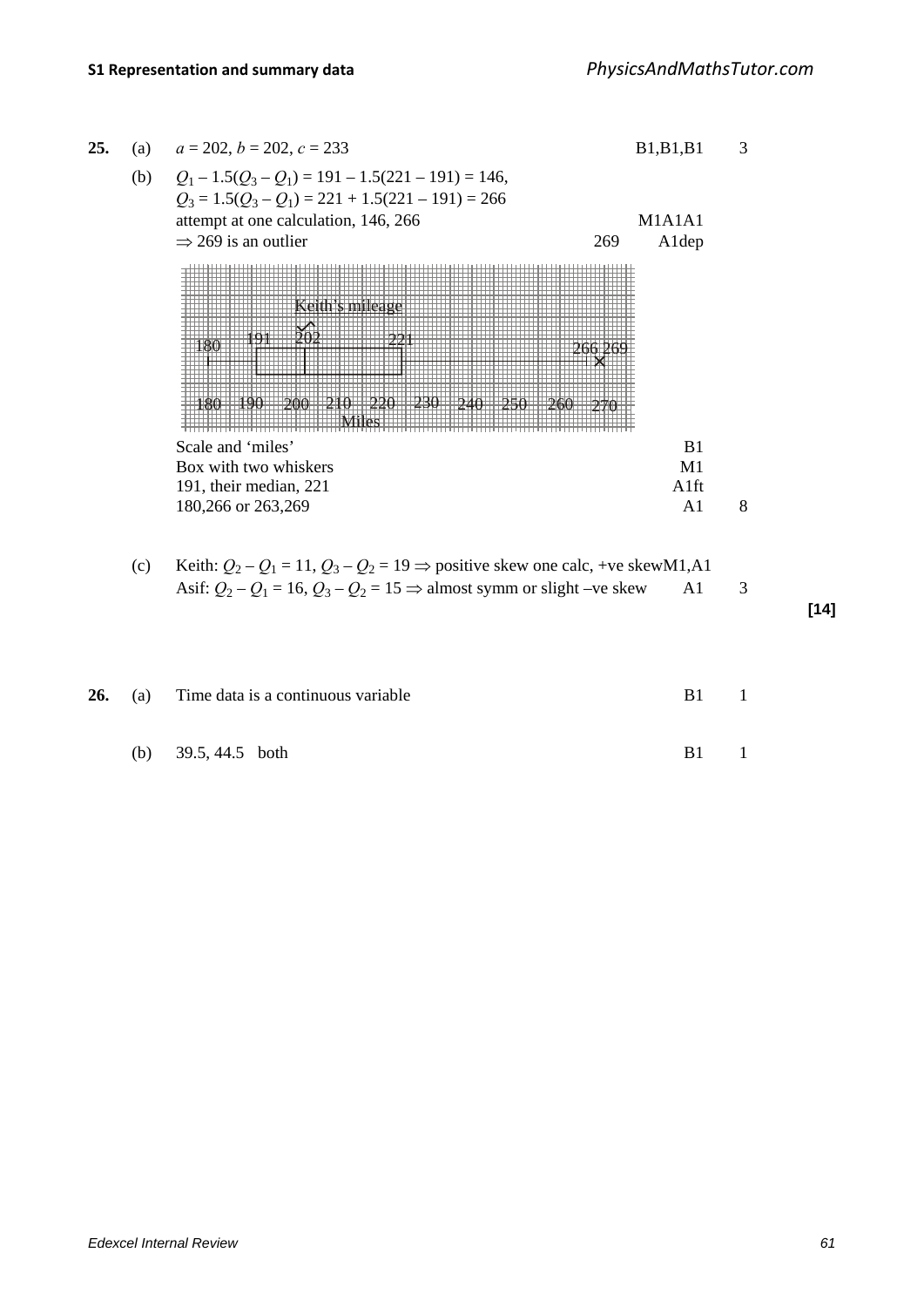

**[6]**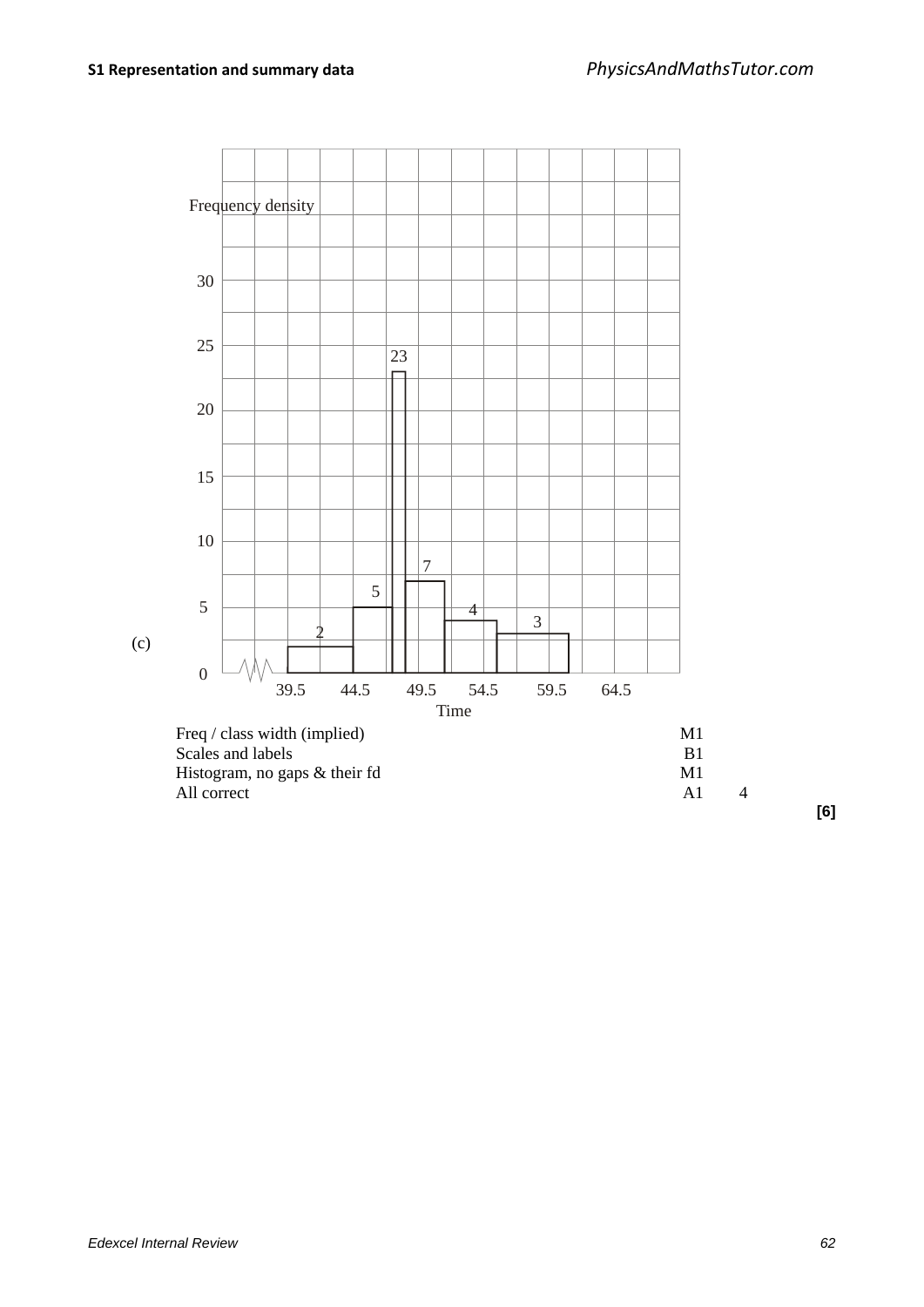27. (a) (i) 
$$
\bar{x} = \frac{270}{16} = \frac{16.875}{16}
$$
 B1  
\n $16.875, 16\frac{1}{8}, 16.9, 16.88$   
\ns.d. =  $\sqrt{\frac{4578}{16} - 16.875^2}$   
\n $\frac{\sum x^2}{16} - \bar{x}^2 \& \sqrt{M1}$   
\n*All correct*  
\nA1 ft  
\n $= \frac{1.16592....}{16}$ 

*AWRT 1.17 A1 SR: No working B1 only*

(ii) Mean % attendance = 
$$
\frac{16.875}{18} \times 100 (= 93.75)
$$
 B1 ft 5

*cao*

|   | I<br>v<br>۰. |
|---|--------------|
|   | ۰.           |
| × | ×            |

|     | First $4 1$ means 14                 |                | Second $1 8$ means 18 |     |         |   |
|-----|--------------------------------------|----------------|-----------------------|-----|---------|---|
| (1) | 4                                    | 1              | 444                   | (3) |         |   |
| (1) | 5                                    | 1              | 5555                  | (4) |         |   |
| (3) | 666                                  | 1              | 666                   | (3) |         |   |
| (5) | 77777                                | 1              | 7                     | (1) |         |   |
| (6) | 8888888                              | 1              | 888                   | (3) |         |   |
| (0) |                                      | 1              | 9                     | (1) |         |   |
| (0) |                                      | $\overline{2}$ | $\overline{0}$        | (1) |         |   |
|     | Both Labels and 1 key                |                |                       |     | B1      |   |
|     | Back-to-back S and L (ignore totals) |                |                       |     | M1      |   |
|     | Sensible splits of 1                 |                |                       |     | dep. M1 |   |
|     | First-correct                        |                |                       |     | A1      |   |
|     | Second - correct                     |                |                       |     | A1      | 5 |

| (c) |                 | Mode | Median IQR |                 |     |
|-----|-----------------|------|------------|-----------------|-----|
|     | First(F)        | - 18 |            | <b>B1 B1 B1</b> |     |
|     | Second $(S)$ 15 |      | 16         | <b>B1 B1 B1</b> | - 6 |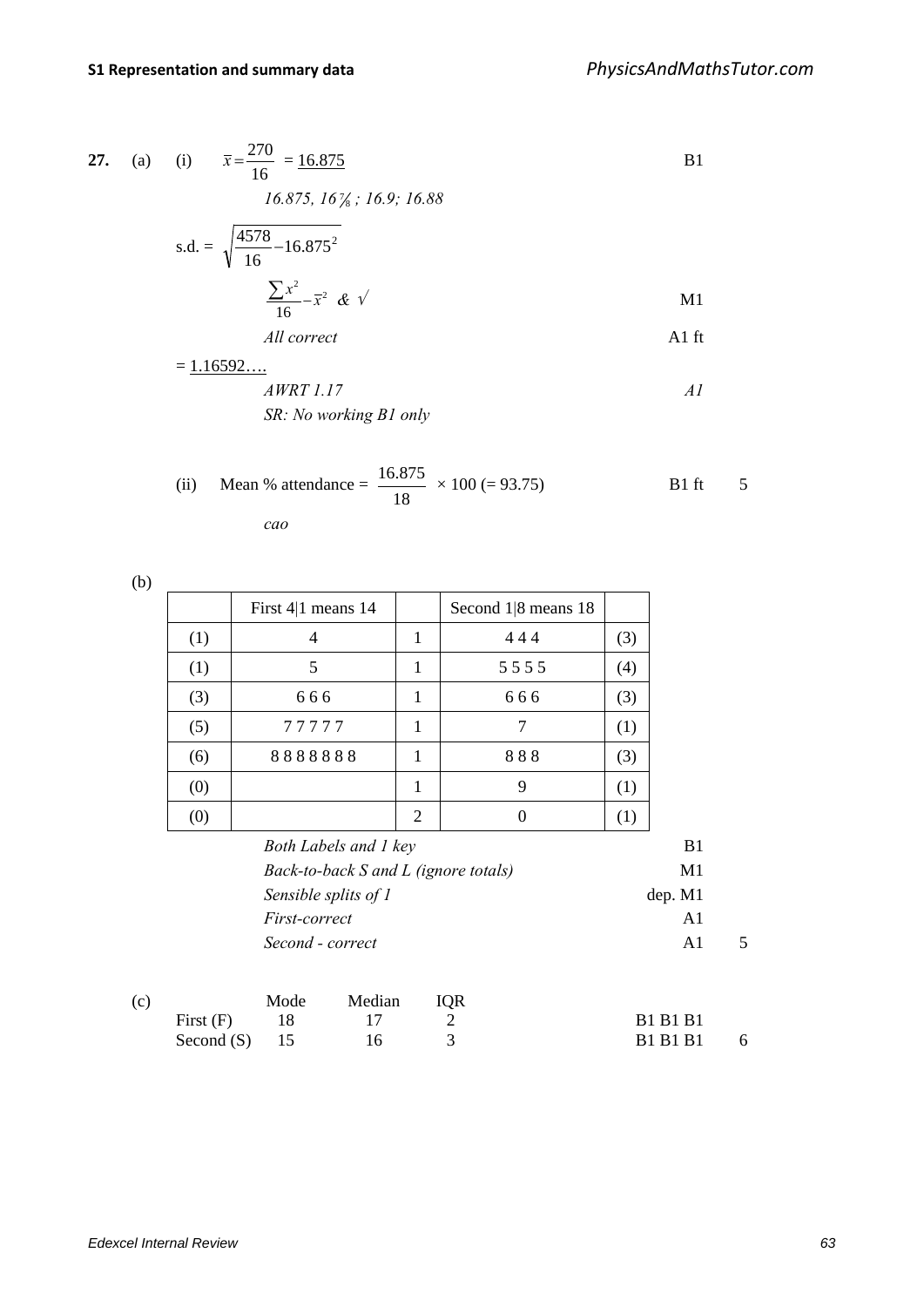(d) Median<sub>S</sub> < Median<sub>F</sub>; Mode<sub>F</sub> > Mode<sub>S</sub>; B1 B1 B1 3  $IQR<sub>s</sub> > IQR<sub>F</sub>; Only 1 student attends all$ classes in second;  $Mean\%_F > Mean\%_S$ *Any THREE sensible comments*

**[19]**

## **28.** (a)

| <b>Sales</b> | No. of days | Class width | Frequency density |
|--------------|-------------|-------------|-------------------|
| $1 - 200$    | 166         | 200         | 0.830             |
| 201-400      | 100         | 200         | 0.500             |
| 401-700      | 59          | 300         | 0.197             |
| 701-1000     | 30          | 300         | 0.100             |
| 1001-1500    |             | 500         | 0.010             |

*Frequency* M1 *densities* A1 5 *Graph*  3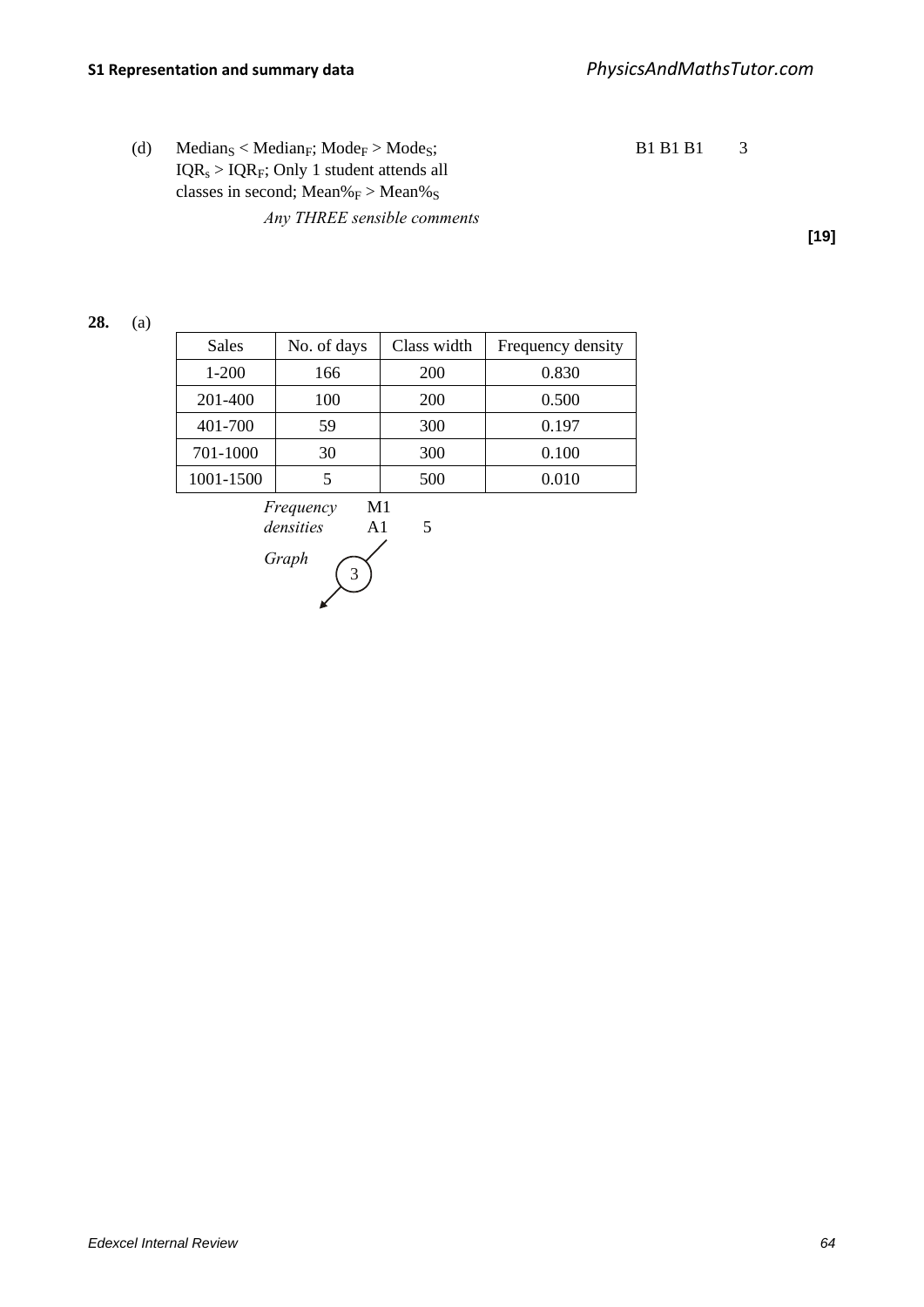NB Frequency densities can be scored on graph

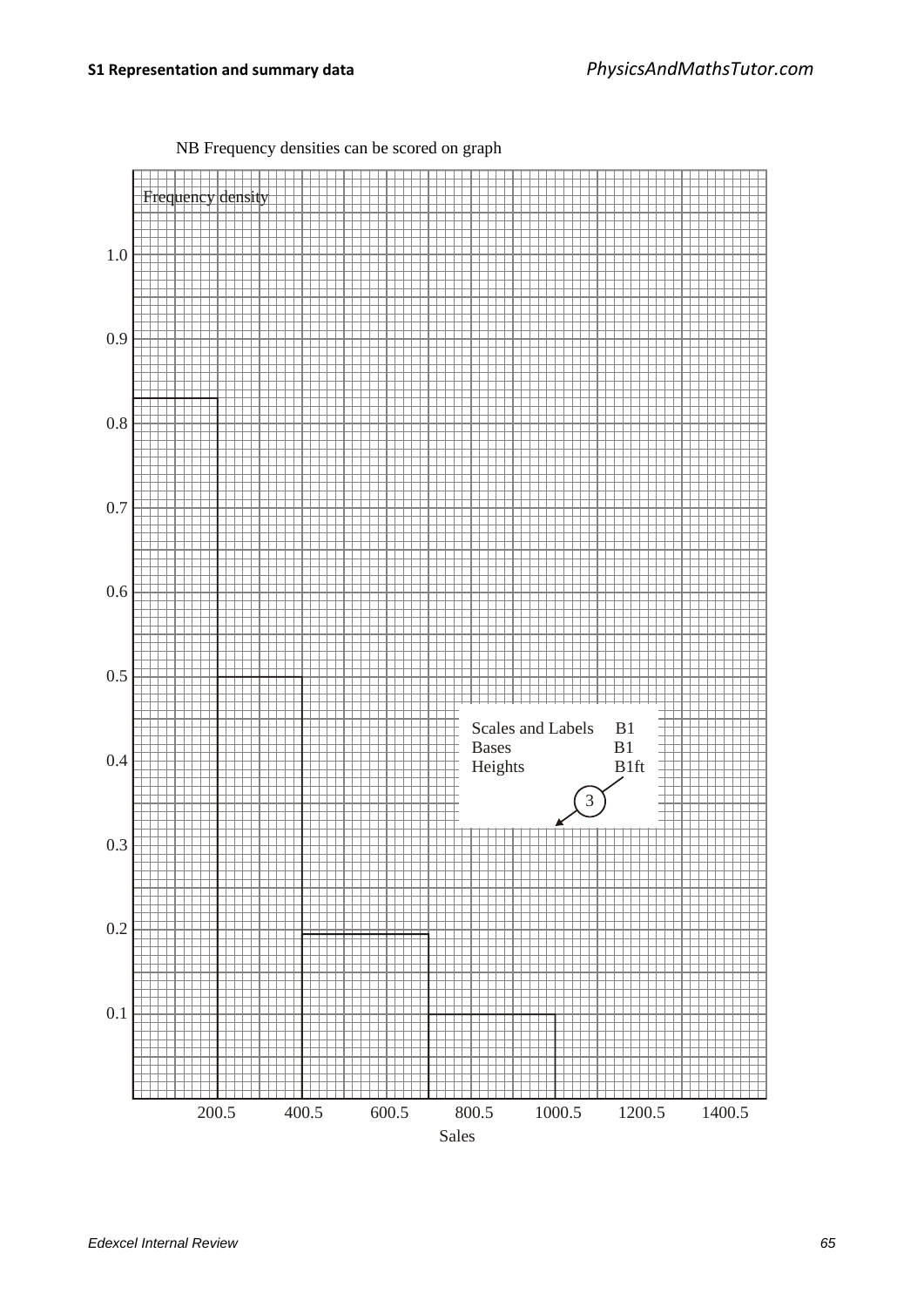(b) 
$$
Q_2 = 200.5 + \frac{(180 - 166)}{100} \times 200 = 228.5
$$
 228/229/230 M1 A1

$$
Q_1 = 0.5 + \frac{90}{166} \times 200 = \underline{108.933} \dots
$$
 109 AWRT A1

$$
Q_3 = 400.5 + \frac{(270 - 266)}{59} \times 300 = 420.838
$$
   
AWRT 421/425   
 
$$
MWRT 421/425
$$
   
 
$$
MWRT 421/425
$$
   
 
$$
MWRT 421/425
$$
   
 
$$
MWRT 421/425
$$
   
 
$$
M1
$$
   
 
$$
MQR = 420.830... - 108.933... = 311.905
$$

(c)  $\Sigma$ f*x* = 110980 ;  $\Sigma$ f*x*<sup>2</sup> = 58105890 M1 *Attempt at* Σ*fx or* Σ*fy*

$$
\Sigma f y = 748; \Sigma f y^2 = 3943.5 \text{ where } y = \frac{x - 100.5}{100}
$$
 M1  
Attempt at  $\Sigma f x^2$  or  $\Sigma f y^2$ 

$$
\mu = 308.2777
$$
 *M1 A1* 6  
308 *AWRT*

$$
\sigma = 257.6238
$$

$$
258\,AWRT
$$

No working shown: SR B1 B1 only for  $\mu$ ,  $\sigma$ .

(d) Median  $&$  IQR B1 Sensible reason e.g. Assuming other years are skewed. B1 dep 2

**[18]**

29. (a) 
$$
\Sigma x = 12075
$$
;  $\Sigma x^2 = 15\ 499\ 685$   
\n $\therefore x = \frac{12075}{15} = \frac{805}{15}$  B1  
\ncao  
\n $sd = \sqrt{\frac{15499685}{15} - 805^2} = 620.71491$  M1  
\n $\sqrt{\text{ 6 correct method}}$   
\n3 s.f. 621  
\n(B) Using *n* – 1 gives 642.50125...) (643)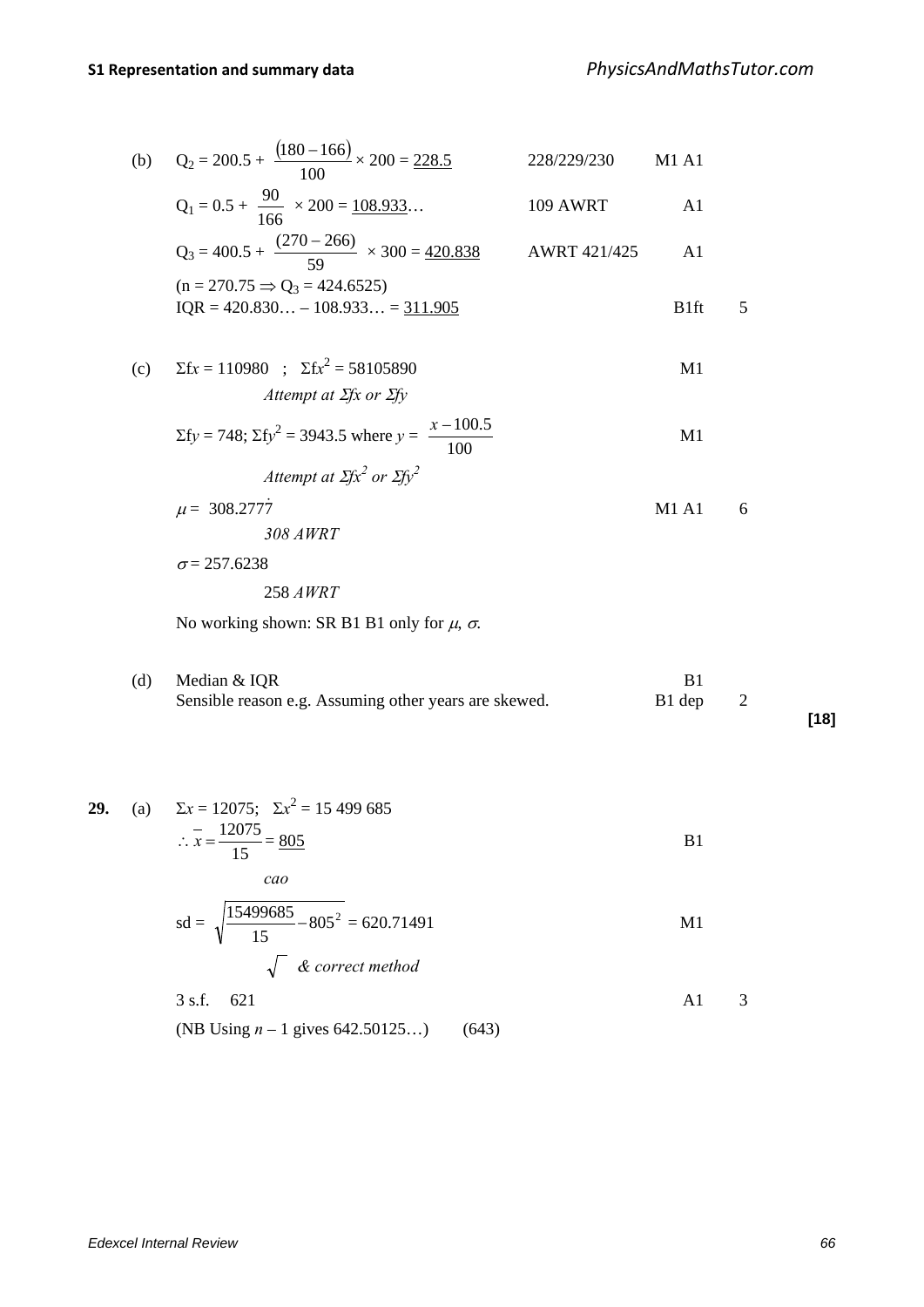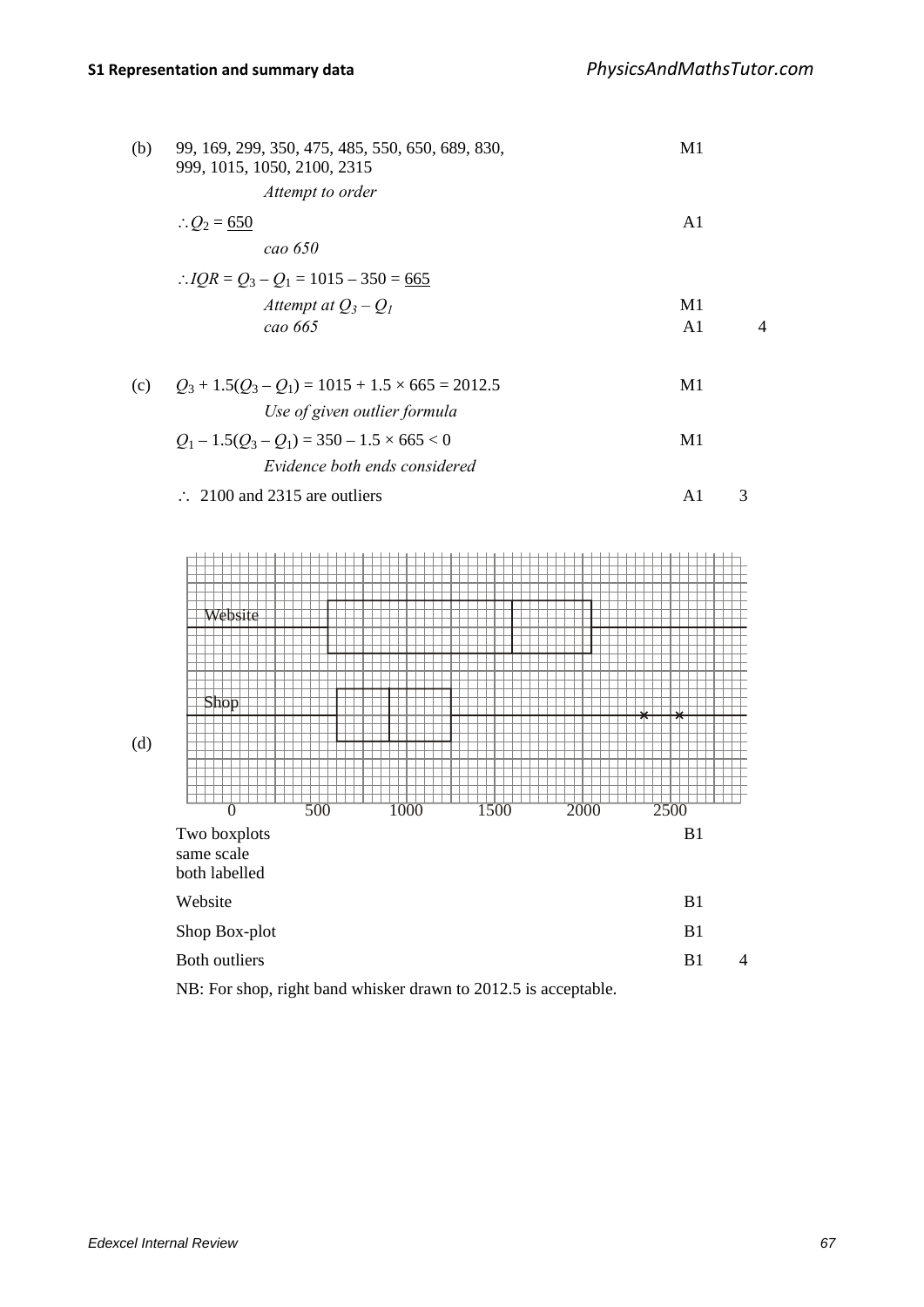| (e) | Median website $>$ median shop                                                         |              |   |      |
|-----|----------------------------------------------------------------------------------------|--------------|---|------|
|     | Website negative skew; shop approx symmetrical<br>Ignoring outliers                    |              |   |      |
|     | Ranges approximately equal<br>Shop $Q_3$ < Website $Q_3 \implies$ shop sales low value |              |   |      |
|     | Website sales more variable in value                                                   |              |   |      |
|     | $IQR_W \geq IQR_S$                                                                     |              |   |      |
|     | Any two sensible comments                                                              | <b>B1 B1</b> | 2 | [16] |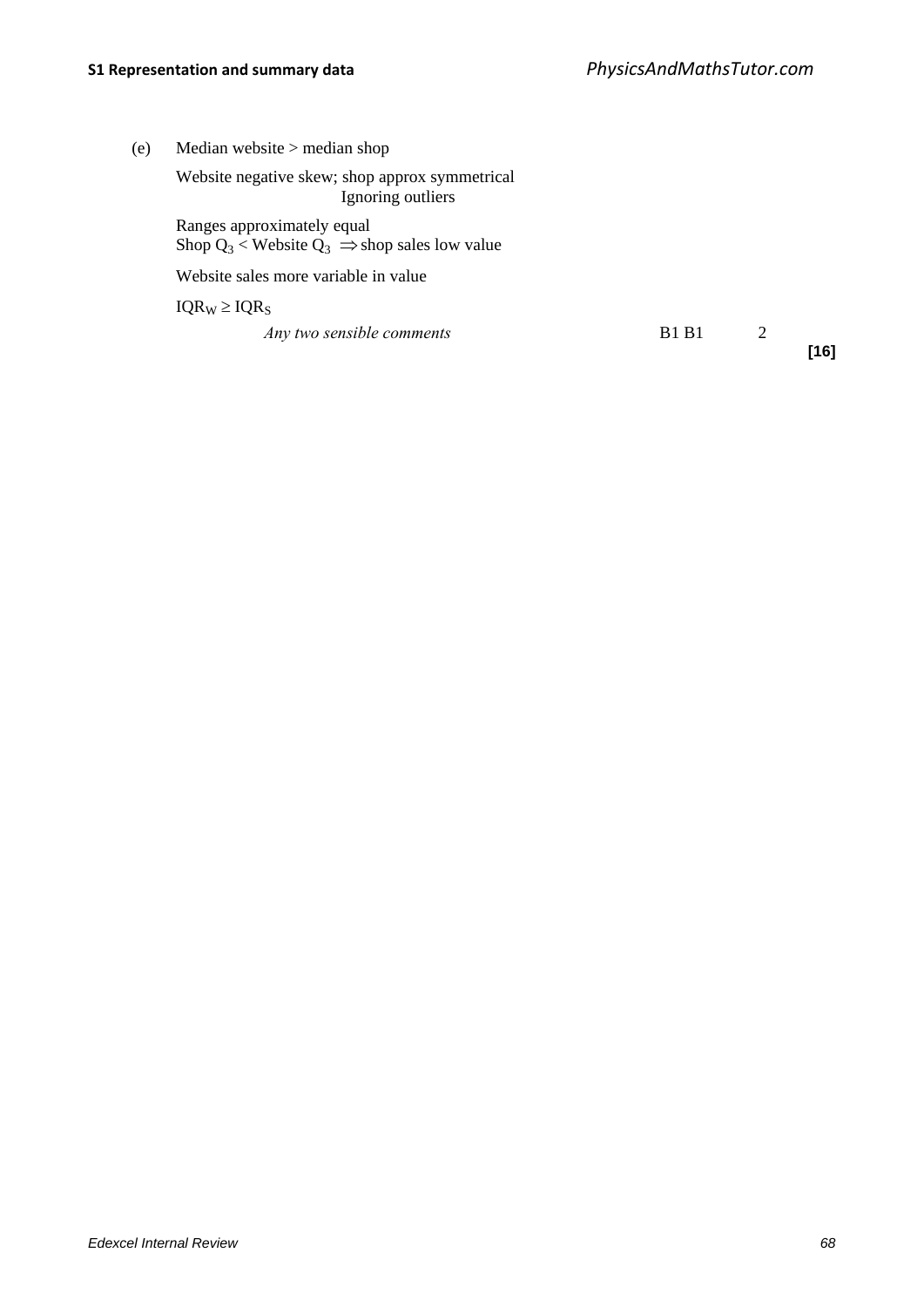**30.** Frequency densities: 3.0, 20.0, 9.0, 22.0, 3.0, 3.25 *Can be implied* M1

*from graph* A1



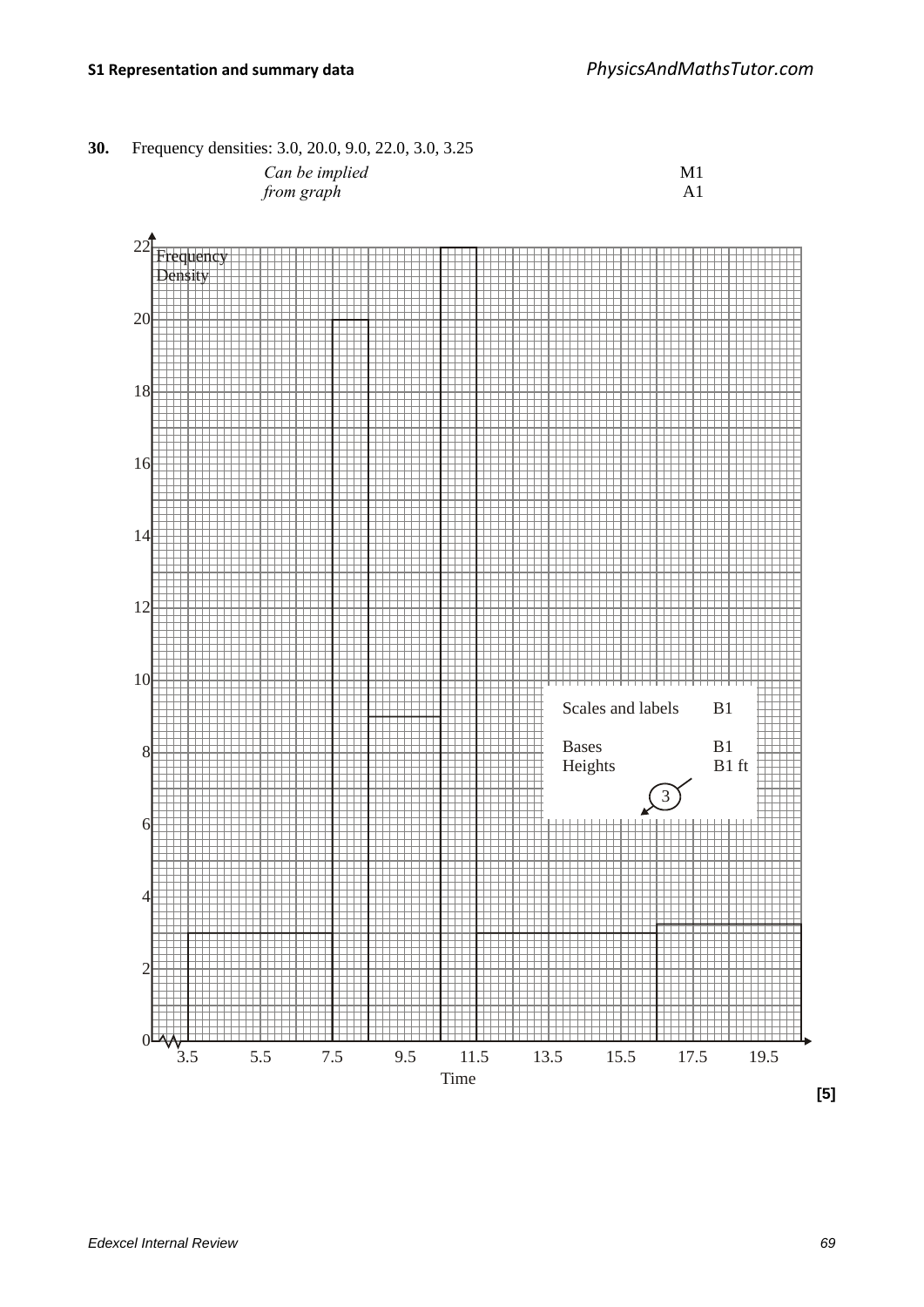| 31. | (a) |                                                                          | $\overline{x} = \frac{20 + 15 +  + 17}{14} = \frac{312}{14} = 22.2857$ (awrt 22.3) |       | <b>M1 A1</b>   | $\overline{2}$ |
|-----|-----|--------------------------------------------------------------------------|------------------------------------------------------------------------------------|-------|----------------|----------------|
|     | (b) |                                                                          |                                                                                    |       |                |                |
|     |     | Bags of crisps                                                           | $1/0$ means $10$                                                                   | Total |                |                |
|     |     | $\boldsymbol{0}$<br>5                                                    |                                                                                    | (1)   |                |                |
|     |     | $\boldsymbol{0}$<br>$1 \t3 \t5 \t7$<br>$\mathbf{1}$                      |                                                                                    | (5)   |                |                |
|     |     | $\sqrt{2}$                                                               |                                                                                    | (3)   |                |                |
|     |     | $\begin{bmatrix} 0 & 0 & 5 \\ 0 & 1 & 3 \end{bmatrix}$<br>$\overline{3}$ |                                                                                    | (3)   |                |                |
|     |     | $\overline{4}$<br>$\boldsymbol{0}$<br>2                                  |                                                                                    | (2)   |                |                |
|     |     | Label & key<br>All correct                                               | 2 correct rows                                                                     |       | B1<br>B1<br>B1 | 3              |
|     |     | (c) $Q_2 = 20$ ; $Q_1 = 13$ ; $Q_3 = 31$                                 |                                                                                    |       | B1; B1; B1     | 3              |
|     | (d) | $31 + 27 = 58$ ; $13 - 27 = -14$ (both)                                  | $1.5 \times IQR = 1.5 \times (31 - 13) = 27$ (can be implied)                      |       | B1<br>M1       |                |
|     |     | No outliers                                                              |                                                                                    |       | A <sub>1</sub> | 3              |

(e)



(f)  $Q_2 - Q_1 = 7; Q_3 - Q_2 = 11; Q_3 - Q_2 > Q_2 - Q_1$  M1<br>Positive skew A1 Positive skew A1 2 **[13]**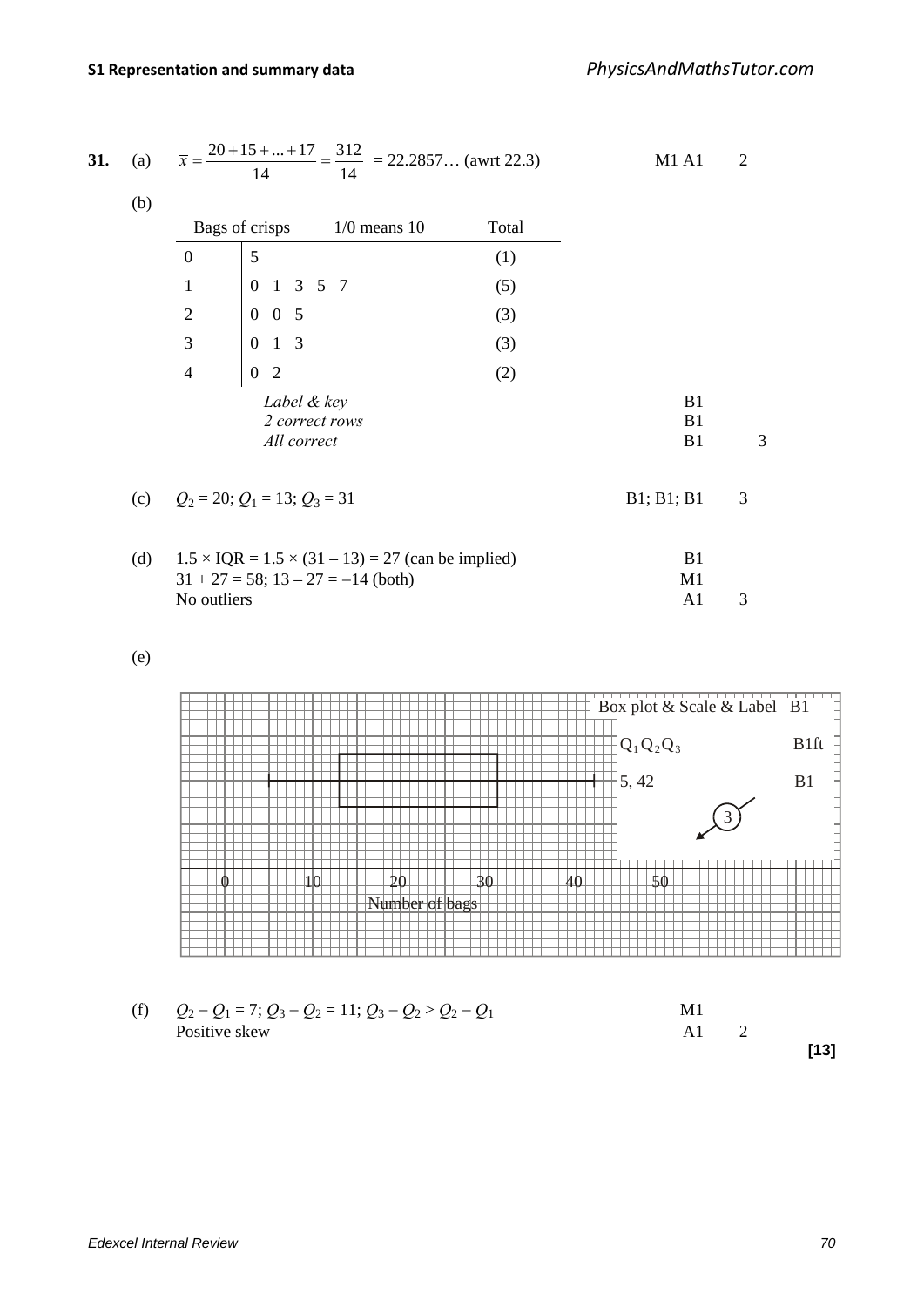# **S1 Representation and summary data** *PhysicsAndMathsTutor.com*

| 32. | Frequency densities: 0.16, 1.0, 1.0, 0.4, 0.4, 0.08 | M1. A1 |  |  |
|-----|-----------------------------------------------------|--------|--|--|
|     | Histogram: Scale and labels                         | B1     |  |  |
|     | Correct histogram                                   | B1     |  |  |

| 33. |     | (a) $Q_2 = \frac{16+16}{2} = 16$ ; $Q_1 = 15$ ; $Q_3 = 16.5$ ; IQR = 1.5 | M1 A1; B1; B1; B1 | - 5 |
|-----|-----|--------------------------------------------------------------------------|-------------------|-----|
|     | (b) | $1.5 \times IQR = 1.5 \times 1.5 = 2.25$                                 | M1A1              |     |
|     |     | $Q_1 - 1.5 \times IQR = 12.75 \implies$ no outliers below $Q_1$          | A1                |     |
|     |     | $Q_3 + 1.5 \times IQR = 18.75 \implies 25$ is an outlier                 | A1                |     |
|     |     | Boxplot, label scale                                                     | M1                |     |
|     |     | 14, 15, 16, 16.5, 18.75 (18)                                             | A <sub>1</sub>    |     |
|     |     | Outlier                                                                  | Αl                |     |

| (c) $\bar{x} = \frac{322}{x} = 16.1$ | $\Delta$ 1<br>M L |  |
|--------------------------------------|-------------------|--|
|                                      |                   |  |

(d) Almost symmetrical/slight negative skew  
Mean (16.1) 
$$
\approx
$$
 Median (16) and  $Q_3 - Q_2 (0.5) \approx Q_2 - Q_1 (1.0)$  B1 2

Outlier Al 7

**[16]**

**[4]**

|  | <b>34.</b> (a) Mode = 23 |  | <b>B1</b> 1 |  |
|--|--------------------------|--|-------------|--|
|  |                          |  |             |  |

For  $Q_1: \frac{n}{4} = 10.5 \Rightarrow 11$ th observation ∴  $Q_1 = 17$  B1

For 
$$
Q_2
$$
:  $\frac{n}{2} = 21 \Rightarrow = \frac{1}{2}(21 \text{st} \& 22 \text{nd}) \text{ observations}$   
\n
$$
\therefore Q_2 = \frac{23 + 24}{2} = 23.5
$$
 M1 A1

For 
$$
Q_3
$$
:  $\frac{3n}{4} = 31.5 \Rightarrow 32nd$  observation  $\therefore Q_3 = 31$  B1 4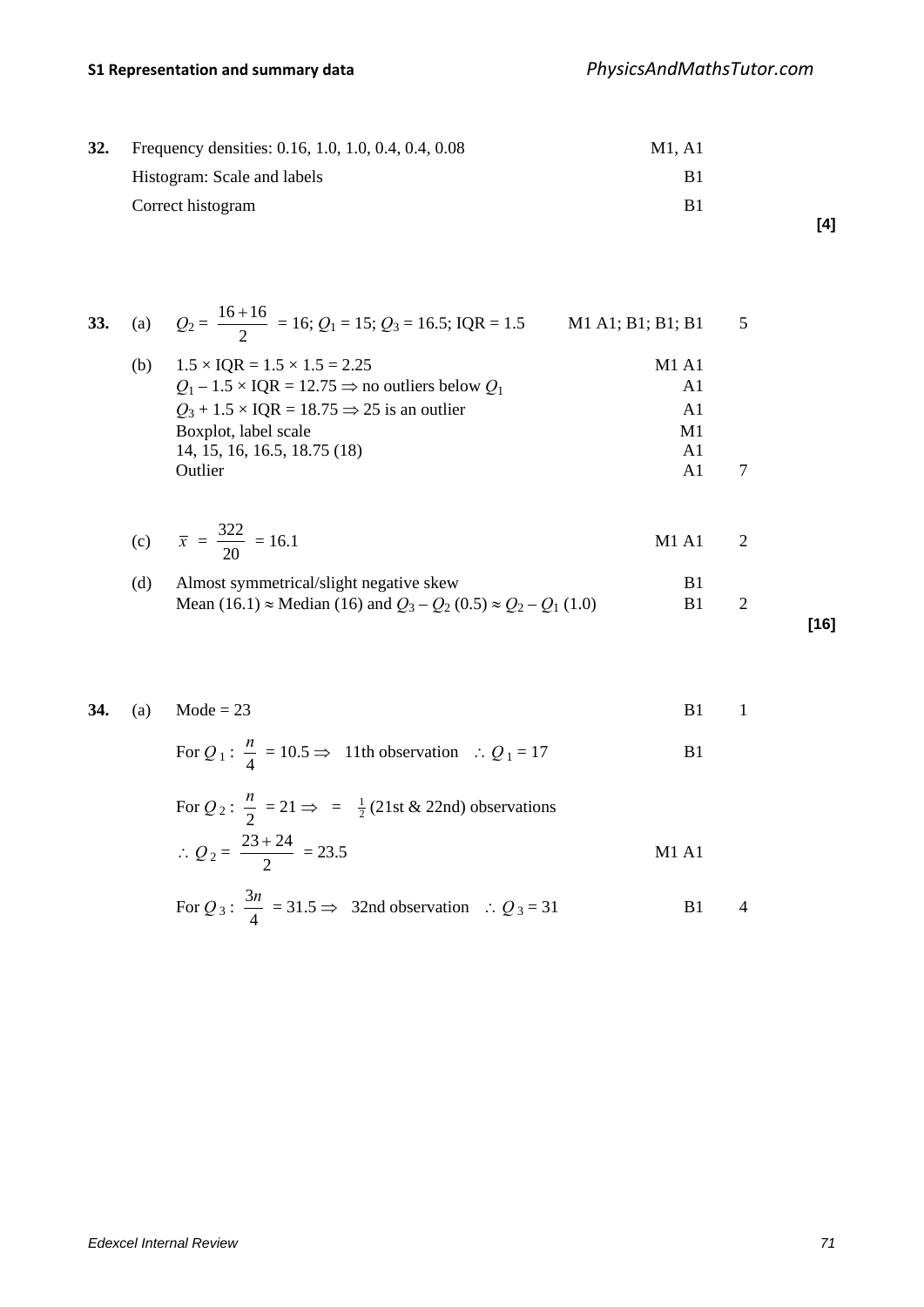(c)

|     | 20<br>30<br>50<br>40<br>$\Omega$<br>Number of Daisies |    |                |        |
|-----|-------------------------------------------------------|----|----------------|--------|
|     | Box plot                                              | M1 |                |        |
|     | Scale & label                                         | M1 |                |        |
|     | $Q_1, Q_2, Q_3$                                       | A1 |                |        |
|     | 11, 43                                                | A1 | $\overline{4}$ |        |
| (d) | From box plot or                                      | M1 |                |        |
|     | $Q_2 - Q_1 = 23.5 - 17 = 6.5$                         |    |                |        |
|     | $Q_3 - Q_2 = 31 - 23.5 = 7.5$ (slight) positive skew  | B1 | $\mathbf{1}$   |        |
| (e) | Back-to-back stem and leaf diagram                    | B1 | $\mathbf{1}$   |        |
|     |                                                       |    |                | $[11]$ |

35. (a) 
$$
\bar{y} = \frac{-467}{200}
$$
 (can be implied) B1

$$
\therefore \quad \overline{x} = 2.5\overline{y} + 755.0
$$

$$
=2.5\left(\frac{-467}{200}\right) + 755.0
$$

$$
=749.1625
$$

(accept awrt 749) 
$$
A1
$$

$$
S_y = \sqrt{\frac{9179}{200} - \left(\frac{-467}{200}\right)^2}
$$
 M1 A1

$$
= 6.35946
$$

$$
\therefore S_x = 2.5 \times 6.35946 \qquad \qquad \text{M1}
$$

$$
= 15.89865 \text{ (accept awrt 15.9)} \qquad \qquad \text{A1} \qquad 9
$$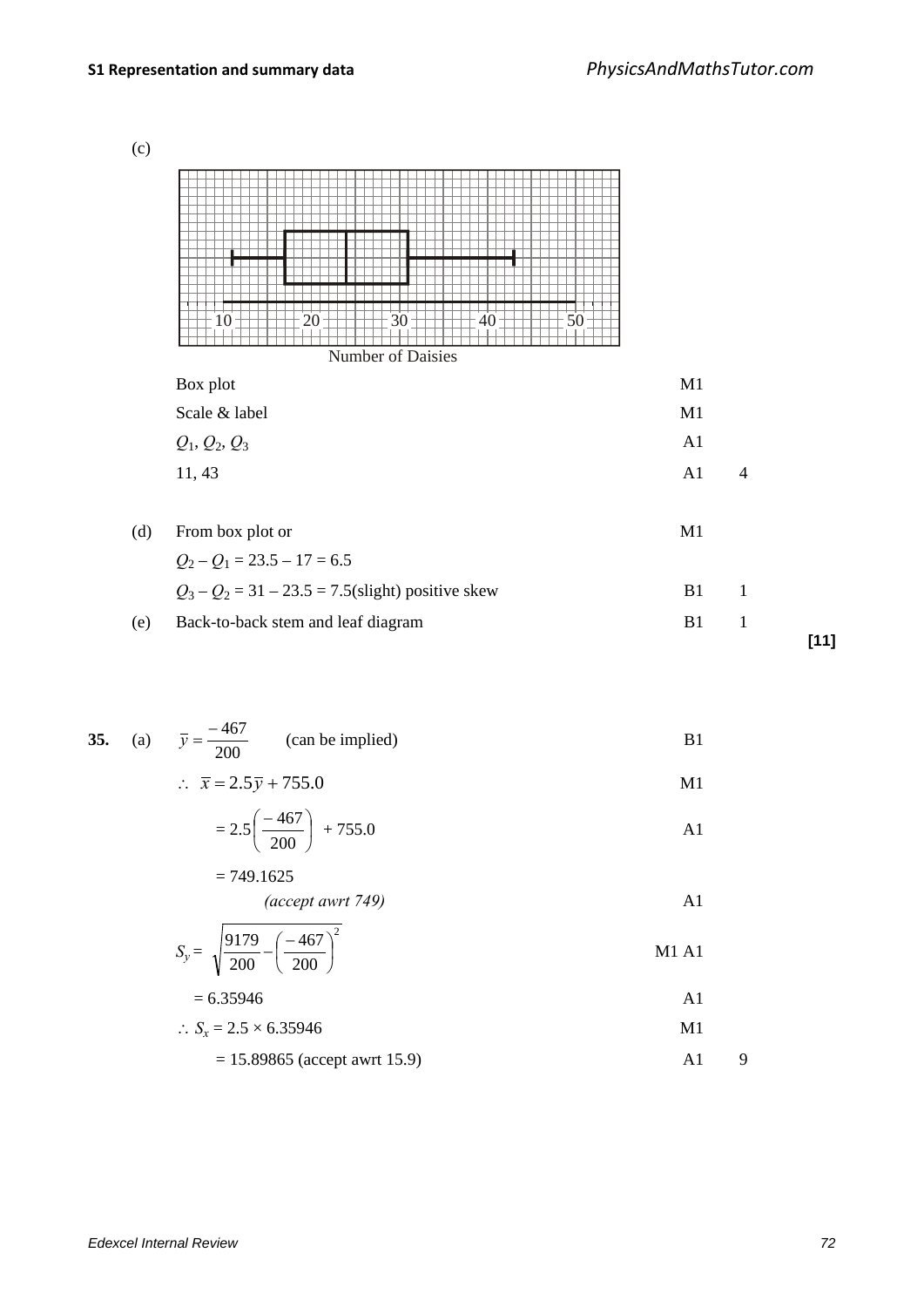| (b) | Standard deviation $\frac{2}{3}$ (interquartile range)                             | B1 |      |
|-----|------------------------------------------------------------------------------------|----|------|
|     | Suggest using standard deviation since it shows less variation<br>in the lifetimes | B1 | [11] |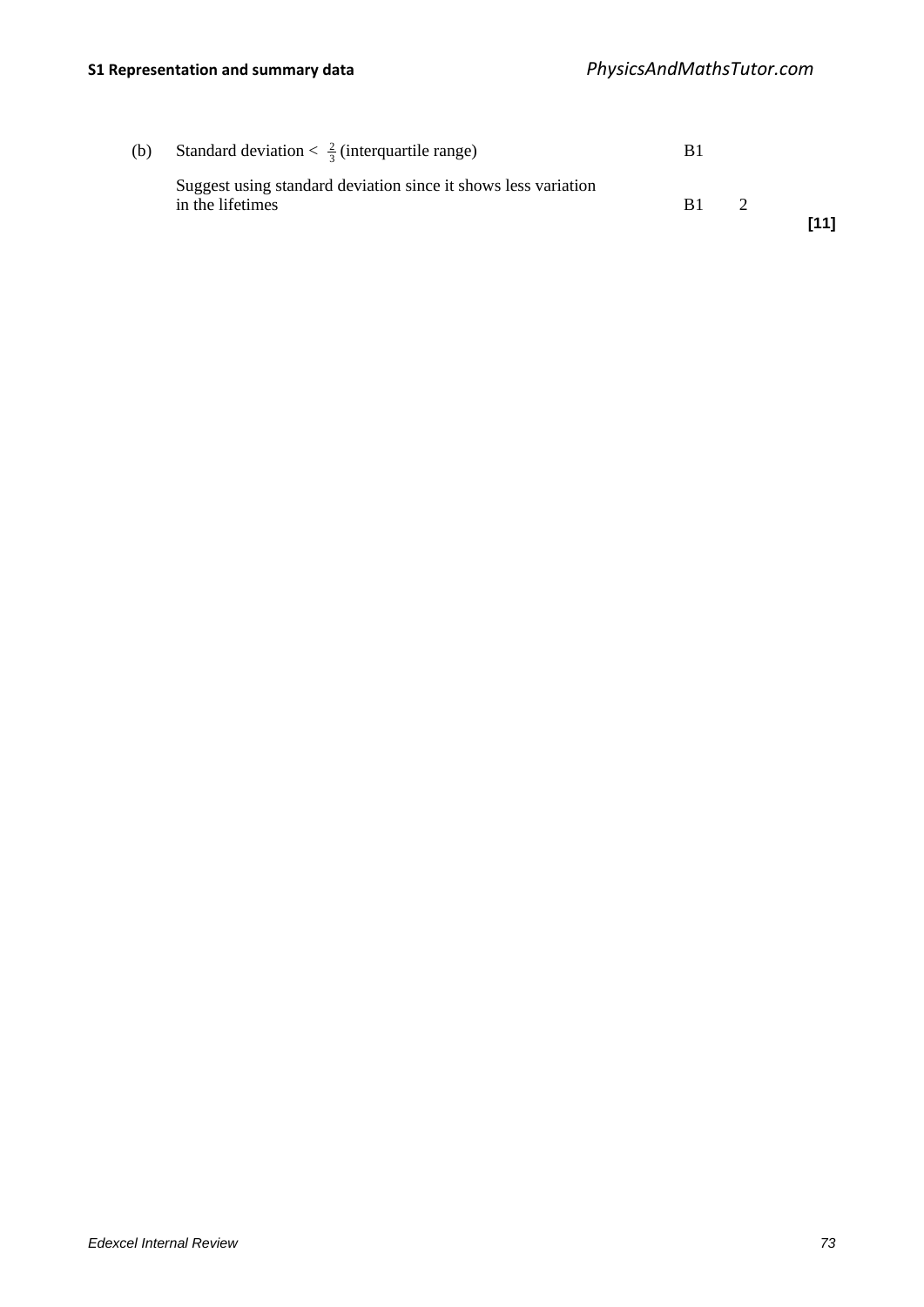**1.** Finding the midpoints of the given groups was predominantly carried out correctly with very few errors seen. In contrast, attempts at finding the width and height of the 26 –30 group were extremely varied, with most candidates finding this particularly challenging, especially in finding the height. In the majority of cases, candidates obtained the wrong width and height, mostly with no clear strategy, although these did multiply together to make 20.8 in some cases. Calculation of the mean was carried out successfully on the whole, although there were some apparent misconceptions, with quite a few candidates merely summing the midpoints (without multiplying by the frequency) and dividing this by 56.

The standard deviation proved to be more problematic, with frequent mistakes in both the formula and in their calculations. Some candidates used the sum of the  $f^2x$ 's and others the sum of the (f*x*) 2 or the sum of the f*x*'s all squared in their formula. Very few candidates calculated *s*. Most candidates were able to use the correct interpolation technique to obtain the median, although many lost the accuracy mark through their use of 21 as the lower class boundary (which was relatively common) and /or 4 as the class width. Quite a few candidates worked with 28.5. A few candidates tried to apply the correct formula to the wrong class interval, however. Some candidates appeared to have a limited understanding of the class boundaries and failed to recognise the continuous nature of the data.

The majority of candidates were able to carry out a suitable test to determine the skewness of the data correctly. This mostly involved comparing  $Q_3 - Q_2$  to  $Q_2 - Q_1$  (with or without explicit substitutions), although the wrong conclusion was often drawn, either following on from a previous error in evaluating the median or from a lack of understanding of what their result was showing. A few students evaluated 3(mean – median)/standard deviation. Quite often the result of their test was described in words not figures, for example  $Q_2$  is closer to  $Q_3$  than  $Q_1$ . Some candidates merely attempted to describe the skewness without carrying out any test.

- **2.** Parts (a) and (b) were answered very well although a few candidates gave the upper quartile as 39 or 39.5 (usually as a result of incorrectly rounding  $\frac{32}{4}$  $\frac{3n}{1}$ ) however the follow through marks meant that no further penalty need occur. A few found the upper and lower quartiles but failed to give the interquartile range. Most found the limit for an outlier using the given definition, although a few used  $1.5 \times IQR$ , and went on to make a suitable comment about the one employee who needed retraining. There were some excellent box plots seen with all the correct features clearly present but a number failed to plot the outlier appropriately and simply drew their lower whisker to 7. A not insignificant minority were confused by the absence of an upper whisker and felt the need to add one usually at  $Q_3$  + IQR.
- **3.** Part (a) gave most candidates two easy marks but the rest of the question proved more demanding. The calculation of the mean in part (b) was usually answered well but there were still some dividing by 8 and a few using  $\frac{2}{\sum_{i=1}^{n} \sum_{j=1}^{n} x_j^2}$ ∑ *fx*  $f x^2$ . The calculation of the standard deviation was better than on previous occasions with many reaching 0.421 but there is still some confusion over the formula with  $\sqrt{(15889.5 - \bar{x}^2)}$ , a hybrid of the correct formula and S<sub>*xx*</sub>, being quite common. Candidates should be aware that the formula for standard deviation is very sensitive to rounding errors and an accurate value for the mean (stored on their calculator) should be used rather than a rounded answer. A number of candidates failed to use the given values for Σ*fx* and  $\Sigma f x^2$  and lost marks because of numerical slips. The attempts at interpolation in part (d) were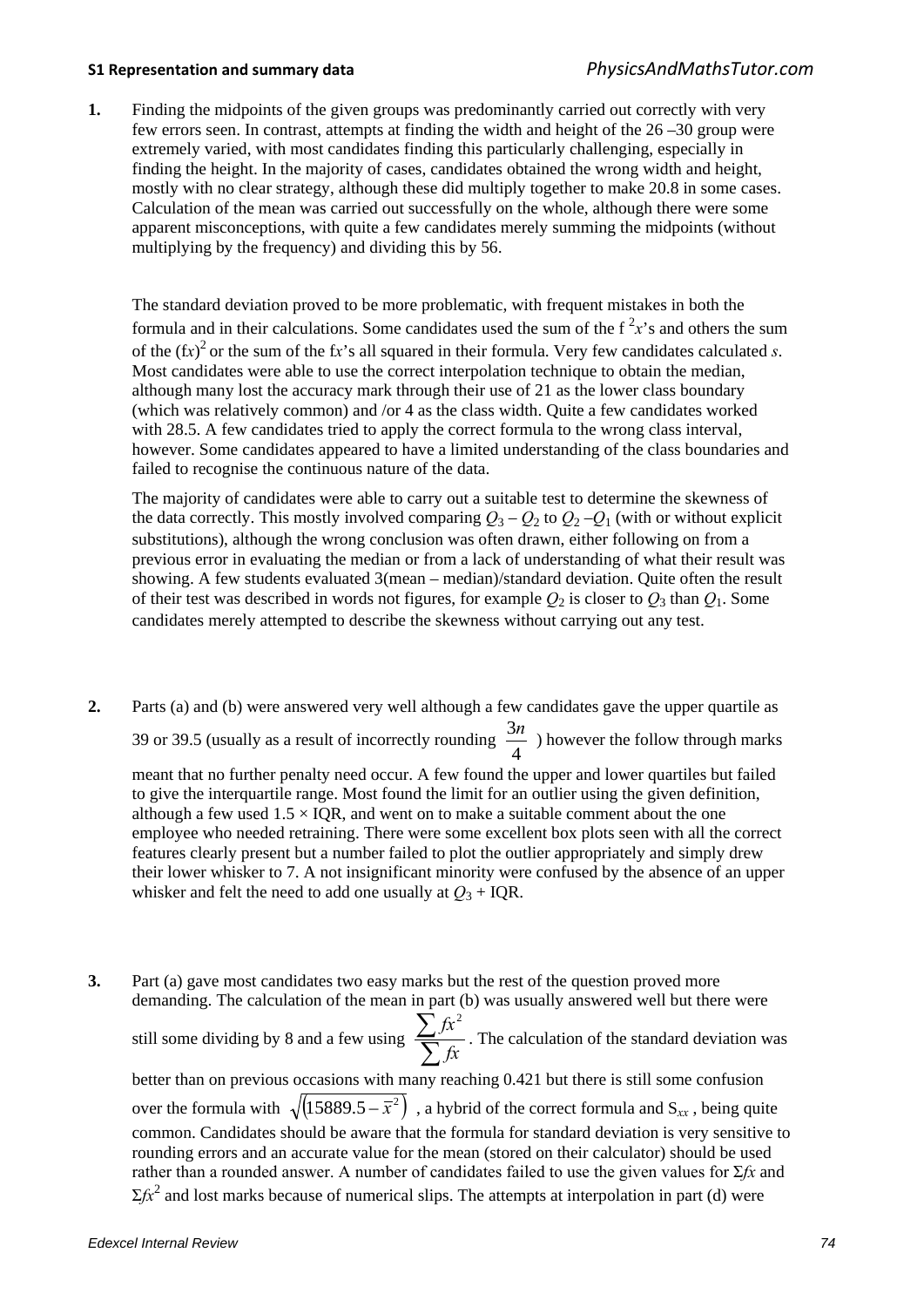much improved with the correct fraction often being added to a lower class boundary. Unfortunately many used 2.95 or 2.5 as their class boundary and lost the marks. In part (e) the better candidates used their values for the mean and median and made an appropriate comment. Some spent the next page calculating  $O_1$  and  $O_3$ , often correctly, in order to use the quartiles to justify their description of the skewness.

- **4.** There were many good answers to this question. The Venn diagram was often totally correct although a number failed to subtract for the intersections and obtained value of 35, 40 and 28 instead of 31, 36 and 24 for the numbers taking two options. Parts (b) and (c) were answered very well with only a minority of candidates failing to give probabilities. Part (d) proved straightforward for those who knew what was required but some attempted complicated calculations, often involving a product of probabilities, whilst others simply gave their answer as 4/180.
- **5.** Although there were more correct solutions than in previous papers for this type of question the process required to answer this question was not applied successfully by a large number of candidates. The most common error in part (a) was to give an answer of 0.8. In tandem with this was an answer to part (b) of 7.5 where candidates recognised that the answer to part (a) times the answer to part (b) should be 6. Many candidates divided 9 by 3 in part (b) but failed to multiply by 2. Other candidates however produced two correct answers but nothing else. The variety of approaches may suggest some logical thinking rather than a taught approach to this type of problem.
- **6.** Very few candidates got full marks for this question, being unable to perform the calculations for grouped data, although the mean caused the least problems. Those candidates with good presentation particularly those who tabulated their workings tended to fare better. In spite of the well defined groups many candidates subtracted or added 0.5 to the endpoints or adjusted the midpoints to be 0.5 less than the true value with the majority getting part (a) incorrect as a result. As usual all possible errors were seen for the calculation of  $\Sigma fx^2$  i.e.  $(\Sigma fx)^2$ ,  $\Sigma$   $(fx)^2$ ,  $\Sigma f^2x$ and  $\Sigma x^2$ . Use of 17.1 for the mean in the calculation of the standard deviation led to the loss the accuracy mark. Candidates are once again reminded not to use rounded answers in subsequent calculations even though they usually gain full marks for the early answer. The comment in part (c) was often forgotten perhaps indicating that candidates are able to work out the figures but do not know what they mean, although many did appreciate in part (d) that there is no skew in a normal distribution. As opposed to question 1, correlation was often mentioned instead of skewness although again this is becoming less common.
- **7.** This question was usually answered well. In part (b) some did not realise that they needed to check the lower limit as well in order to be sure that 110 was the only outlier. Part (c) was answered very well although some lost the last mark because there was no gap between the end of their whisker and the outlier. Part (d) was answered very well and most gave the correct values for  $\sum y$  and  $\sum y^2$  in the appropriate formula. A few tried to use the  $\sum (y - \bar{y})^2$ approach but this requires all 10 terms to be seen for a complete "show that" and this was rare.

Part (e) was answered well although some gave the answer as  $-5.7$  having forgotten the  $10^{-3}$ , or failed to interpret their calculator correctly. Many candidates gave comments about the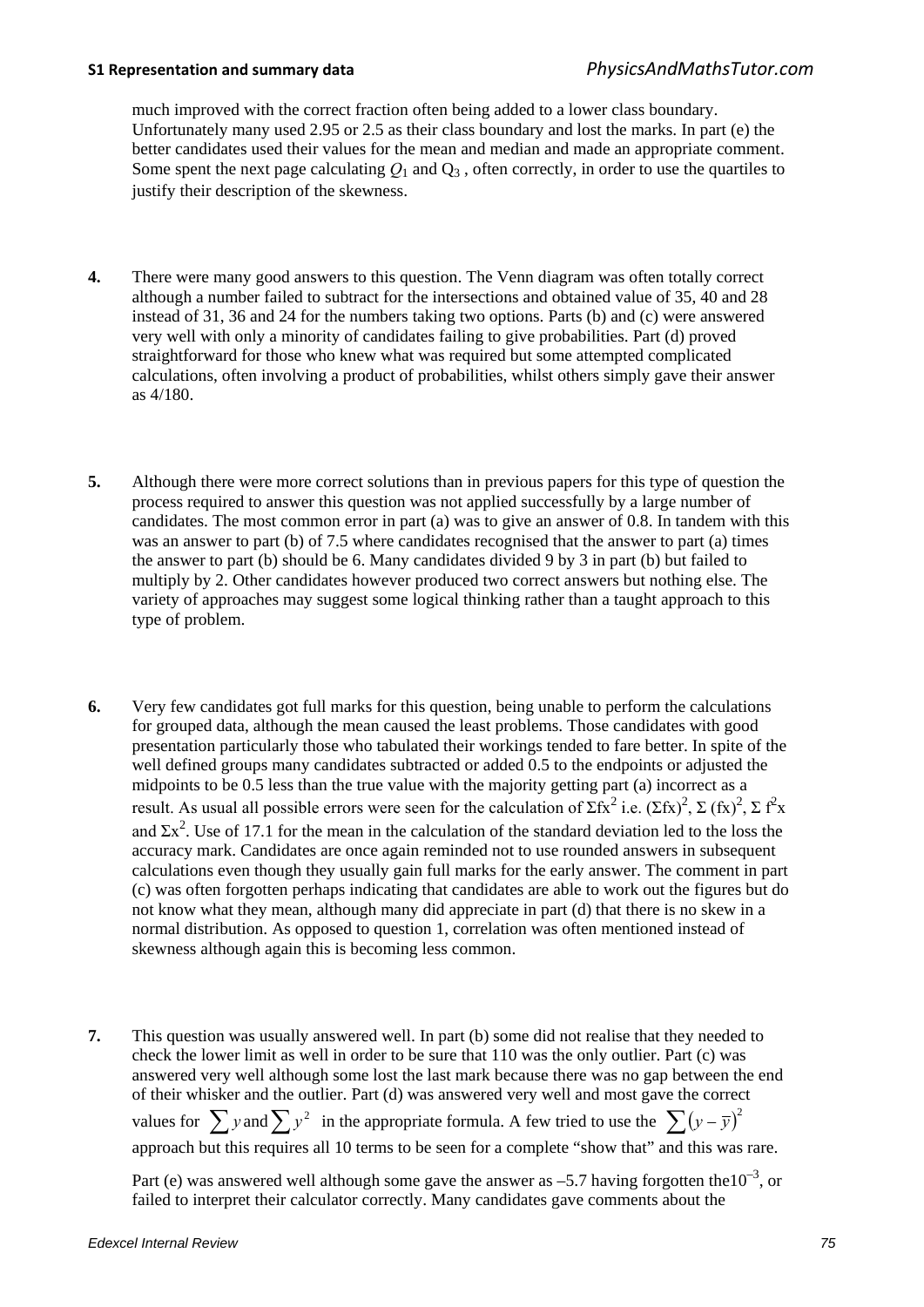correlation being small or negative in part (f) but they did not give a clear reason for rejecting the parent's belief. Once again the interpretation of a calculated statistic caused difficulties.

**8.** Part (a) was not answered well. Many candidates attempted to calculate frequency densities but they often forgot to deal with the scale factor and the widths of the classes were frequently incorrect. There are a variety of different routes to a successful answer here but few candidates gave any explanation to accompany their working and it was therefore difficult for the examiners to give them much credit. The linear interpolation in part (b) was tackled with more success but a number missed the request for the Inter Quartile Range. Whilst the examiners did allow the use of  $(n + 1)$  here, candidates should remember that the data is being treated as continuous and it is therefore not appropriate to "round" up or down their point on the cumulative frequency axis. Although the mean was often found correctly the usual problems arose in part (c) with the standard deviation. Apart from those who rounded prematurely, some

forgot the square root and others used  $\sum f^2 x$  or  $\sum f x^2$  *fx*  $\sum f x^2$  *instead of the correct first* 

term in their expression and there was the usual crop of candidates who used  $n = 6$  instead of 104. The majority were able to propose and utilise a correct test for the skewness in part (d) with most preferring the quartiles rather than the mean and median. Few scored both marks in part (e) as, even if they chose the median, they missed mentioning the Inter Quartile Range. A number of candidates gave the mean and standard deviation without considering the implications of their previous result.

- **9.** Most candidates were able to draw a six-branched tree diagram correctly, although a number of candidates had incorrect or missing labels. From a correct diagram most gained full marks in part (b). The conditional probability in part (c) once again caused difficulty for many of the candidates. Many of the responses in part (d) were, incorrectly, referring to the importance of testing people for a disease rather than referring to the probability in part (c).
- **10.** Parts (a) to (d) represented a chance for all students who had an average grasp of statistics to score highly. The median in part (b) was incorrectly identified by a significant number of candidates, but the standard deviation was often correct.

Part (e) was done surprisingly well with students appearing to have a much greater understanding of what is required for a comparison than in previous years. Often numbers were stated without an actual comparison. Confusion was evident in some responses as skewness was often referred to as correlation. A small minority of candidates had failed to take note of the 'For the Balmoral Hotel' and had done some correct statistics for all 55 students.

**11.** A lot of fully correct Venn Diagrams were seen in part (a) although it was surprising the number who resorted to decimals rather than just using straightforward fractions; this often led to loss of many accuracy marks. A significant minority had negative numbers in their Venn diagram and saw nothing wrong in this when converting them to probabilities later in the question. Fewer candidates forgot the box this time. Part (c) proved to be the only difficult part, as many candidates struggled with the concept of conditional probability, and many denominators of 300 were seen.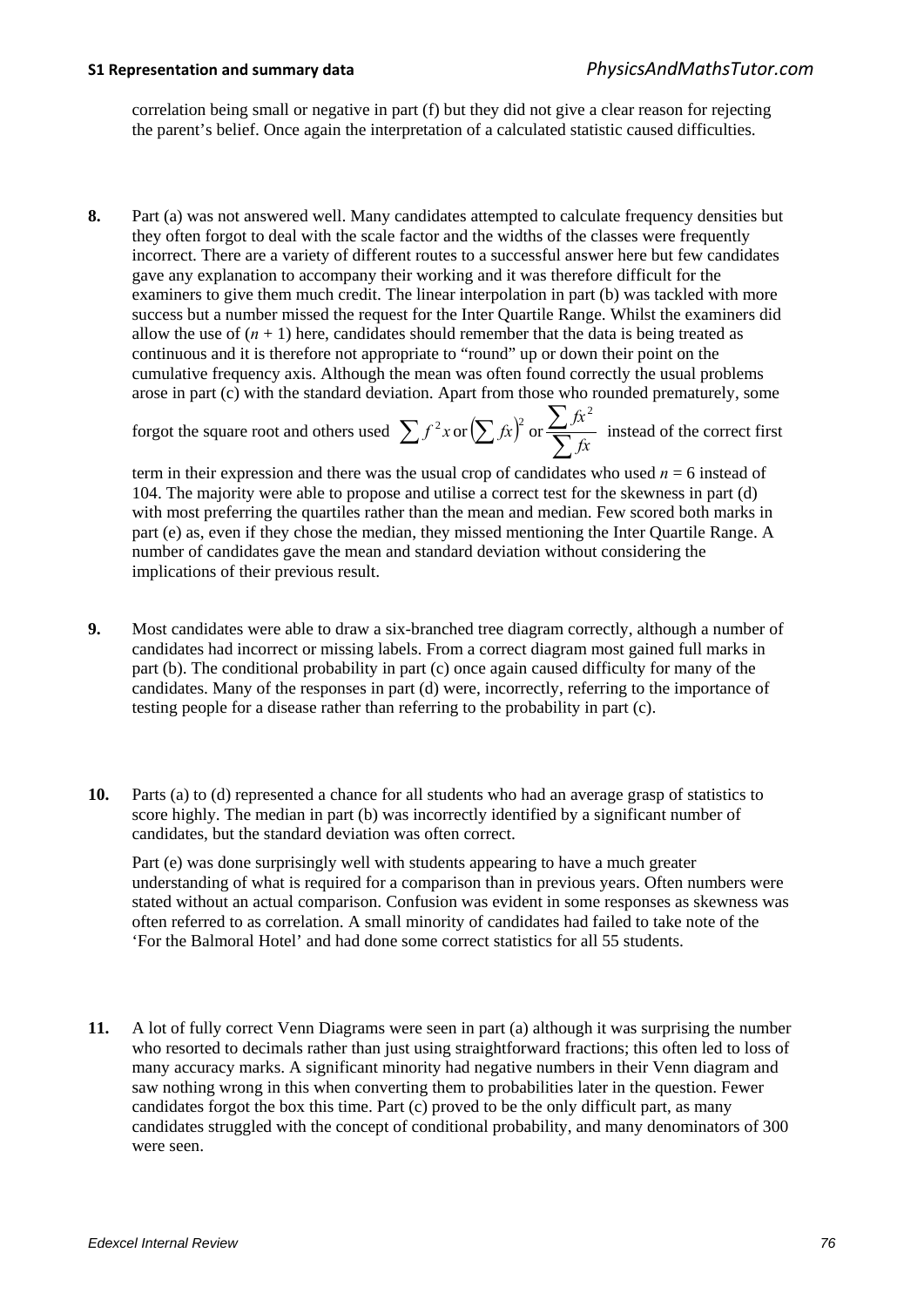**12.** The mean was calculated accurately by the majority of the candidates but the standard deviation calculation still caused problems for many. There were few summation errors but missing square roots or failing to square the mean were some of the more common errors.

Part (b) was poorly answered. The examiners were disappointed that such a sizeable minority failed to order the list and worked quite merrily with a median larger than their upper quartile. Some worked from the total of 2757 to get quartiles of 689.5, 1378.5 and 2067.5 whilst others used cumulative totals and obtained quartiles in the thousands but still failed to see the nonsensical nature of these figures. Those who did order the list used a variety of methods to try and establish the quartiles. Whilst the examiners showed some tolerance here any acceptable method should give a median of 198 but many candidates used 186. Those who knew the rules usually scored full marks here and in parts (c) and (d).

The examiners followed through a wide range of answers in part (c) and most candidates were able to secure some marks for correctly identifying patients *B* and *F* and in part (d) for describing their skewness correctly.

- **13.** The common error here was to assume that frequency equals the area under a bar, rather than using the relationship that the frequency is proportional to the area under the bar. Many candidates therefore ignored the statement in line 1 of the question about the histogram representing 140 runners and simply gave an answer of  $12 \times 0.5 = 6$ . A few candidates calculated the areas of the first 7 bars and subtracted this from 140, sadly they didn't think to look at the histogram and see if their answer seemed reasonable. Those who did find that the total area was 70 usually went on to score full marks. A small number of candidates had difficulty reading the scales on the graph and the examiners will endeavor to ensure that in any future questions of this type such difficulties are avoided. A small number of candidates had difficulty reading the scales on the graph and the examiners will endeavor to ensure that in any future questions of this type such difficulties are avoided.
- **14.** Parts (a), (b) and (c) were generally well done, although in part (c) there were many with strange ideas of heavy instruments. In part (d) the majority of candidates were able to make a credible attempt at this with most giving one of the two possible solutions with a reason. The majority used the median and quartiles to find that the distribution was symmetrical. The use of the words 'symmetrical skew', similar to 'fair bias', is all too often seen but was accepted. Equal, even or normal skew were also often seen and were given no credit. Part (e) was attempted successfully by a minority of candidates. A large number of candidates did not understand the distinction between z–values and probabilities. A lot gave 0.68 as z-value leading to the loss of the accuracy mark. Others tried to put various values into standard deviation formulae.
- **15.** This was generally well answered. The majority of the errors occurred in part (c) by rounding too early and getting 18.4 for *a*. The regression line was often inaccurately plotted. In part (e) many used chocolate content to justify answer and often did not use the regression line to get a suitable price. Some misunderstood the question and attempted to find the best value in the second part of part (e)
- **16.** Many candidates started well with this question, but a large number of inaccurate answers were seen for the latter parts. Part (a) was usually correct and part (b) was generally done well. In part (c) there were a lot of mistakes in finding midpoints and also ∑*f*. Most knew the correct method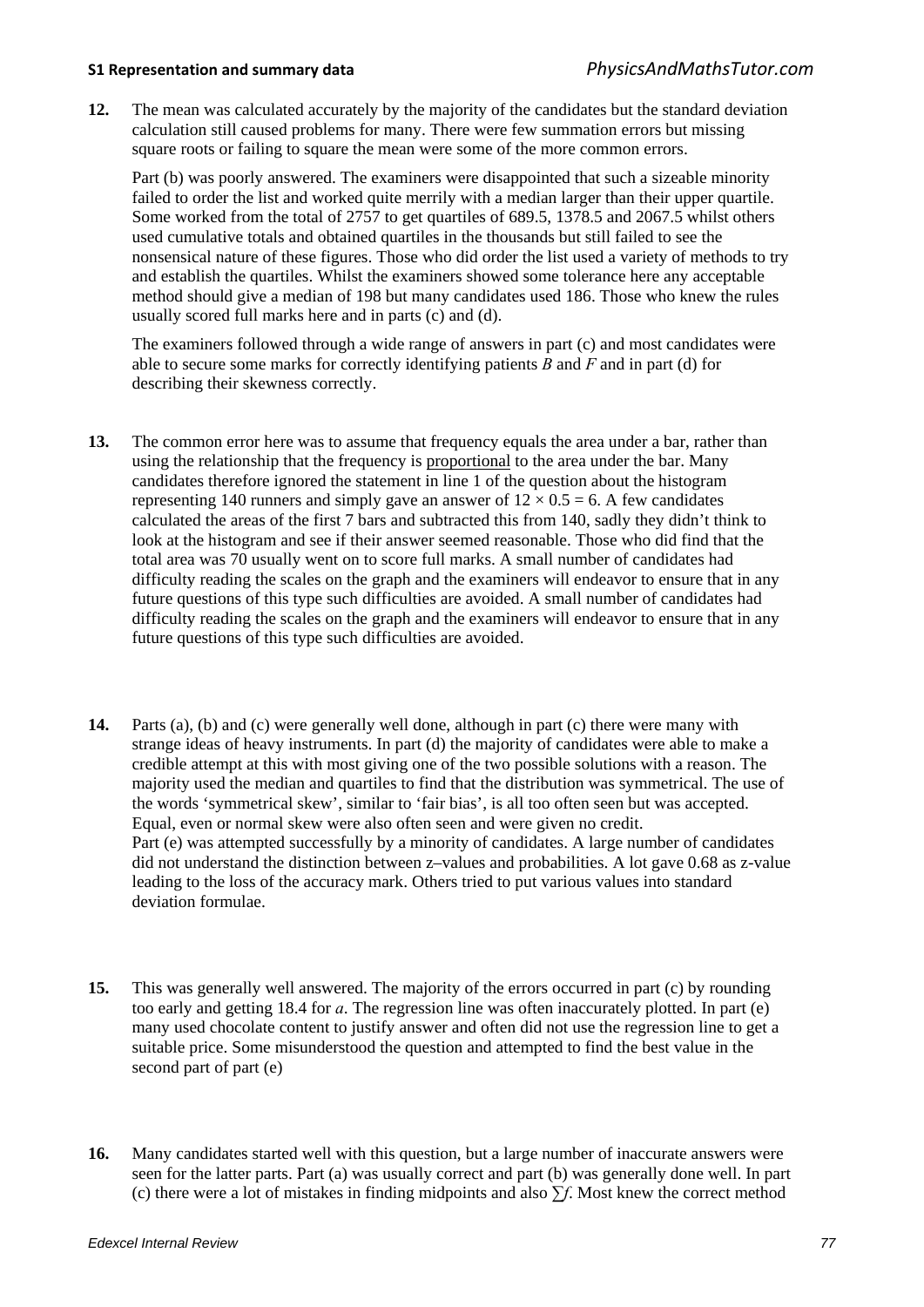for finding the mean, but rather fewer knew how to find the standard deviation in part (d) although most remembered to take the square root. Part (e) was very badly answered, with the majority unable to interpolate correctly which was often due to wrong class boundaries and / or class widths. In part (f), although the majority got an incorrect numerical value, most picked up the mark for interpreting their value correctly.

**17.** This question caused problems for many candidates. Part (a) did not always generate a comment about the skewness of the data and many who did eventually mention skewness thought it was negative. The calculation of the median in part (b) often caused difficulties. An endpoint of 19.5 was often used, but some thought the width was 9 not 10 and many simply opted for the midpoint of 24.5. The calculation of the mean in part (c) was sometimes the only mark scored by the weakest candidates and the examiners were disappointed at how many candidates were unable to find the standard deviation. Aside from the usual error of missing the square root or

failing to square the mean, a number were using formulae such as  $\sqrt{\frac{2}{\sum_{i=1}^{n} p_i^2}}$ 

 $f x^2$ . Most scored some

∑

*fx*

marks in part (d) for attempting to use their values in the given formula, but the final mark required an answer accurate to 3 sf and this was rarely seen. In part (e) many failed to comment on the sign of their coefficient and there was often a discussion of correlation here rather than skewness. Of those who attempted the last two parts, part (g) was often successful, but in part (f), candidates often chose the mean because it used all the data rather than the median, which wouldn't be affected by the extreme values.

**18.** Parts (a) and (b) were not answered well. Few mentioned the type of variable in part (a) and in part (b) many simple stated that the frequency equals the area rather than stating that it was proportional to the area.

Many were able to give a correct calculation in part (c) but they sometimes failed to state that the 0.8 related to each individual child; the question was a "show that" and a final comment was required. The calculation in part (d) was usually correct.

- **19.** Part (a) often scored full marks although some still mention 'mean' instead of 'median'. Part (d) was very straightforward for the vast majority of candidates. Those candidates who used a scale of 4cm to 10 units were sometimes prone to placing the median inaccurately. Part (e) was also quite well done but some only listed the 5 important values with little or no mention of IQR, range, outliers or skewness. There was occasional confusion thinking the bigger numbers meant school B had done better.
- **20.** In part (a) there were very few correct solutions. It was rare for a candidate to appreciate that the selection was without replacement. The rest of this question was well answered by many, although a surprising number averaged the two means in part (c).
- **21.** This question was a good source of marks with most candidates able to find the correct values for the mode and median, but too many getting the upper quartile wrong. A surprising number of candidates had problems with finding the standard deviation. In quite a few cases the square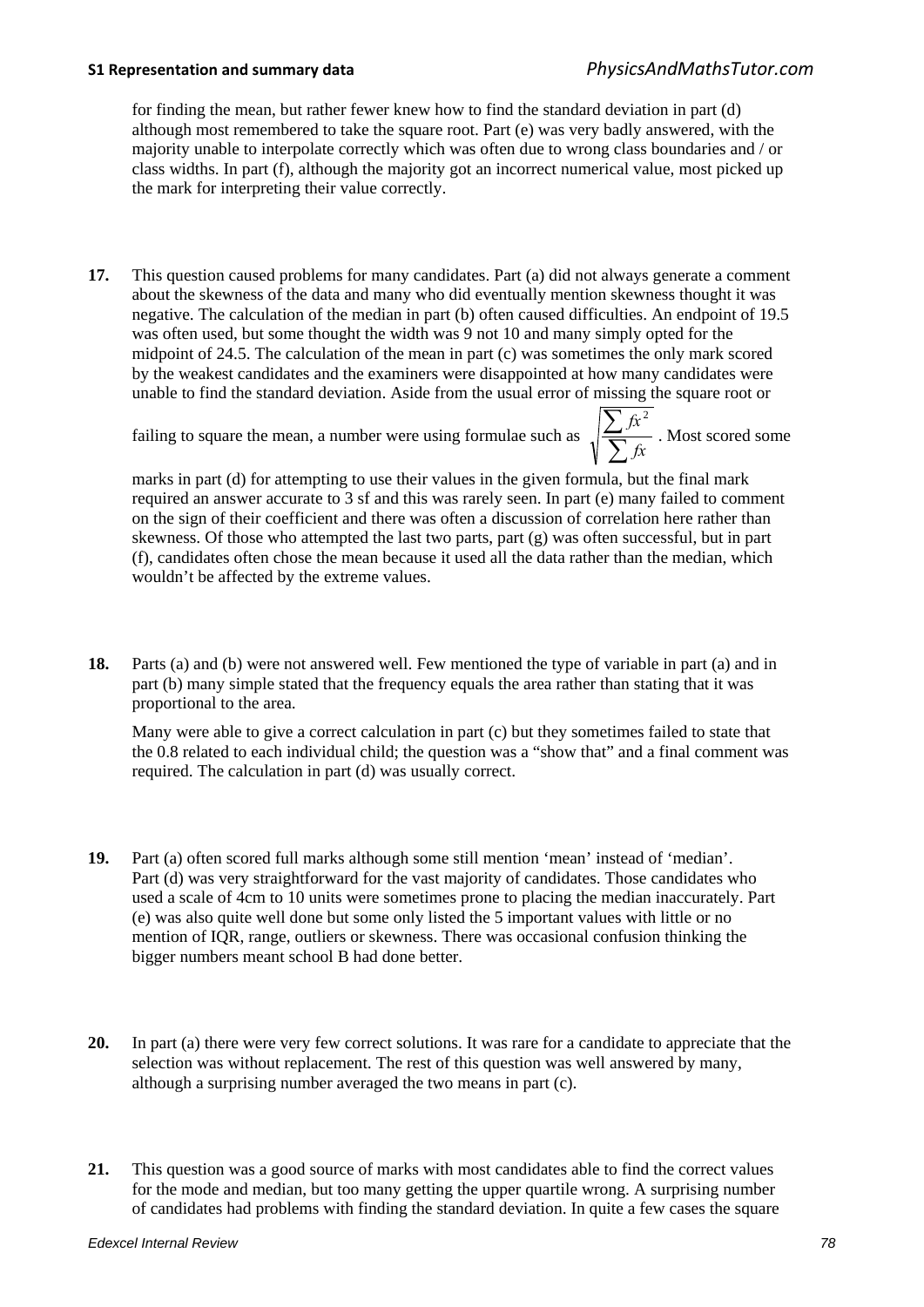root was omitted but more often marks were lost due to the misinterpretation and misuse of standard formulae. This was not helped by some candidates ignoring given totals and calculating their own. In part (e) a large number of responses gave one reason rather than two.

- **22.** It was very disappointing that so few candidates could carry out a simple analysis of a set of data. Few scored well.
	- (a) Relatively few candidates were able to state, "distance is a continuous variable." The most common wrong answer in this part referred to the unequal class widths.
	- (b) In general frequency densities were well done. The most common mistake was to calculate the incorrect class width, taking the first class width as 4. Other mistakes were class width divided by frequency or frequency multiplied by class width although these were less prevalent than in previous examinations.
	- (c) Interpolation was not familiar to many candidates. Those pupils who did attempt to interpolate to find the median and quartiles were on the whole successful, common errors being the use of 50 instead of 50.5 or the wrong class interval. Many used the mid-point of the class for the quartiles or more frequently used  $134/2$  or  $(134 + 1)/2$  as their responses for an estimate of the median.
	- (d) The mean was calculated successfully by the vast majority of candidates with only occasional error through using the sum of  $fx^2$  as opposed to the sum of fx. The standard deviation proved more difficult – where students used the wrong formula, omitted the square root or lost accuracy marks through using the rounded value of the mean. Some candidates wasted time by recalculating the values given.
	- (e) Those candidates with sensible values for their quartiles managed to substitute successfully to calculate the coefficient although it was surprising how many could not get 0.14 from a correct expression. On the whole they drew the correct conclusion about the data being positively skewed, although a small number of candidates managed a correct calculation and then concluded negative skewness.
	- (f) Although a fair number of students could give a reason to confirm that the skewness was positive, most lost this mark by not justifying their comment using numerical values.
- **23.** (a) The vast majority of candidates were able to make an attempt at drawing a box plot though labels were not always added and the upper whisker often extended to 63. For many candidates this was the only mark they obtained for the question. Few candidates bothered, or were able, to use the information regarding 1.5 IQR in order to identify the limits of acceptable data. Of those candidates who did show some working more often than not, they did not do so in enough detail. The number 24 was usually implied but candidates often ignored showing working for the lower end. The numbers of 52 and -12 were visible on a number of papers, but the conclusion about which numbers were outliers was often omitted.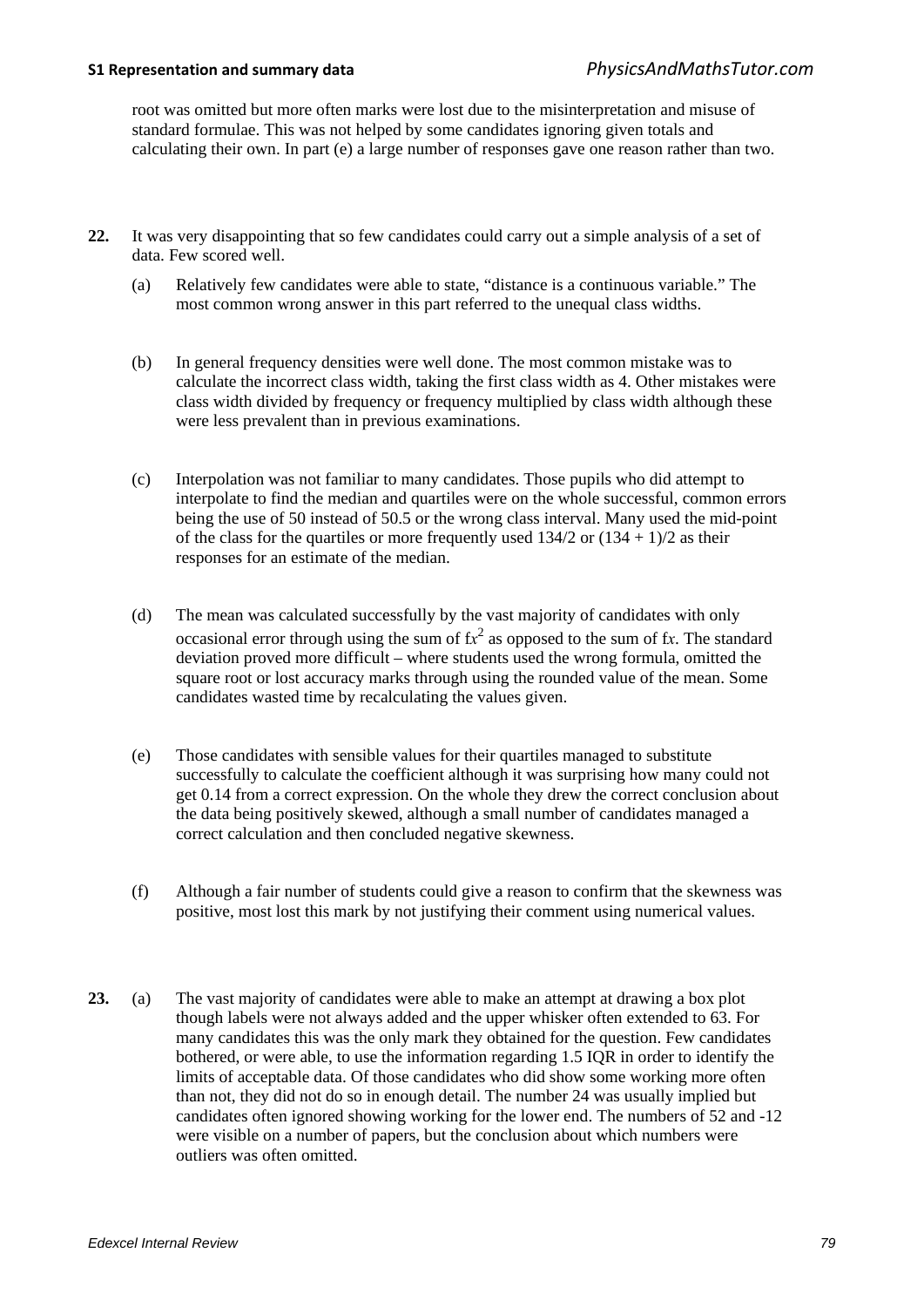- (b) The majority of candidates recognized positive skewness, but many did not justify their answer numerically. Some candidates did not understand the request about the "distribution of delays" and gave an interpretation more suited to part (c).
- (c) Most managed a comment on the distribution that was relevant, but few wrote in terms of whether passengers would be bothered by the delays – the majority of students used technical statistical terms, referring to quartiles and percentages of the data, rather than simply interpreting the data in non-technical language.
- **24.** A lack of detailed labelling in the box plot was common. Candidates should realise that 3 marks for parts where they are comparing etc. requires them to find three relevant points. Many only had one or 2 points and seemed to think that if they wrote enough about one point they could get the 3 marks. The last part was not well interpreted by many. They were likely to just say that the 2 values for  $Q_3$  were the same. Most candidates can find quartiles and know how to display the information in box plots. There are still some candidates who do not draw a clearly labelled axis for their scale. Candidates need to remember that the purpose is to compare data so the scale needs to be the same for both sets of data. Some candidates can give good comparisons referring to range, IQR, median and quartiles, but many give vague descriptions concerning 'spread' and 'average' which gain no marks. They should be encouraged to be specific in their descriptions. Very few can interpret the upper quartile in context.
- **25.** Many candidates were able to calculate the median and both quartiles accurately; the most common error was to give Keith's median as 201. Some candidates ignored or failed to show the calculation of outliers. However, the vast majority of candidates were able to draw a reasonable box plot although the scale was often unlabelled. Other common errors were to extend the left hand whisker to 146 and the right hand whisker to 269 with 266 marked on as a bound for outliers.

In part (c), a failure to show working was all too common. Asif's distribution was often said to be "negatively skewed", with only a minority qualifying it as weak or almost symmetrical. Some candidates confused negative skew with positive skew.

**26.** Part (a) produced a poor response, with very few candidates realising when a histogram should be used. Part (b) was answered correctly by a very large majority of candidates. Most candidates appreciated the need for frequency densities and they were usually calculated accurately. The chosen scale was often good, but unsuitable scales are still seen too frequently at this level. Candidates generally labelled their axes. The heights if the rectangles were usually correctly plotted, but unsuitable scales sometimes proved a hindrance to candidates.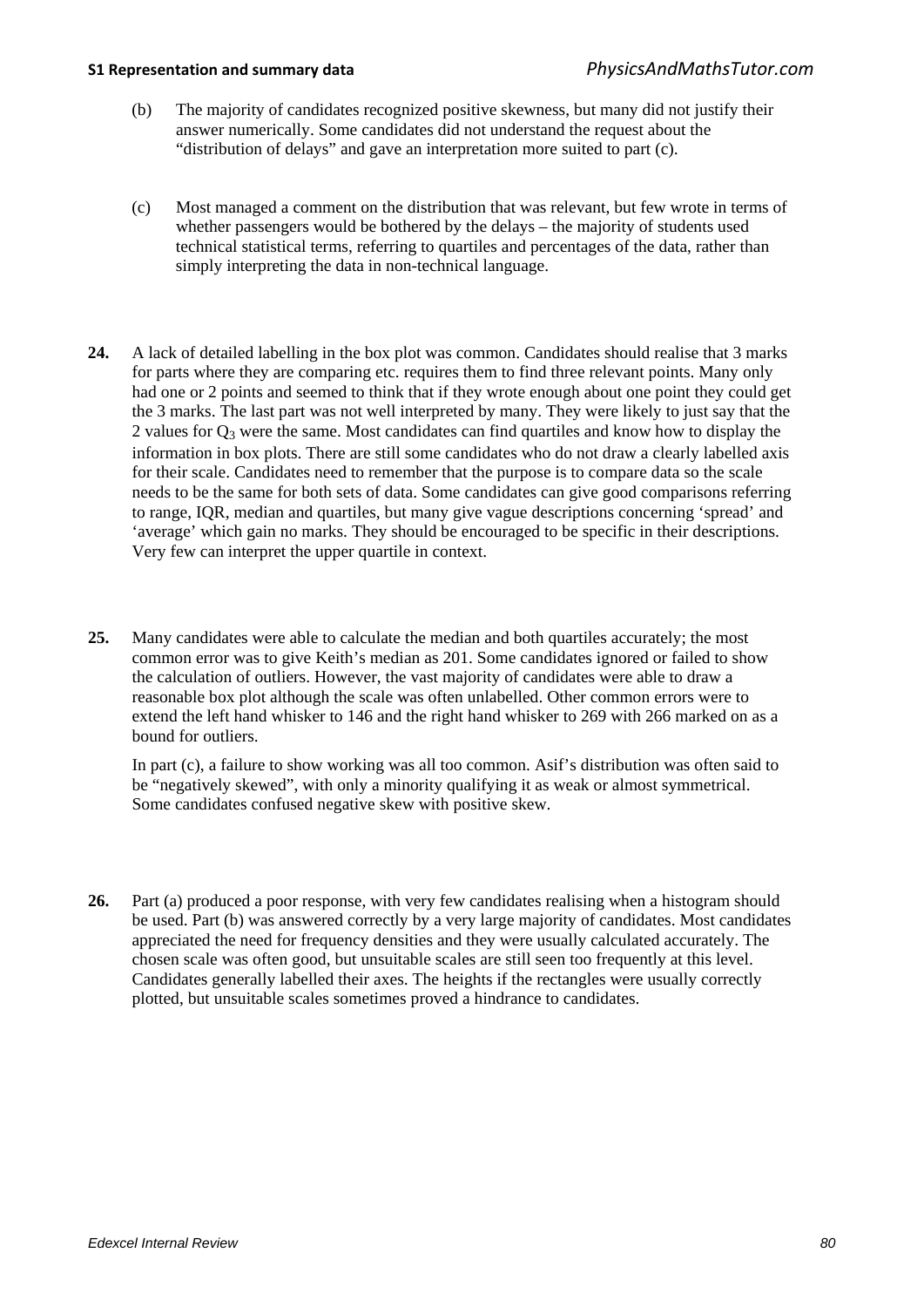- **27.** Candidates knew how to tackle this question but too many of them did not pay sufficient attention to detail. They often calculated the variance and not the standard deviation and their arithmetic was not always as accurate as it should have been. Some poor computational methods were seen when calculating the standard deviation. The stem and leaf diagram caused few problems for the candidates but few of them presented it in the most appropriate form. The mode and quartiles were often correct and it was pleasing to see many of them making a good attempt to compare and contrast the attendance data.
- **28.** This was a long question that needed an understanding of several different but frequently linked concepts and many of the candidates did not have the stamina for such a question. Common errors included the drawing of a bar chart;  $fd = class width/frequency$ ; poorly drawn histograms; quartiles calculated without using a lower class boundary; IQR omitted; a variety of incorrect mid-points; poor arithmetic and no appreciation of the skewness of the data. For a routine type of question the overall response was very disappointing.
- **29.** This question posed few conceptual problems for the candidates but few of them gained full marks. The majority of lost marks were the result of candidates not paying sufficient attention to detail. The standard deviation was rarely given to an appropriate degree of accuracy and some candidates did not look for outliers at both ends of the data set. Although choosing a scale that would fit on the grid supplied for the candidates was not easy, most managed to do so but then forgot to label the axis or the two box plots. Others ignored the outliers even though they had identified them. Whilst candidates tried to find two sensible comparisons very few expressed them clearly.
- **30.** There was still some uncertainty about how to calculate frequency densities. There were examples of candidates using (class width)/frequency or mid-point × frequency. Wrongly labelled axes, poor scales and wrong bases for the histogram bars lost marks for many candidates. A completely correct histogram was not very common.
- **31.** Most candidates could make a reasonable attempt at this question. The stem and leaf diagram rarely had a label and although almost all candidates gave the correct value for the median, far too many did not give correct values for the other quartiles. Showing that there were no outliers was not always well attempted since many could not calculate the IQR correctly. The box plot was often spoiled by having no label, a poor or no proper scale and inaccurate plotting. Positive skewness was usually recognised and a correct justification was often given.